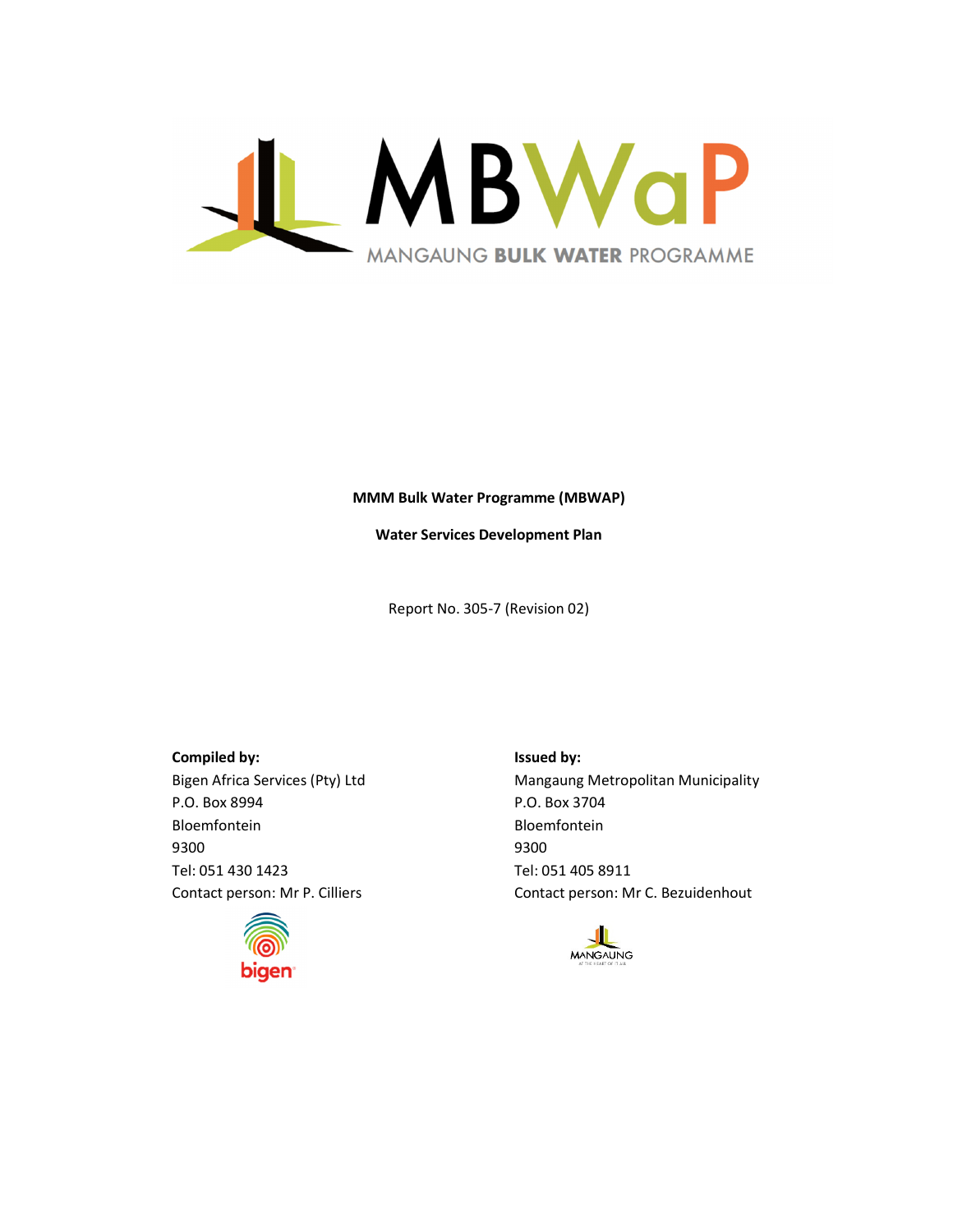

|                                 | <b>March 2019</b>                                                        |      |
|---------------------------------|--------------------------------------------------------------------------|------|
| Client Reference: C273/G1 W1501 |                                                                          |      |
|                                 | Consultant Reference: Report No. 305-7 (Revision 02)                     |      |
|                                 | Project Name: Mangaung Bulk Water Programme (MBWAP)                      |      |
|                                 | Report Name: Water Services Development Plan (WSDP)                      |      |
|                                 |                                                                          |      |
| Compiled by:                    |                                                                          |      |
|                                 |                                                                          |      |
| Mrs G Krüger                    |                                                                          |      |
| Name                            | Signature                                                                | Date |
|                                 |                                                                          |      |
| Reviewed by:                    |                                                                          |      |
| Mr P Cilliers                   |                                                                          |      |
| Name                            | Signature                                                                | Date |
|                                 |                                                                          |      |
|                                 | Received and accepted by a duly authorised representative of the client. |      |
|                                 |                                                                          |      |
|                                 |                                                                          |      |
| Client representative:          |                                                                          |      |
|                                 |                                                                          |      |

Mr C Bezuidenhout

Name Date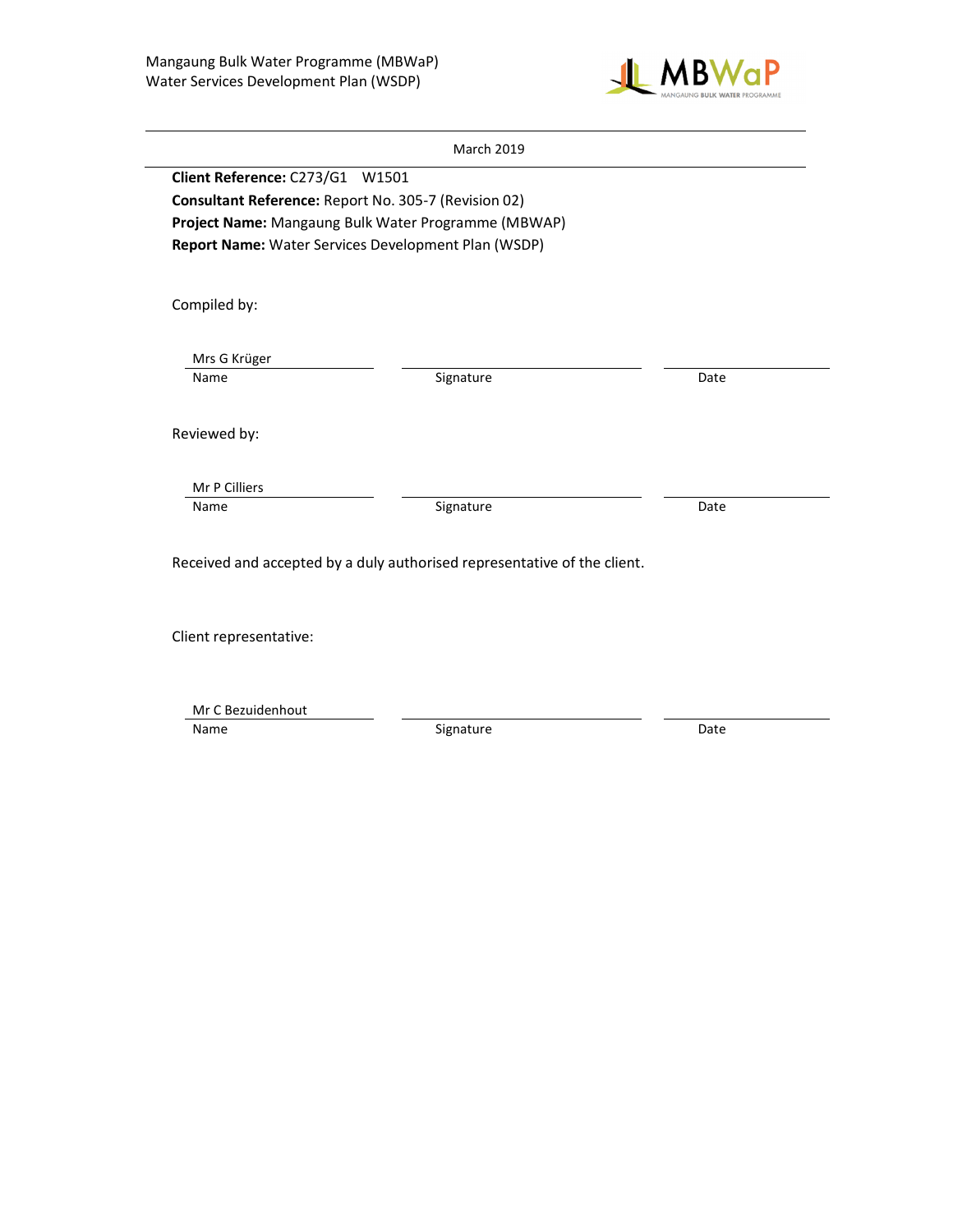

## Document Status

| <b>Status</b>      | <b>Date</b>   | <b>Issued by</b> | <b>Issued at</b> | <b>Client</b> | <b>Issued to</b> | <b>Changes</b>                                                 |
|--------------------|---------------|------------------|------------------|---------------|------------------|----------------------------------------------------------------|
| <b>Revision 0</b>  | 22 May 2018   | P. Cilliers      | Bloemfontein     | <b>MMM</b>    | G. Fritz         |                                                                |
| <b>Revision 01</b> | 31 May 2018   | P. Cilliers      | Bloemfontein     | <b>MMM</b>    | G. Fritz         | Correction: Table<br>of Content.                               |
| <b>Revision 02</b> | 20 March 2019 | P. Cilliers      | Bloemfontein     | <b>MMM</b>    | C. Bezuidenhout  | Revised and<br>Consolidated<br>Project List Added<br>to Report |
|                    |               |                  |                  |               |                  |                                                                |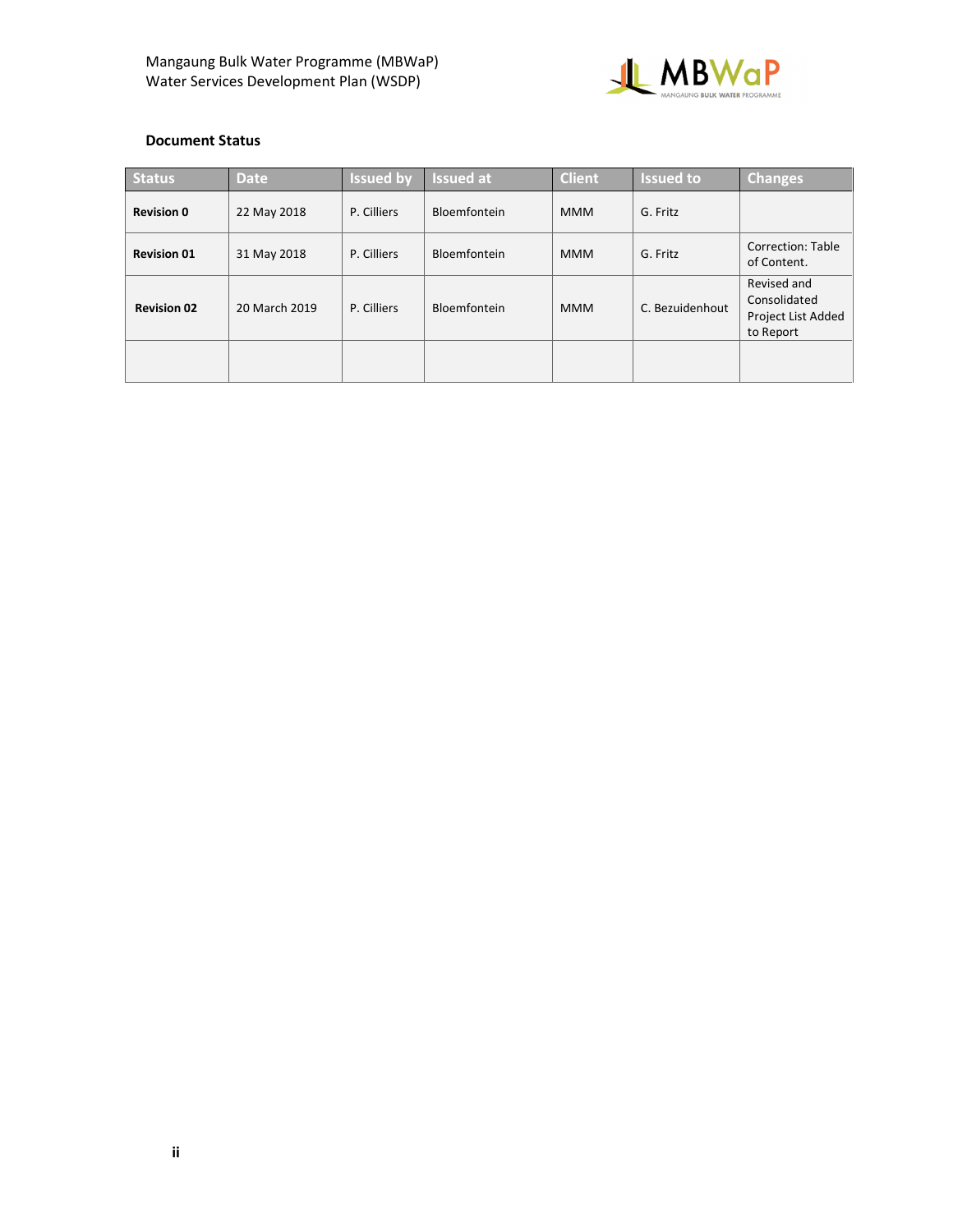

### **MANGAUNG BULK WATER PROGRAMME**

## **Water Services Development Plan (WSDP)**

#### **TABLE OF CONTENTS**

| 1.1 |  |
|-----|--|
|     |  |
|     |  |
|     |  |
|     |  |

Appendix A - Preliminary Identified WSDP Projects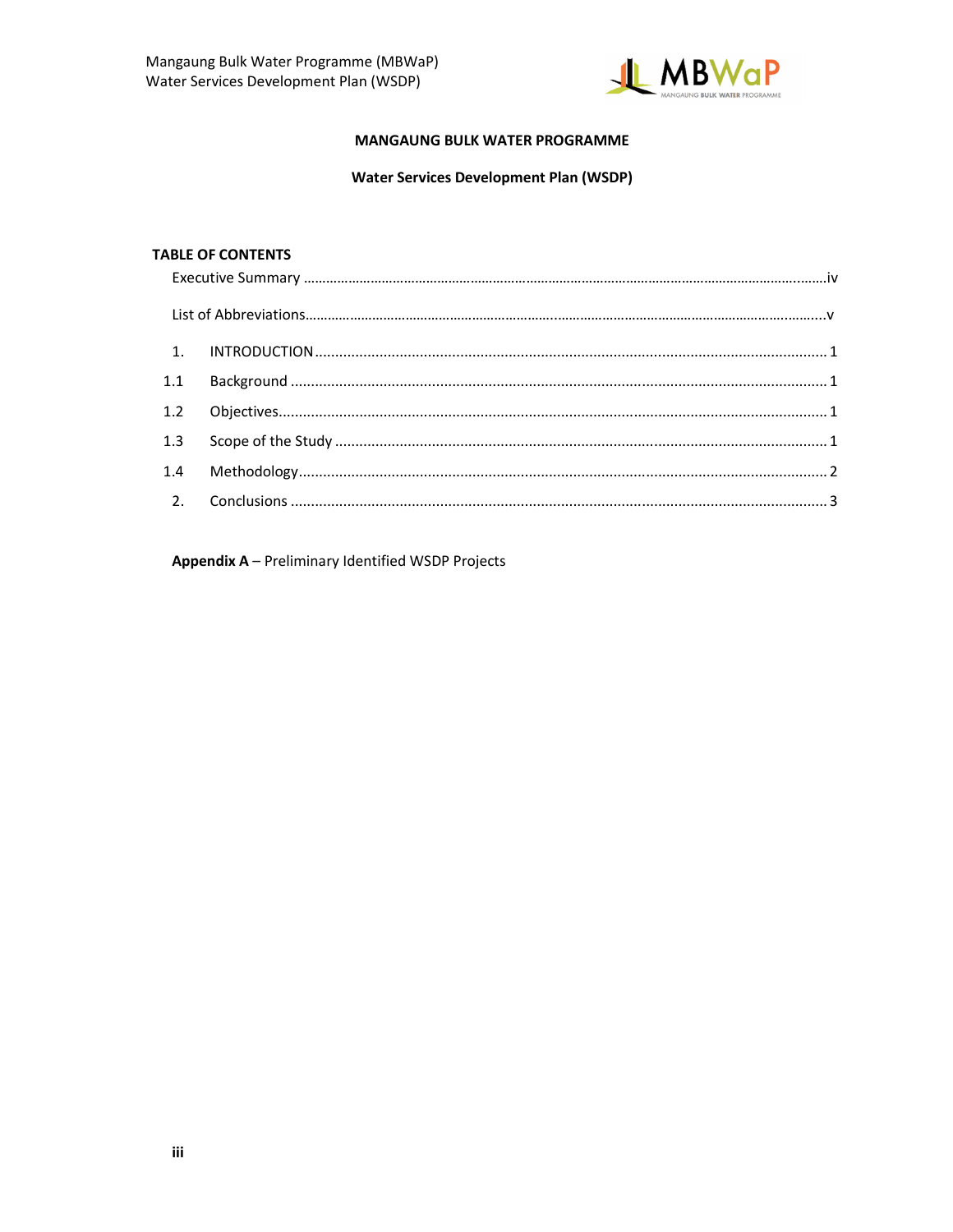

## EXECUTIVE SUMMARY

The Water Services Authority (WSA) is tasked with the preparation of a formal water services development plan (WSDP) that contains information on the physical attributes of the area, the socio-economic attributes, existing infrastructure and water use, and provides a long-term water services plan with a five-year implementation plan.

The WSDP is part of the Integrated Development Plan (IDP) of a WSA, and should be prepared as part of the IDP preparation process.

This report gives an overview of the following:

- Background;
- Objectives;
- Scope of the Study;
- Methodology; and
- Conclusions

The key outcomes of the Water Services Development Plan report forms part of the Mangaung Bulk Water Augmentation Programme (MBWaP) as it influences and informs the short-, medium-, and long-term planning of Bloemfontein's water sources and distribution. The main activities and progress with regards to the five-year WSDP process will be addressed in the report.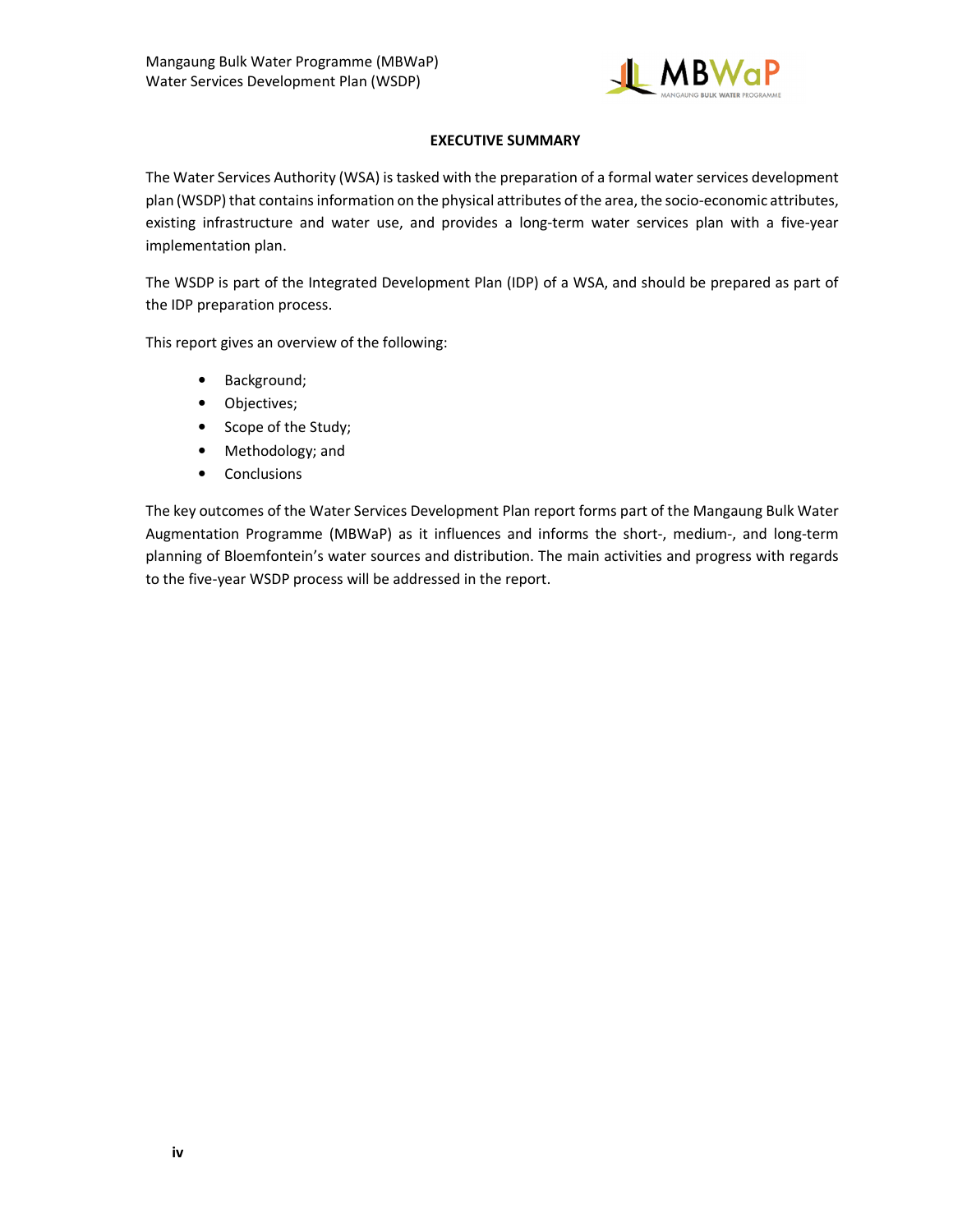

## List of Abbreviations

| MBWaP       | Mangaung Bulk Water Augmentation Programme |
|-------------|--------------------------------------------|
| MMM         | Mangaung Metropolitan Municipality         |
| <b>WCDM</b> | <b>Water Conservation Demand</b>           |
| <b>WSDP</b> | Water Services Development Plan            |
| <b>WSA</b>  | <b>Water Services Authority</b>            |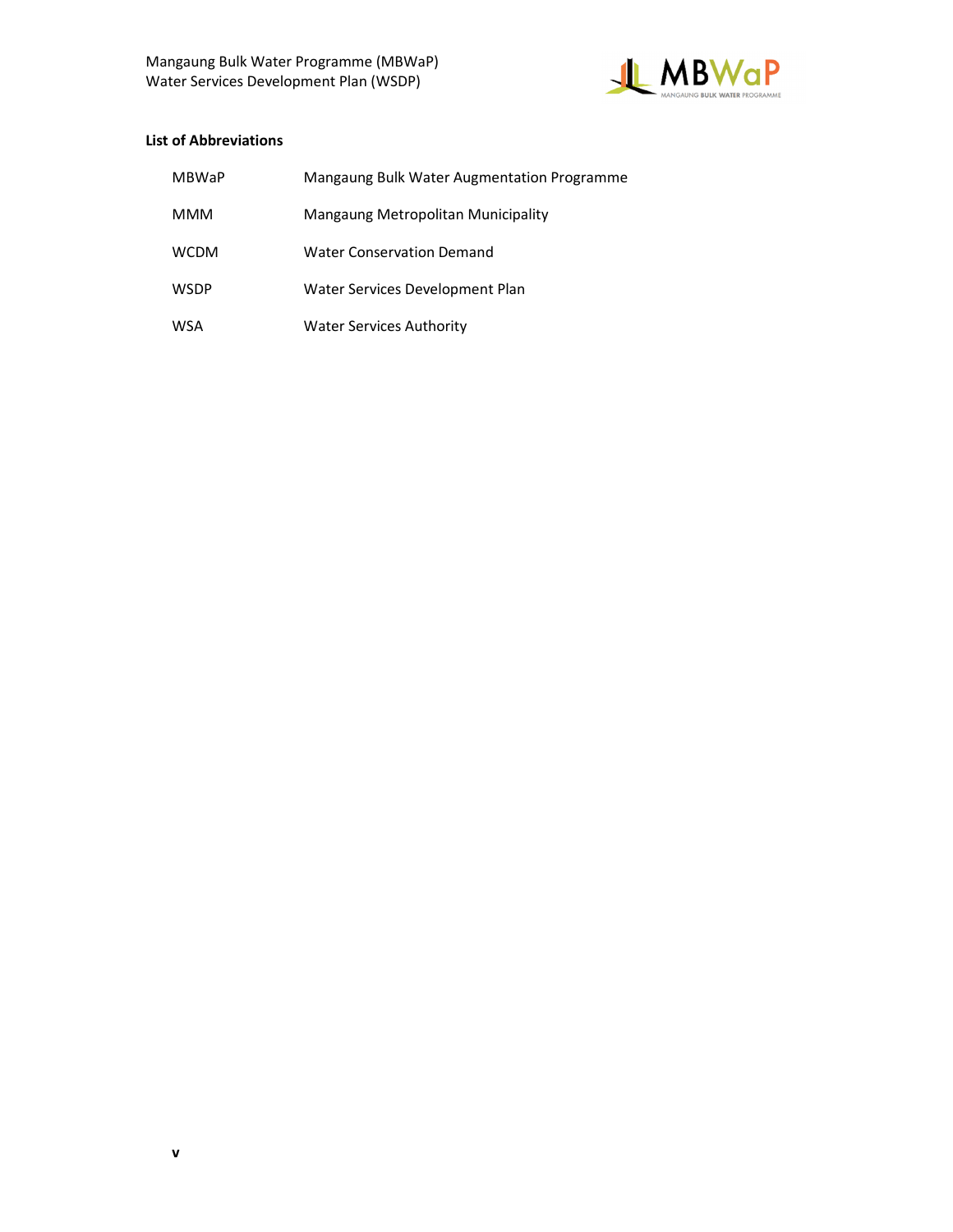

## 1. INTRODUCTION

#### 1.1 Background

In terms of Section 11 of the Water Services Act 1997, all Water Services Authorities (WSAs) have a duty to progressively provide efficient, affordable, economical and sustainable access to water services. For this purpose, water services include both water supply and sanitation provision. To assist in the implementation of this duty, the WSA is also tasked with the preparation of a formal water services development plan (WSDP) that contains information on the physical attributes of the area, the socio-economic attributes, existing infrastructure and water use, and provides a long-term water services plan with a five-year implementation plan.

The WSDP is part of the Integrated Development Plan (IDP) of a WSA, and should be prepared as part of the IDP preparation process. The IDP is developed for every elected municipal council for their 5 year term. The current five year period is 2017-2022 and the submission of the WSDP report will thus require continuous revision and updating across this period.

#### 1.2 Objectives

The main objective of the WSDP process is to fill the gap between where we are now (status quo) and where we want to be in the future. The key targets of the plan are thus to:

- Ensure the future provision of basic and higher levels of appropriate, affordable and sustainable water services whilst addressing the issue of free basic water and sanitation to indigent customers.
- Ensure that water resources are protected and sustainably managed.
- Ensure that the water services infrastructure and service are properly managed and maintained through appropriate institutional arrangements.

#### 1.3 Scope of the Study

The Department of Water and Sanitation have developed guidelines, and a web-based system for all WSAs to utilise in the development of WSDPs. This system provides a standardised format for capturing water services information on a spatial geodatabase, as well as assessing, strategizing, as well as detailing the planned water services projects.

The system has been in use since 2010 but changes to the system were initiated in 2016. The system still works on an underlying geodatabase, and data from the previous system was carried through to the new system.

The water and sewer Master Plans are the base planning documents for the WSDP. All the data, plans, strategies and projects gathered during the Master Plan tasks are uploaded into the DWS online WSDP System. The structure of the Master Plan is such that it is in full alignment with the DWS WSDP requirements, and will form the basis of the WSDP.

Master Planning in terms of water and sanitation services for Mangaung Metropolitan Municipality was previously executed for Bloemfontein and hence does not farm part of the immediate scope of the WSDP process but the outcomes of the respective masterplans were utilised to inform the project planning process of the WSDP.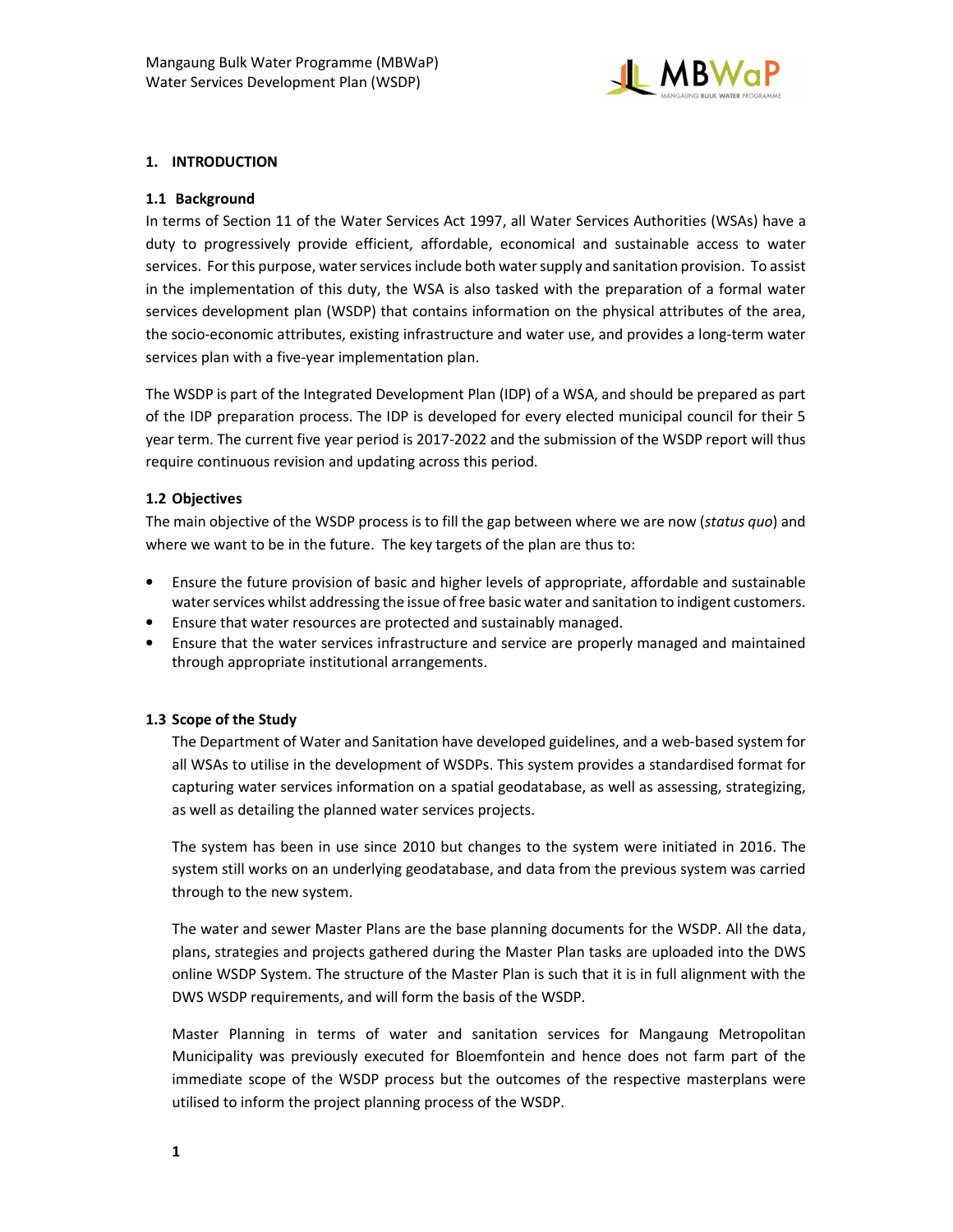

One of the key shortcomings identified is that Master Planning documents have only been prepared for Bloemfontein (sewer and water) and Thaba Nchu (water), neglecting future planning for Botshabelo, Wepener, Dewetsdorp, Vanstadensrus and Soutpan. In order for the entire Municipality's planning to be confirmative across the various towns/entities, the Master Planning for these towns have been identified as a gap which should ideally be addressed as part of the five-year WSDP process. Master Planning for these towns have thus been listed as separate projects which MMM will need to incorporate as part of their planning.

In addition to all of the tasks that form part of the master planning process, the DWS WSDP system requires:

- 1. An assessment of each data element in terms of quality and quantity of data. There are a vast number of such data elements to assess, and the limiting factor is the speed of the DWS system in opening each field, and saving each field.
- 2. The development of five year strategies to close the gaps identified. The master planning process identifies projects and priorities for 5, 10 and 15 year horizon. In order to complete the WSDP, the first 5 years' worth of projects need to be unpacked further, with objectives, KPIs and annual targets to be set for each of the business areas.

The development of strategies and the setting of objectives, KPI's and annual targets is a process which will require continuous refinement and development. In order to initialise the process a draft list of all MMM's identified current and future projects is included in Annexure A. The projects contained in Annexure A merely focuses on the identified projects as extracted from several planning documents available and does not address the prioritisation in terms of the 5, 10, and 15 year horizon as this will be addressed as a further phase to the WSDP.

# 1.4 Methodology

The approach in initiating this WSDP five-year process, subject to further development and refinement, is thus as follows:

- 1. As the scope of the study was merely at desktop level all information pertaining to all sectors of WSDP planning which could supplement the process of completing and verifying the captured water services information on the spatial geodatabase had to be obtained. This included all existing Master Planning documentation, Water Conservation and Demand Management (WCDM) Strategies, existing water balances, Geographic Information System (GIS) data regarding all water services infrastructure, asset management registers and condition assessment reports where available.
- 2. The validity of the collected data had to be verified parallel to the review of the information previously uploaded on the spatial geodatabase. Based on the available data obtained the spatial geodatabase was updated and revised where new information was available. The updated spatial geodatabase was then submitted to the data custodian for review and mass uploading onto the web-based WSDP.
- 3. In addition to this identified projects also had to be updated on the projects geodatabase with information pertaining to cost, demand horizons, intervention horizons, problem definition, strategic importance and a vast amount of additional fields requiring assessment. In terms of completing the projects geodatabase the planning is very limited to projects where formal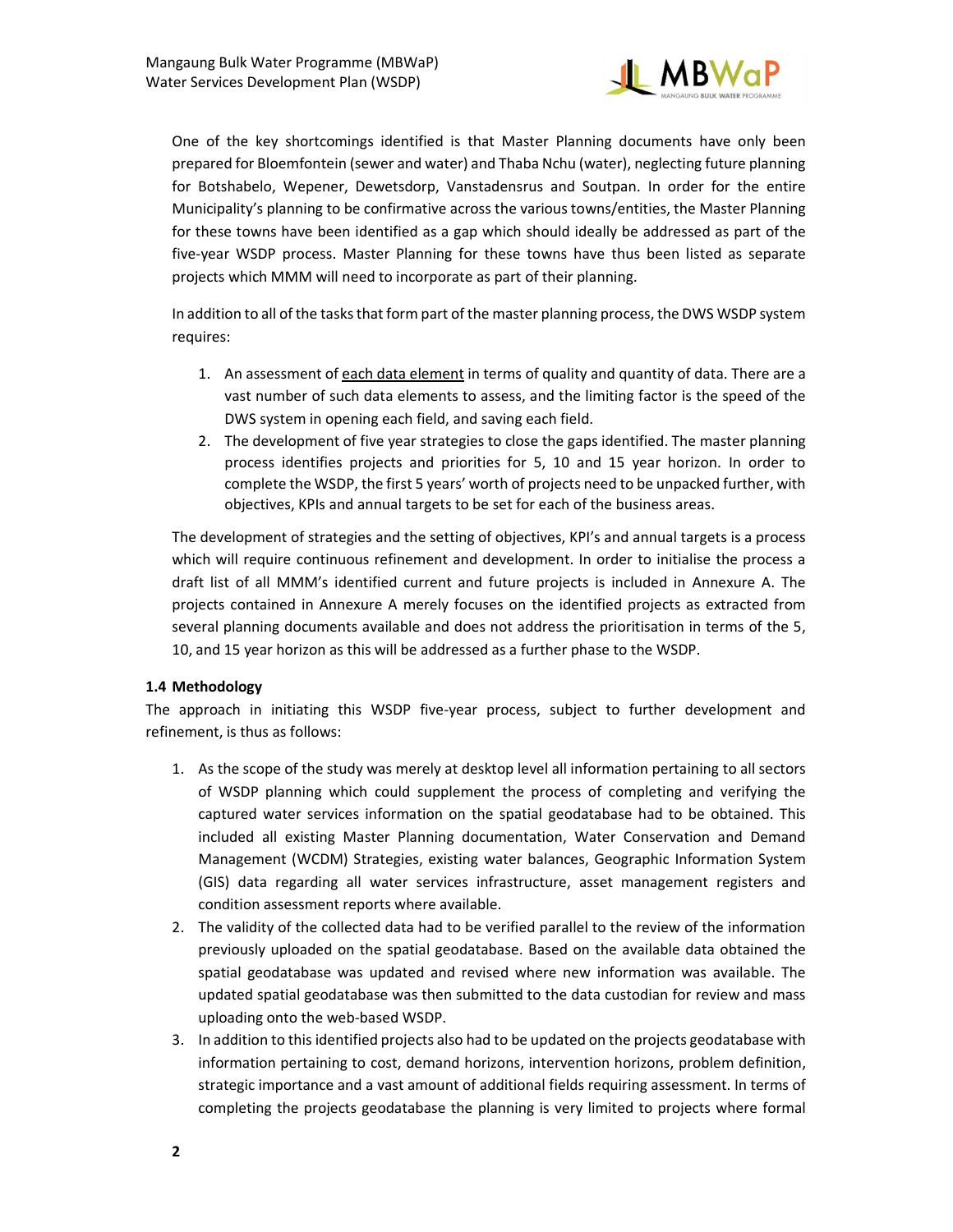

funding was already assigned- this implies that several projects have been identified but can't be included as part of the WSDP as no funding has been assigned to the specific project and first needs to go through the various approval processes and hence a collaboration between the various sectors is required in order for strategic projects to be appropriately prioritised. For the purposes of the WSDP a complete list of identified projects were formulated with the existing projects geodatabase utilised as basis and all additional projects emanating from the water and sewer masterplans for Bloemfontein, WCDM strategies and other applicable strategic documents were also listed in terms of preliminary demand horizons. Refer to Annexure A for a summary of the identified projects for both water and sanitation services as part of the process for completing the projects geodatabase.

- 4. As Mangaung Metropolitan Municipality is the Water Services Authority, the information of water and sewer infrastructure as managed by the Water Service Provider, Bloem Water, also had to be obtained and reviewed for inclusion in the greater MMM's planning. One of the most critical delays experienced is due to the lack of Bloem Water's cooperation to supply the necessary technical data required for this WSDP process. This issue has been escalated to other stakeholders and in particular, the Department of Water and Sanitation, in order to obtain external assistance in obtaining Bloem Water's cooperation in data sharing as this is in an ultimate requirement for the successful completion of the WSDP.
- 5. The process which follows the upload of the geodatabase is the verification process where each data element has to be assessed in terms of the quality and quantity of data and this step will only be finalised in a later phase.

# 2. CONCLUSIONS

In completing the planning and implementation time-frames of projects it is evident that the planning is very limited to projects where formal funding was already assigned- this implies that several projects have been identified but can't be included as part of the WSDP as no funding has been assigned to the specific project and first needs to go through the various approval processes and hence a collaboration between the various sectors is required in order for strategic projects to be appropriately prioritised.

For the purposes of the WSDP a complete list of identified projects were formulated with the existing projects geodatabase utilised as basis and all additional projects emanating from the water and sewer masterplans, WCDM strategies and other applicable strategic documents were also utilised to inform MMM's preliminary project planning. Refer to Annexure A for a summary of the identified projects for both water and sanitation services for Mangaung Metropolitan Municipality.

One of the key shortcomings identified is that Master Planning documents have only been prepared for Bloemfontein (sewer and water) and Thaba Nchu (water), neglecting future planning for Botshabelo, Wepener, Dewetsdorp, Vanstadensrus and Soutpan. In order for the entire Municipality's planning to be confirmative across the various towns/entities, the Master Planning for these towns have been identified as a gap which should ideally be addressed as part of the five-year WSDP process. Master Planning for these towns have thus been listed as separate projects which MMM will need to incorporate as part of their planning.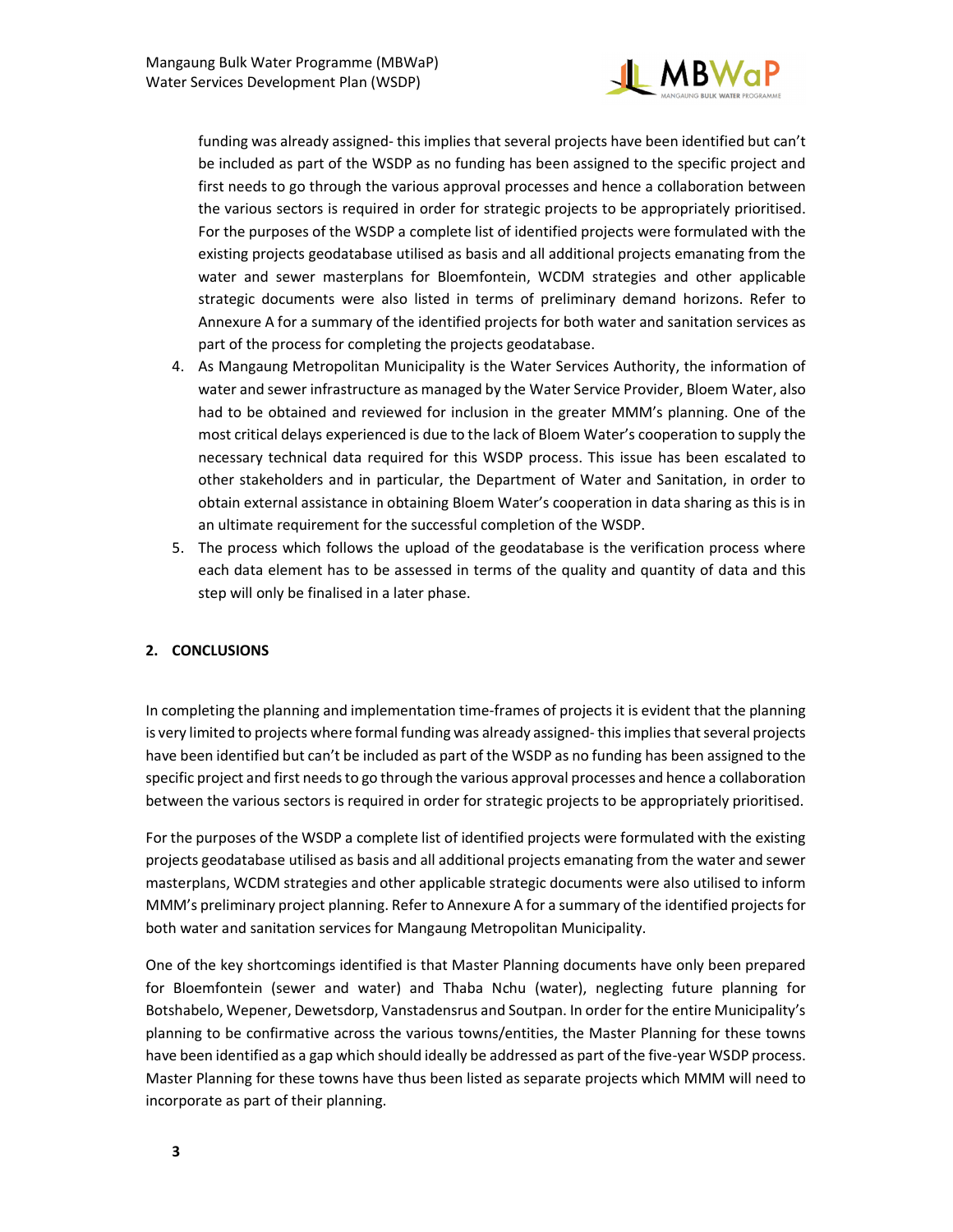

As Mangaung Metropolitan Municipality is the Water Services Authority, the information of water and sewer infrastructure as managed by the Water Service Provider, Bloem Water, also had to be obtained and reviewed for inclusion in the greater MMM's planning. One of the most critical delays experienced is due to the lack of Bloem Water's cooperation to supply the necessary technical data required for this WSDP process. This issue has been escalated to other stakeholders and in particular, the Department of Water and Sanitation, in order to obtain external assistance in obtaining Bloem Water's cooperation in data sharing as this is in an ultimate requirement for the successful completion of the WSDP.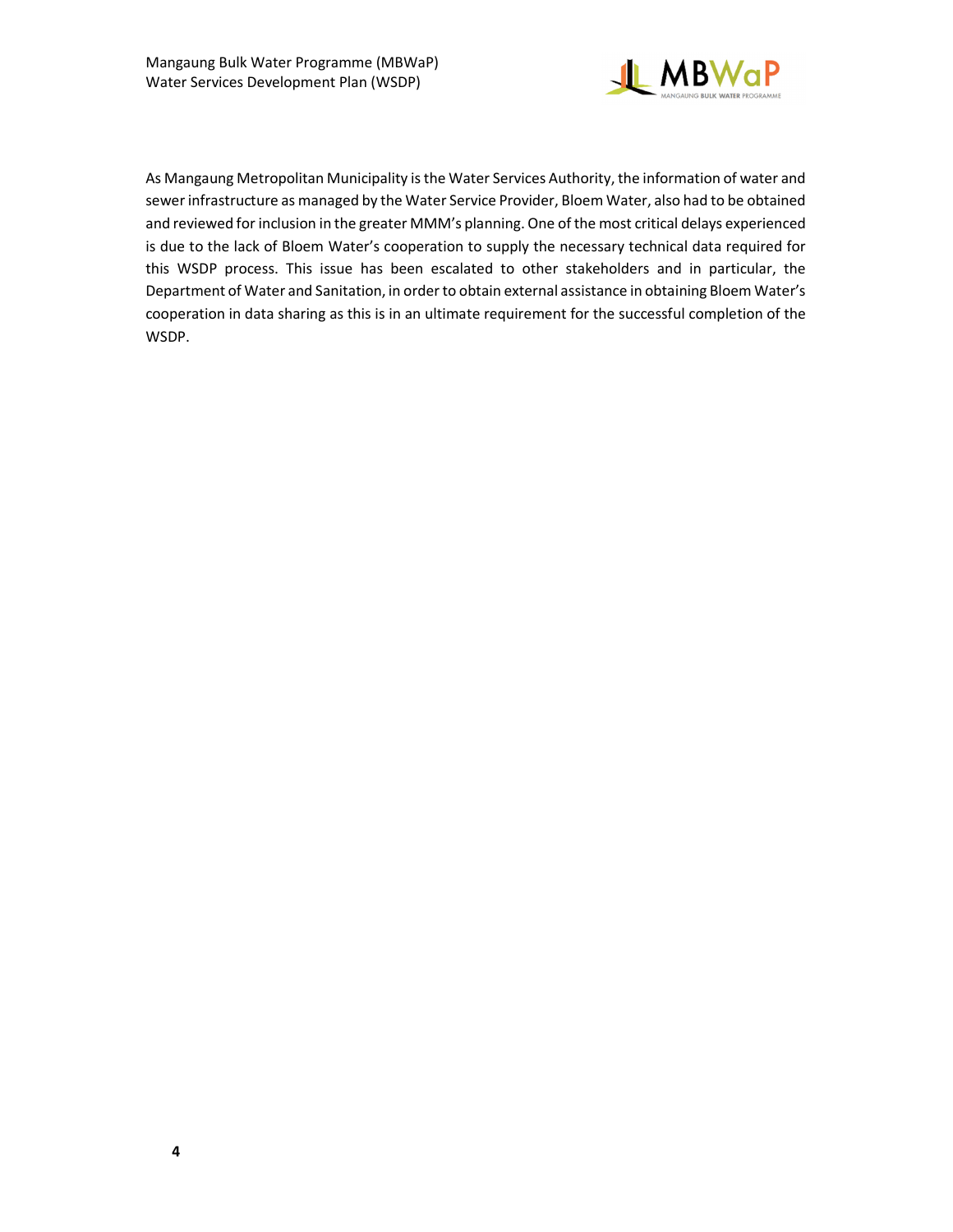

Appendix A

Water Services Development Plan (WSDP)

Preliminary Project Planning List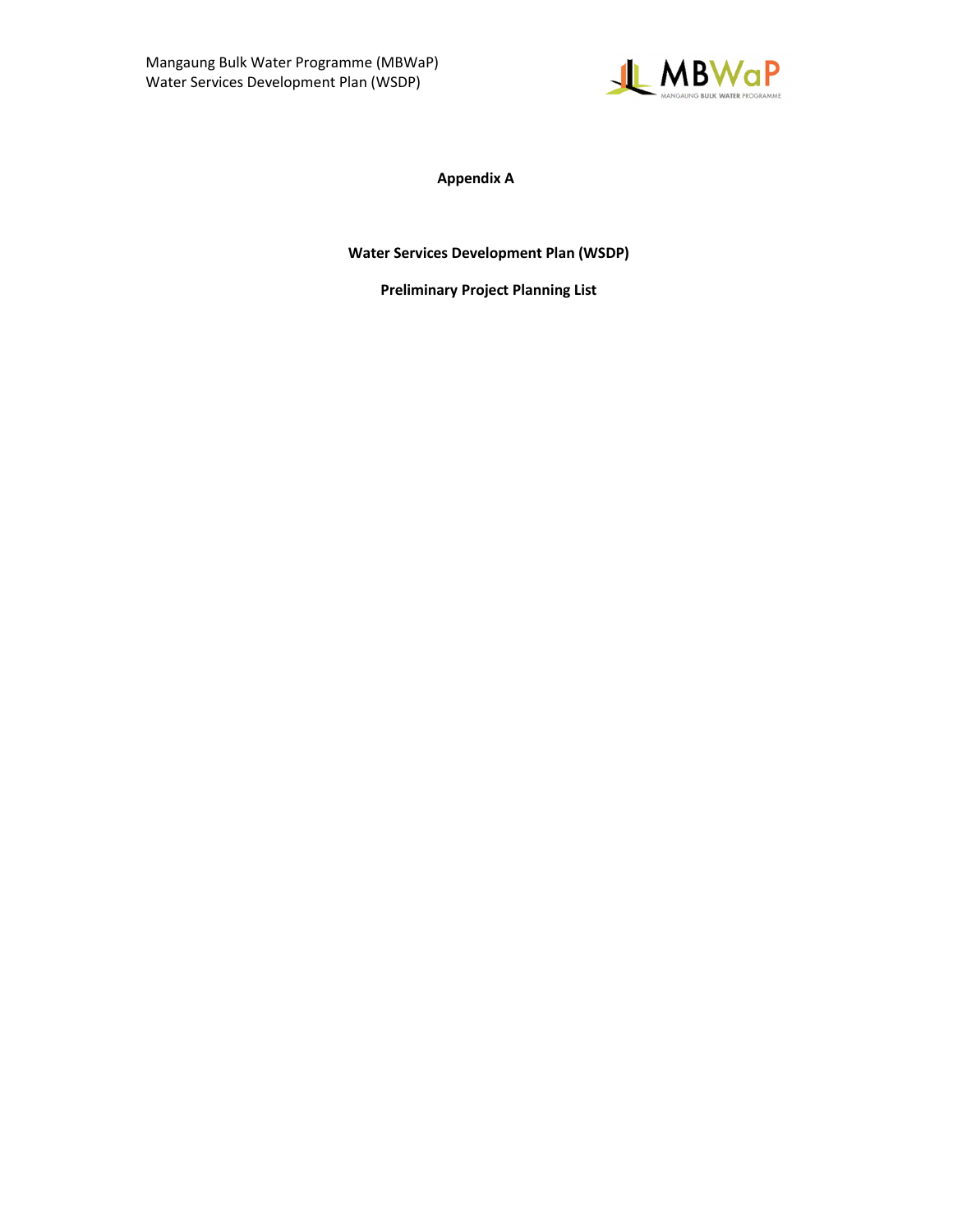|          | <b>Project Info Source</b>                                                                              | <b>Project Name</b>                                                                                                                                          | <b>Project Description</b>                                                                                                                                                                                                                                                                                                                                                           | <b>Estimated Total</b><br><b>Project Cost</b><br>(Incl. VAT) |                             |
|----------|---------------------------------------------------------------------------------------------------------|--------------------------------------------------------------------------------------------------------------------------------------------------------------|--------------------------------------------------------------------------------------------------------------------------------------------------------------------------------------------------------------------------------------------------------------------------------------------------------------------------------------------------------------------------------------|--------------------------------------------------------------|-----------------------------|
|          | DWS: Projects GDB & MMM Current<br>Projects and Budget & Drought Relief                                 | Maselspoort Water Treatment Works (WTW) Upgrade & Refurbishment: Phase 1<br>Conventional Treatment - to 60Ml/day)                                            | Contract 1- Plant A: Filters, Washwater sump (Contract W1515)                                                                                                                                                                                                                                                                                                                        |                                                              | 34 407 500                  |
|          | Fund Projects<br>DWS: Projects GDB & MMM Current<br>Projects and Budget                                 | Maselspoort Water Treatment Works (WTW) Upgrade & Refurbishment: Phase 2<br>(Advanced Treatment - to 70MI/day)                                               | Contract 2 - Plant A: Inletworks, Low Lift PS, Post Chlorination, Ozone, GAC Filter, Ultra Filtration, Access Road<br>(W1515A)<br>Contract 3 - Plant B: Bulk Elec, SCADA, Low Lift PS, Ozone, GAC Filtration, Ultra Filtration (W1515B)<br>Contract 4 - Plant A: Liquid Oxygen (Lox) Procurement and Supply                                                                          |                                                              | 336 606 520                 |
|          | DWS: Projects GDB & MMM Current                                                                         | Maselspoort Water Treatment Works (WTW) Upgrade & Refurbishment: Phase                                                                                       | Contract 5 - Plant A: Granular Avtivated Carbon (GAC) Procurement and Supply<br>Contract 6 - Plant A & B: Clarifiers, Pre-Chlorination, RGS Filters, Wash Water Sump                                                                                                                                                                                                                 |                                                              | 61 037 500                  |
|          | Projects and Budget<br>DWS: Projects GDB & MMM Current<br>Projects and Budget                           | (Conventional Treatment - to 137Ml/day)<br>Aaselspoort Water Treatment Works (WTW) Upgrade & Refurbishment: Phase<br>(Conventional Treatment - to 137Ml/day) | Contract 7 - Plant A & B: Ozone, GAC Filtration, Hydrogen Peroxide, Clearwater Tank, DAF, Sludge, Access Road<br>Contract 8 - Plant A & B: Ozone, GAC Filtration, Ultra Filtration, DAF, Sludge, Post Chlorination                                                                                                                                                                   | R                                                            | 469 937 500                 |
|          | DWS: Projects GDB & MMM Current<br>Projects and Budget                                                  | Maselspoort Re-Use Pipeline: Phase 1A                                                                                                                        | NE WWTW To Mockes Dam - 45Ml/day                                                                                                                                                                                                                                                                                                                                                     |                                                              | 84 520 000                  |
|          | DWS: Projects GDB & MMM Current<br>Projects and Budget<br>DWS: Projects GDB & MMM Current               | Aaselspoort Re-Use Pipeline: Phase 1B                                                                                                                        | NE WWTW To Mockes Dam - 45MI/day                                                                                                                                                                                                                                                                                                                                                     |                                                              | 109 125 000                 |
|          | Projects and Budget<br><b>DWS: Projects GDB</b>                                                         | Maselspoort Re-Use Pipeline: Phase 2<br>Ehlorination - Installation at Uitkyk (Bloemwater)                                                                   | Bloemspruit WWTW to NE WWTW - 22.5Ml/day<br>Chlorination - Installation at Uitkyk (Bloemwater)                                                                                                                                                                                                                                                                                       |                                                              | 36 880 000<br>3 000 000     |
|          | <b>DWS: Projects GDB</b>                                                                                | Chlorination - In line monitoring (Bloemwater)                                                                                                               | Chlorination - In line monitoring (Bloemwater)<br>Mangaung RBIG Ph1 Upgrade WTW/Upgrade Maselspoort pumpstation, Ph2 Construct new bulk pipeline/nev                                                                                                                                                                                                                                 |                                                              | 1 300 000                   |
|          | DWS: Projects GDB<br>11 DWS: Projects GDB                                                               | Mangaung RBIG Phase 4 to 4<br>Replacement of asbestos pipes and drilling and equipping three new boreholes i<br>Wepener                                      | reservoir Naval Hill, Ph3 Upgrade pipeline to Longridge/LHP P/S/ New reservoir at Brandkop/Longridge, Ph4<br>Upgrade Novo-Transfer Scheme<br><mark>The project will entail the following: - Replacing 11km of asbestos pipes to uPVC medium pressure pipeleine ir</mark><br>Wepener - Drilling of three new boreholes that have been sited from a recent study and equipping them. - |                                                              | 400 000 000<br>7 656 000    |
| 12       | <b>DWS: Projects GDB</b>                                                                                | teplacement of asbestos pipes and equipping a borehole in Dewersdorp                                                                                         | ving a total of 1300m pipeline.<br>The project will entail the following - Replacing 6.5km of asbestos pipes to uPVC medium pressure pipelines<br>equipping an existing borehole - Lying a total of 300m of pipeline from borehole to the existing 0.5MI water<br>ank                                                                                                                |                                                              | 4 4 1 6 5 0 0               |
|          | DWS: Projects GDI<br>14 DWS: Projects GDB                                                               | Botshabelo 8ML Reservoi<br>Rising main - Rehab/upgrade capacity of Welbedaght supply                                                                         | onstruction of an 8ML concrete reservoir, access road and control chamb<br>Steel Pipeline from Leeuwkop to Brandkop (33.7km)                                                                                                                                                                                                                                                         |                                                              | 48,000,000<br>66 800 000    |
| 15       | <b>DWS: Projects GDB</b>                                                                                | laledi LM Borehole Development<br>Morojaneng/Dewetsdorp: Elevated tank and interlinking pipe                                                                 | onstruction of 3 new boreholes - Thapelong, Construction of 3 new boreholes - Dewetsdorp, Construction of<br>ew boreholes - Wepene                                                                                                                                                                                                                                                   |                                                              | 902 809<br>22 320 723       |
| 17       | <b>L6 DWS: Projects GDB</b><br>DWS: Projects GDB                                                        | lewetsdorp:150 hholds due to dysfunctional Raw sewerage pump station                                                                                         | Morojaneng/Dewetsdorp: Elevated tank and interlinking pipeline<br>Dewetsdorp: 150 households due to dysfunctional Raw sewerage pump station (RSPS).                                                                                                                                                                                                                                  |                                                              | 2 000 000                   |
| 18<br>19 | <b>DWS: Projects GDB</b><br><b>DWS: Projects GDB</b>                                                    | Rustfontein: Pump set installation - Additional pump s<br>Pump sets-Service of Welbedacht pump sets, switchgear                                              | Pump set installation - Additional pump set at Rustfonteir<br>Pump sets - Service of Welbedacht pump sets and switchgear                                                                                                                                                                                                                                                             |                                                              | 10 960 00<br>1800000        |
| 20<br>21 | <b>DWS: Projects GDB</b><br><b>DWS: Projects GDB</b>                                                    | Altitude valves - Service of all Rermad valves<br>Jewetsdorp Scheme 2                                                                                        | Altitude valves - Service of all Rermad valves<br>Construction of the connection line from the BloemWwater supply line inc power supply upgrade                                                                                                                                                                                                                                      |                                                              | 400 000<br>8 000 000        |
| 22       | <b>DWS: Projects GDB</b>                                                                                | Refurbishment of Sewer Systems: Refurbishment for a period of 3 years                                                                                        | Refurbishment of wwtw, Refurbishment of bulk sewer pipes, Refurbishment of Vista Park sewer                                                                                                                                                                                                                                                                                          |                                                              | 20 000 000                  |
| 23       | DWS: Projects GDB                                                                                       | outpan: Upgrading of bulk water supply and treatment works (297) - reservoir                                                                                 | Soutpan: Upgrading of bulk water supply and treatment works (297) - reservoir, water treatment plant                                                                                                                                                                                                                                                                                 |                                                              | 22 010 016                  |
| 24       | MMM Drought Relief Fund Projects &                                                                      | vater treatment plant, pumpstation<br>Water System Management: Integration and Optimisation - Telemetry and<br>CADA                                          | umpstatio<br>Based on feasibility study report                                                                                                                                                                                                                                                                                                                                       |                                                              | 14 000 000                  |
| 25       | <b>WCDM Strategy</b><br>MMM Drought Relief Fund Projects                                                | Maselspoort Bloemfontein Rising Main Condition Assessment and Leak Detectic<br>nd Repair                                                                     | Intrusive investigation and repair of the 20km x 2 Maselspoort feeder lines as per Dec 2015 proposed scope of<br>rorks                                                                                                                                                                                                                                                               |                                                              | 1 100 000                   |
| 26       | MMM Drought Relief Fund Projects                                                                        | Old and New Arboretum Reservoir Leak Repair                                                                                                                  | Reservoir leak detection and sealant                                                                                                                                                                                                                                                                                                                                                 |                                                              |                             |
| 27       | MMM Drought Relief Fund Projects                                                                        | Hamilton Park Pump Station Refurbishment                                                                                                                     | Refurbishment of old pumpset and pipework (As per PED report)                                                                                                                                                                                                                                                                                                                        |                                                              | 18 327 000                  |
| 28       | MMM Drought Relief Fund Projects &<br><b>WCDM Strategy</b>                                              | Bulk Supply Meters Audit, Verification Study, Calibration and Installation                                                                                   | Study and Field Assessment to identify, locate bulk supply meter positions and installations                                                                                                                                                                                                                                                                                         |                                                              | 2 500 000                   |
| 29       | MMM Drought Relief Fund Projects                                                                        | Bulk Supply Meters Location, Replacement, Calibration and Installation of<br>ontrol Meter                                                                    | Execution of the study recommendation                                                                                                                                                                                                                                                                                                                                                |                                                              | 8 000 000                   |
| 30       | DWS: Projects GDB & Drought Relief<br>Fund Projects & WCDM Strategy                                     | Pressure and Network Zone Management (including auditing of valves and PRV<br>Commissioning)                                                                 | Pressure Management Programme and PRV Commissioning<br>Network Zoning and Zoning Meters and Management of Meter Zones (SANS 10306:2010)<br>Illegal Consumption Reduction Programme: Identification of largest illegal consumption zones                                                                                                                                              |                                                              | 11 700 000                  |
| 31<br>32 | DWS: Projects GDB & Drought Relief<br>Fund Projects & WCDM Strategy<br>MMM Drought Relief Fund Projects | Pro-Active Leak Detection & Repair Programme<br>urchase of leak detection devices, tools, equipment & vehicles                                               | Service connections and pipelines including visible and non visible leaks.<br>ervice connections and pipelines including visible and non visible leaks.                                                                                                                                                                                                                              |                                                              | 22 125 751<br>15 000 000    |
| 33       | MMM Drought Relief Fund Projects                                                                        | Refurbishment Infrastructure (Pipelines)                                                                                                                     | Hoofweg, Maroela, Slabbert                                                                                                                                                                                                                                                                                                                                                           |                                                              | 21 000 000                  |
|          | MMM Drought Relief Fund Projects &                                                                      |                                                                                                                                                              |                                                                                                                                                                                                                                                                                                                                                                                      |                                                              |                             |
| 34       | WCDM Strategy & MMM Current<br>Projects and Budget                                                      | Condition Assessment Programme Development (Phased Approach)                                                                                                 | Desktop study, focussing on critical areas, non-intrusive and determine value for money pipe replacement                                                                                                                                                                                                                                                                             |                                                              | 10 000 000                  |
| 35       | MMM Drought Relief Fund Projects &<br><b>WCDM Strategy</b>                                              | ipe Replacements                                                                                                                                             | Design and execution of identified pipe replacements (following phase a)                                                                                                                                                                                                                                                                                                             |                                                              | 15 000 000                  |
| 36       | MMM Drought Relief Fund Projects &<br><b>WCDM Strategy</b>                                              | Meter Monitoring & Top Consumer ID (Billing Programme)                                                                                                       | Review of billing programme. Implementation of automated and billing programme in support to finance<br>Top Consumers ID and Meter Monitoring Programme                                                                                                                                                                                                                              |                                                              | 6 166 759                   |
| 37       | MMM Drought Relief Fund Projects &                                                                      | nstallation of meters on unmetered connections and metering of inform.                                                                                       | Installation of Meters on Unmetered Connections and New Connections including informal settlements                                                                                                                                                                                                                                                                                   |                                                              | 15 317 044                  |
| 38       | <b>NCDM Strategy</b><br>MMM Drought Relief Fund Projects &<br><b>WCDM Strategy</b>                      | ettlement<br>Prepaid Programme (Automated meters)                                                                                                            | Installation of prepaid meters                                                                                                                                                                                                                                                                                                                                                       |                                                              | 11 007 374                  |
| 39       | MMM Drought Relief Fund Projects &                                                                      | Replace Water Meters                                                                                                                                         | omestic Meter Replacement and Relocations<br>Large Meter Replacements                                                                                                                                                                                                                                                                                                                |                                                              | 7815600                     |
| 40       | <b>WCDM Strategy</b><br>MMM Drought Relief Fund Projects &                                              | Consumer Awareness and Education Programmes                                                                                                                  | ommunal Stand Meter Installations and Replacement<br>Public awarenes campaign, school visits, media etc (similar to previous successfull program)                                                                                                                                                                                                                                    |                                                              | 5 000 000                   |
| 41       | <b>NCDM Strategy</b><br>MMM Drought Relief Fund Projects &                                              | Fire hydrants (Auditing, locking and repair etc)                                                                                                             | Audit, identify the required required to prevent illegal abstraction and repair leaking fire hydrants                                                                                                                                                                                                                                                                                |                                                              | 1 000 000                   |
|          | <b>NCDM Strategy</b><br>MMM Current Projects and Budget                                                 | REFURBISHMENT OF SEWER SYSTEMS - Bloemfontein                                                                                                                | REFURBISHMENT OF SEWER SY                                                                                                                                                                                                                                                                                                                                                            |                                                              | 25 000 000                  |
| 43       | MMM Current Projects and Budget                                                                         | WATERBORNE SANITATION(LEANER SHIPS)                                                                                                                          | WATERBORNE SANITATION(LEA                                                                                                                                                                                                                                                                                                                                                            |                                                              | 100 000                     |
| 44       | MMM Current Projects and Budget                                                                         | REFURBISHMENT OF WWTW'S                                                                                                                                      | REFURBISHMENT OF WWTW'S                                                                                                                                                                                                                                                                                                                                                              |                                                              | 10,000,000                  |
| 45       | MMM Current Projects and Budget                                                                         | EXTENSION BOTSHABELO WWTW                                                                                                                                    | <b>EXTENSION ROTSHARELO WWTW</b>                                                                                                                                                                                                                                                                                                                                                     |                                                              | 556,600,000                 |
|          | MM Current Projects and Budget                                                                          | XIENSION IHBA NCHU WWIW (SELOSESHA)                                                                                                                          | XIENSION IHBA NCHU WWI V                                                                                                                                                                                                                                                                                                                                                             |                                                              | <b>150 200 000</b>          |
| 47       | MMM Current Projects and Budget                                                                         | Sterkwater WWTW Phase 3: Civil, Mechanical and Electrical                                                                                                    | Sterkwater WWTW Phase 3: Civil, Mechanical and Electrical                                                                                                                                                                                                                                                                                                                            |                                                              | 175 000 000                 |
| 48       | MMM Current Projects and Budget                                                                         | <b>RAYTON MAIN SEWER</b>                                                                                                                                     | RAYTON MAIN SEWER                                                                                                                                                                                                                                                                                                                                                                    |                                                              | 20 610 288                  |
| 49       | MMM Current Projects and Budget                                                                         | WATERBORNE SANI INTER BULK SERV IN MMMM                                                                                                                      | WATERBORNE SANI INTER BULK SERV IN MMMM                                                                                                                                                                                                                                                                                                                                              |                                                              | 34 455 018                  |
| 50       | MMM Current Projects and Budget                                                                         | WATERBORNE SANI INTER BULK SERV IN BOTSH                                                                                                                     | WATERBORNE SANI INTER BULK SERV IN BOTSH                                                                                                                                                                                                                                                                                                                                             |                                                              | 30 046 038                  |
| 51<br>52 | MMM Current Projects and Budget<br>MMM Current Projects and Budget                                      | WATERBORN SANIT INTER BULK SERV IN THABA<br>REFURBISHMENT SEWER SYSTEMS IN SOUTPAN                                                                           | WATERBORN SANIT INTER BULK SERV IN THABA<br>REFURBISHMENT SEWER SYSTEMS IN SOUTPAN                                                                                                                                                                                                                                                                                                   |                                                              | 61 288 457<br>500 000       |
| 53       | MMM Current Projects and Budget                                                                         | REFURB SEWER SYSTEMS VAN STADENSRUS                                                                                                                          | REFURB SEWER SYSTEMS VAN STADENSRUS                                                                                                                                                                                                                                                                                                                                                  |                                                              | 500 000                     |
| 54       | MMM Current Projects and Budget                                                                         | REFURB OF SEWER SYSTEMS IN WEPENER                                                                                                                           | REFURB OF SEWER SYSTEMS IN WEPENER                                                                                                                                                                                                                                                                                                                                                   | R                                                            | 7798466                     |
| 55       | MMM Current Projects and Budget                                                                         | REFURB OF SEWER SYSTEMS IN DE WETSDORP                                                                                                                       | REFURB OF SEWER SYSTEMS IN DE WETSDORF                                                                                                                                                                                                                                                                                                                                               |                                                              | 500 000                     |
| 56       | MMM Current Projects and Budget                                                                         | REFURBISHMENT OF WATER SUPPLY SYSTEMS - Bloemfontein                                                                                                         | REFURBISHMENT OF WATER SUPPLY SYSTEMS - Bloemfontein                                                                                                                                                                                                                                                                                                                                 |                                                              | 55 000 000                  |
| 57       | MMM Current Projects and Budget                                                                         | REFURBISHMENT OF WATER SUPPLY SYSTEMS - Botshabelo                                                                                                           | REFURBISHMENT OF WATER SUPPLY SYSTEMS - Botshabelo                                                                                                                                                                                                                                                                                                                                   |                                                              | 1 000 000                   |
| 58       | MMM Current Projects and Budget                                                                         | REFURBISHMENT OF WATER SUPPLY SYSTEMS - Thaba Nchu                                                                                                           | REFURBISHMENT OF WATER SUPPLY SYSTEMS - Thaba Nchu                                                                                                                                                                                                                                                                                                                                   | R                                                            | 1 000 000                   |
| 59       | MMM Current Projects and Budget                                                                         | REFURBISHMENT OF WATER SUPPLY SYSTEMS - Wepener                                                                                                              | REFURBISHMENT OF WATER SUPPLY SYSTEMS - Wepener                                                                                                                                                                                                                                                                                                                                      |                                                              | 1 000 000                   |
|          | 60 MMM Current Projects and Budget                                                                      | REFURBISHMENT OF WATER SUPPLY SYSTEMS - Dewetsdorp                                                                                                           | REFURBISHMENT OF WATER SUPPLY SYSTEMS - Dewetsdorp                                                                                                                                                                                                                                                                                                                                   |                                                              | 1 000 000                   |
| 61       | MMM Current Projects and Budget                                                                         | REFURBISHMENT OF WATER SUPPLY SYSTEMS - Vanstadensrus                                                                                                        | REFURBISHMENT OF WATER SUPPLY SYSTEMS - Vanstadensrus                                                                                                                                                                                                                                                                                                                                | R                                                            | 1 000 000                   |
| 62<br>63 | MMM Current Projects and Budget<br>MMM Current Projects and Budget                                      | REFURBISHMENT OF WATER SUPPLY SYSTEMS - Soutpan<br><b>3OTSHABELO INTERNAL BULK WATER(PIPELINE)</b>                                                           | REFURBISHMENT OF WATER SUPPLY SYSTEMS - Soutpan<br>BOTSHABELO INTERNAL BULK WATER(PIPELINE)                                                                                                                                                                                                                                                                                          |                                                              | 1 000 000<br>45 000 000     |
| 64       | MMM Current Projects and Budget                                                                         | WATER NETWORKS TO STANDS                                                                                                                                     | WATER NETWORKS TO STANDS                                                                                                                                                                                                                                                                                                                                                             |                                                              | 500 000                     |
| 65       | MMM Current Projects and Budget                                                                         | NALEDI: REFURB OF WATER SUPPLY SYSTEMS                                                                                                                       | NALEDI: REFURB OF WATER SUPPLY SYSTEMS                                                                                                                                                                                                                                                                                                                                               | R                                                            | 2 000 000                   |
| 66       | MMM Current Projects and Budget                                                                         | SOUTPAN: REFURB OF WATER SUPPLY SYSTEMS                                                                                                                      | SOUTPAN: REFURB OF WATER SUPPLY SYSTEMS                                                                                                                                                                                                                                                                                                                                              |                                                              | 1 000 000                   |
| 67       | DWS: Projects GDB & MMM Current<br>Projects and Budget                                                  | AASELSPOORT WATER RE-USE (GARIEP AUGMENTATION)                                                                                                               | MASELSPOORT WATER RE-USE (GARIEP AUGMENTATION)                                                                                                                                                                                                                                                                                                                                       |                                                              | R 1 145 000 000             |
|          | 68 Water Masterplan<br>69 Water Masterplan                                                              | Arboretum New Reticulation Pipeline - Long-Term<br>loemdustria New Bulk Pipeline Long-Term with New Bloemdustria No. 2 (17MI                                 | Supply towards the Bloemfontein Zoo Development (Mixed-Use With Industry)<br>Bloemdustria New Bulk Pipeline Long-Term with New Bloemdustria No. 2 (17MI) Reservoi                                                                                                                                                                                                                    | R                                                            | 1 2 1 5 7 6 4<br>33 494 373 |
| 70       | Water Masterplan                                                                                        | Reservoir<br>Bloemdustria New Reticulation Pipeline - Long-Term                                                                                              | Connecting network between existing Bloemdustria Reservoir and future Bloemdustria No.2 Reservoir                                                                                                                                                                                                                                                                                    | R                                                            | 240 152                     |
|          | Water Masterplan                                                                                        | <b>Iloemdustria New Reticulation Pipeline</b>                                                                                                                | Reticulation Network<br>Bloemdustria New Reticulation Pipeline - Long-Term                                                                                                                                                                                                                                                                                                           |                                                              | 28 147 621                  |
| 72       | Water Masterplan                                                                                        | lew Distribution Zones: Brandkop New Connecting Bulk Pipeline<br>Brandkop New Bulk Pipeline Long Term with New Brandkop No. 2 (22.5ME) and                   | Incorporate Network Connection Change necessary to enable supply from the Brandkop Reservoir to<br>Universitas and Gardeniapark<br>Brandkop New Bulk Pipeline Long Term with New Brandkop No. 2 (22.5M8) and New Brandkop No. 3 (22.5M8)                                                                                                                                             |                                                              | 118988                      |
| 73       | Water Masterplan                                                                                        | New Brandkop No. 3 (22.5M <sup>e</sup> ) Reservoirs                                                                                                          | Reservoirs                                                                                                                                                                                                                                                                                                                                                                           |                                                              | 128 705 413                 |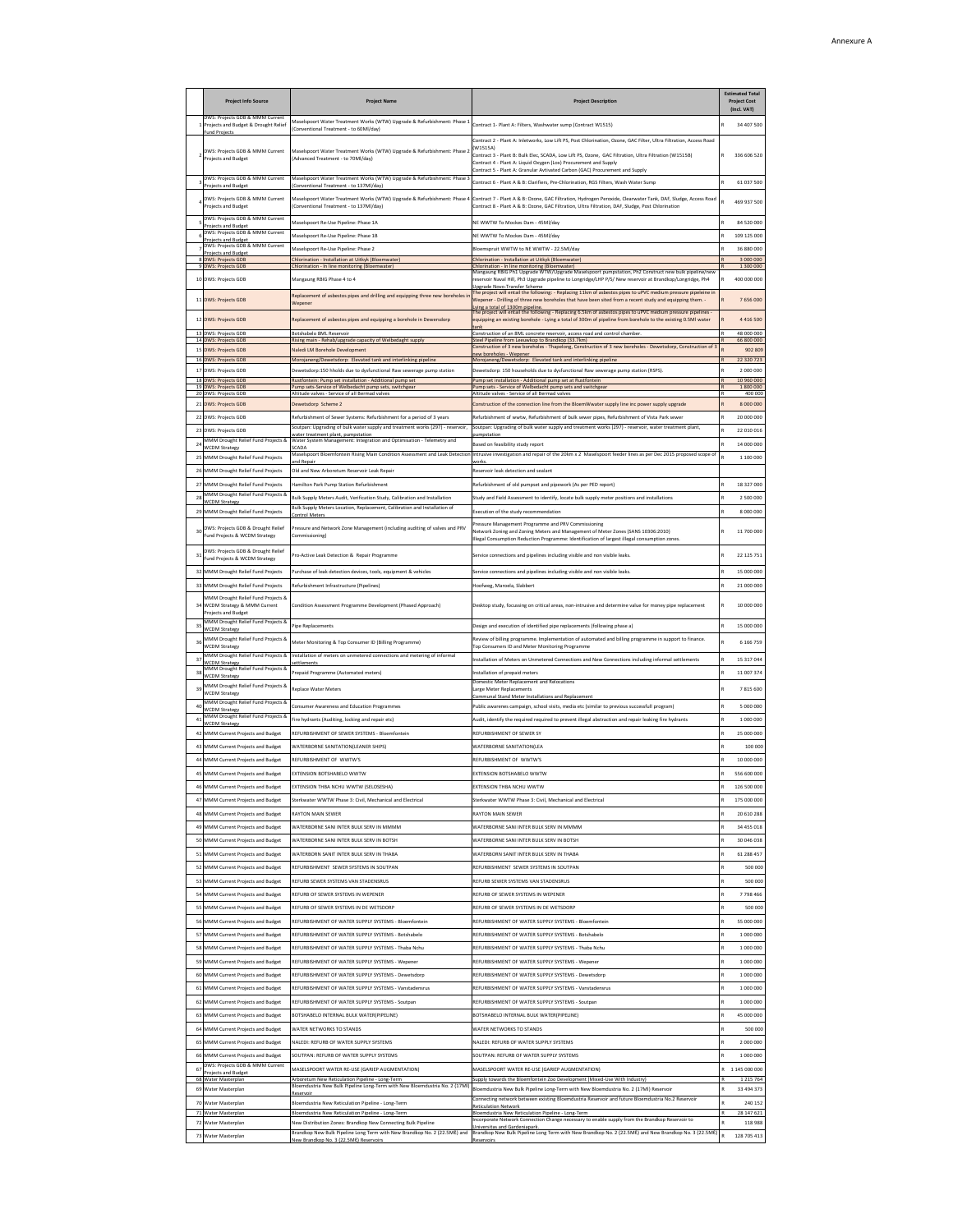| 74 Water Masterplan<br>49 945 733<br>Brandkop Reservoirs as supplementary storage/supply<br>supplementary storage/supply<br>lew Infrastructure Required to Incorporate New Distribution Zones: i.e. Water will not be supplied directly<br>75<br>Water Masterplan<br>New Distribution Zones: Brandkop New Reticulation Pipeline<br>13 718 886<br>rom Welbedacht Reservoir anymore but from the new Brandkop Reservoirs<br>(etwork Upgrades to incorporate New Distribution Zones: i.e. Water will not be supplied directly f<br>Welbedacht Reservoir anymore but from the new Brandkop Reservoirs. This can be completed in a second<br>76 Water Masterplan<br>New Distribution Zones: Brandkop Reticulation Pipeline Upgrades<br>phase as these areas will still be able to receive water from the existing infrastructure as long as the first phase<br>7 695 178<br>has been implemented. The upgrade in network is required for the necessary capacity increases to<br>ommodate increased demand<br>v Infrastructure Required to Incorporate New Distribution Zones: i.e. Water will not be suppli<br>from Welbedacht Reservoir anymore but from the new Brandkop Reservoirs. This can be completed in a third<br>77 Water Masterplan<br>New Distribution Zones: Brandkop New Reticulation Pipeline<br>shase as these areas will still be able to receive water from the existing infrastructure as long as the first phase<br>6 101 833<br>has been implemented. The new infrastructure is still required for the necessary capacity increases and<br>marqved network distribution<br>78 Water Masterplan<br>Brandkop New Reticulation Pipeline - Long-Term<br>Brandkop New Reticulation Pipeline - Long-Term<br>24 462 336<br>Brandkop New Reticulation Pipeline - Long-Term Extensions to Reach Future<br>Water Masterplan<br>Brandkop New Reticulation Pipeline - Long-Term Extensions to Reach Future Development Expansions<br>3 5 3 3 8 5 1<br>evelopment Expansions<br>Critical to address future demand and to supply water to Longridge Reservoirs and corresponding redefined<br>80 Water Masterplan<br>Gariep New Bulk Pipeline - Critical<br>107 711 877<br>listribution zon<br>Longridge New Bulk Pipeline Critical and connecting pipework with new<br>Water Masterplan<br>Critical to address increased demand of Longridge Reservoir distribution zones.<br>106 863 061<br>81<br>Longidge Reservoir No. 4 (30ME) and Longridge Reservoir No. 5 (30ME)<br>Critical to address increased demand of the northern Longridge Reservoir distribution zones. New route and<br>82 Water Masterplan<br>12 992 876<br>ongridge New Reticulation Pipeline - Long-Term<br>ncreased capacity of distribution pipeline<br>Longridge New Reticulation Pipeline - Long-Term Extensions to Reach Future<br>Can be incorporated in a separate phase and is not dependant on the completion of L1. Supplies the northern<br>83 Water Masterplan<br>6 4 6 2 0 5 9<br>Development Expansions<br>Longridge New (Ø300mm) Reticulation Pipeline - Long-Term Extensions to Read<br>ongridge Reservoir distribution zone<br>Water Masterplan<br>arge diameter (Ø300mm) reticulation pipeline. Supplies the southern Longridge Reservoir distribution zone.<br>15 466 856<br>84<br>uture Development Expansion<br>Vew Infrastructure Required to Incorporate New Distribution Zones: i.e. Installation of new bulk supply<br>New Distribution Zones: Groenvlei New Connecting Bulk Pipeline with new<br>pipeline in order to incorporate network redistribution for the new Groenvlei Reservoir No.1 to get water from<br>85 Water Masterplan<br>56 766 272<br>Groenvlei Reservoir No. 1 (21ME)<br>Welbedacht. This redistribution will ensure that the Groenvlei lower north-eastern distribution zone is not<br>supplied from the Rayton Tower anymore but from Welbedacht via Groenvlei Reservoir No.2.<br>86 Water Masterpla<br>Groenvlei New Reticulation Pipeline - Short-Tern<br>rastructure Required to supply future develop<br>14 627 709<br>Groenvlei New Reticulation Pipelines - Long-Term Extensions to Reach Future<br>87 Water Masterplan<br>Can be incorporated in a next phase given that Gr1.1 is completed.<br>1962063<br>Development Expansions<br>Network Upgrades to Incorporate New Distribution Zones: i.e. The Groenvlei lower north-eastern distibution<br>88 Water Masterplan<br>Vew Distribution Zones: Groenvlei Reticulation Pipeline Upgrades<br>3 124 675<br>zone to not be supplied from the Rayton Tower anymore but from Welbedacht via Groenvlei Reservoir No.1.<br>New Infrastructure Required to Incorporate New Distribution Zones: i.e. Installation of new Groenvlei Reservoi<br>No.2 which will receive water from Welbedacht. This redistribution will ensure that the Groenvlei north-<br>western and south-western distibution zones are not supplied directly from Welbedacht Reservoir anymore but<br>38 38 3 2 3 5<br>89 Water Masterplan<br>New Distribution Zones: New Groenvlei Reservoir No. 2 (21ME)<br>from Welbedacht via Groenvlei Reservoir No.2. This redistribution will further ensure that a portion of the<br>Groenvlei distribution zone is not supplied from the Rayton Tower anymore but from Welbedacht via Groenvle<br>Reservoir No.2<br>New Infrastructure Required to Incorporate New Distribution Zones: i.e. Incorporate network change and<br>3 5 0 8 3 7 6<br>90 Water Masterplan<br>New Distribution Zone: Groenvlei New Reticulation Pipeline<br>installation of new reticulation pipelines in order for the Groenvlei north-western distibution zone to not be<br>supplied directly from Welbedacht Reservoir anymore but from Welbedacht via Groenylei Reservoir No.2.<br>Network Upgrades to Incorporate New Distribution Zones: i.e. The Groenvlei north-western distibution zone to<br>not be supplied directly from the Welbedacht Reservoir anymore but from Welbedacht via Groenvlei Reservoir<br>91 Water Masterplan<br>New Distribution Zones: Groenvlei Reticulation Pipeline Upgrades<br>No.2. This can be completed in a second phase as these areas will still be able to receive water from the<br>1739381<br>existing infrastructure as long as the first phase has been implemented. The upgrade in network is required for<br>the necessary capacity increases to accommodate increased demand.<br>Distribution Zones: i.e. A portion of the Groenvlei distibution zone to not be supplied from the Rayton Towe<br>New Distribution Zones: Groenvlei Reticulation Pipeline Upgrades and A Small<br>anymore but from Welbedacht via Groenylei Reservoir No.2. This can be completed in a second phase as these<br>92 Water Masterplan<br>10 276 457<br>Section of New Connecting Reticulation Pipeline<br>areas will still be able to receive water from the existing infrastructure as long as the first phase has been<br>mplemented. The upgrade in network is required for the necessary capacity increases to accommodate<br>ncreased demand<br>Vetwork Upgrades to Incorporate New Distribution Zones: i.e. Incorporate network change and network<br>93 Water Masterplan<br>upgrades in order for a portion of the Groenvlei distibution zone to not be supplied from the Rayton Tower<br>587 085<br>Vew Distribution Zones: Groenvlei Reticulation Pipeline Upgrades<br>more but from Welbedacht via Groenvlei Reservoir No.2<br>Groenvlei New Reticulation Pipelines - Long-Term Extensions to Reach Future<br>94 Water Masterplan<br>Can be incorporated in a separate phase depending on the development programme in the area.<br>1001278<br>evelopment Expansions<br>New Infrastructure Required to Incorporate New Distribution Zones: i.e. Incorporate network change and<br>1 150 872<br>95 Water Masterplan<br>New Distribution Zone: Groenvlei New Reticulation Pipeline<br>nstallation of new reticulation pipelines in order for a portion of the Groenvlei distibution zone to not be<br>upplied direclty from Welbedacht anymore but from Welbedacht via Groenvlei Reservoir No.2.<br>Vew Infrastructure Required to Incorporate New Distribution Zones: i.e. Incorporate network change and<br>5 775 393<br>96 Water Masterplan<br>New Distribution Zones: Groenvlei New Reticulation Pipeline<br>installation of new reticulation pipelines in order for the Groenvlei south-western distibution zone to not be<br>supplied directly from Welbedacht Reservoir anymore but from Welbedacht via Groenvlei Reservoir No.2.<br>Network Upgrades to Incorporate New Distribution Zones: i.e. i.e. Incorporate network change and network<br>97 Water Masterplan<br>New Distribution Zones: Groenvlei Reticulation Pipeline Upgrades<br>upgrades in order for the Groenvlei south-western distibution zone to not be supplied directly from<br>7 609 410<br>Welbedacht Reservoir anymore but from Welbedacht via Groenvlei Reservoir No.2.<br>lew Infrastructure Required to accommodate future developments. The new development will get water from<br>98 Water Masterplan<br>2 9 3 2 6 8 5<br>Groenvlei New Reticulation Pipeline - Long-Term<br>Welbedacht via Groenvlei Reservoir No.2<br>Water Masterplan<br>Groenvlei Reticulation Pipeline Upgrades to Accommodate Increase in Demand<br>6 2 1 8 5 1 9<br>99<br>Increase capacity<br>Groenvlei New Reticulation Pipelines - Long-Term Extensions to Reach Future<br>Water Masterplan<br>Can be incorporated in a separate phase depending on the development programme in the area.<br>5 401 143<br>100<br>velopment Expansion:<br>Infrastructure Required to Incorporate New Distribution Zones: i.e. Incorporate network change<br>101<br>Water Masterplan<br>lew Distribution Zones: Heuwelsig Tower New Reticulation Pipeline<br>nstallation of new reticulation pipeline in order for the Heuwelsig Tower distibution zone to not be supplied<br>369 755<br>from the Rayton Tower anymore but from the Heuwelsig Tower<br>New Infrastructure Required to Incorporate New Distribution Zones. The 700mm diameter pipeline has alread<br>102 Water Masterplan<br>New Distribution Zones: Naval Hill New Reticulation Pipeline<br>been installed. Critical to make the connection for the distribution zones to receive water from the new Naval<br>737 773<br>reservoirs.<br>« Infrastructu<br>Naval Hill upper north-western distibution zone (Lillyvale, Wild Olive and De Kloof) to not be supplied from<br>New Distribution Zones: Naval Hill New Bulk Pipeline and connecting pipework<br>Pentagon Park Reservoir anymore but from Maselspoort via the new Naval Hill Reservoir No.2 or No.3. This wi<br>103 Water Masterplan<br>with new Naval Hill Reservoir No. 2 (35Mº) and Naval Hill Reservoir No. 3<br>233 236 014<br>further ensure that the Naval Hill northern distibution zone (Strathearn, Nicholwood and Oubos) to not be<br>$(130M\ell)$<br>supplied from the Pentagon Park Reservoir anymore but from Maselspoort via the new Naval Hill Reservoir<br>New Infrastructure Required to Incorporate New Distribution Zones: i.e. Incorporate network change an<br>New Distribution Zones: Naval Hill New Reticulation Pineline with Naval Hill<br>installation of new reticulation pipelines in order for the Naval Hill upper north-western distibution zone<br>104 Water Masterplan<br>129 831 584<br>[Lillyvale, Wild Olive and De Kloof] to not be supplied from Pentagon Park Reservoir anymore but from<br>Balancing Reservoir (3ME)<br>.<br>Aaselspoort via the new Naval Hill Reservoir No.2 or No.3.<br>Jetwork Uperages to Incorporate New Distribution Zones: i.e. The Naval Hill northern (Strathearr<br>e) dictibution<br>Maselspoort via the new Naval Hill Reservoir No.2 or No.3. This can be completed in a second phase as these<br>105 Water Masterplan<br>New Distribution Zones: Naval Hill Reticulation Pipeline Upgrades<br>5 843 000<br>areas will still be able to receive water from the existing infrastructure as long as the first phase has been<br>implemented. The upgrade in network is required for the necessary capacity increases to accommodate<br>106 Water Masternian<br>Naval Hill New Reticulation Pipeline - Long-Term<br>New Infrastructure Required to accommodate future development areas from the SDF<br>1486 466<br>Infrastructure Required to accommodate possible short-term development based on<br>Water Masterplan<br>capacity analyses applications. The new development will get water from Maselspoort via the Naval Hill:<br>1903315<br>107<br>Naval Hill New Reticulation Pipeline - Short-Term<br>teservoirs<br>108<br>New Infrastructure Required to accommodate future development areas from the SDR<br>7 203 345<br>Vater Masterpla<br>lew reticulation pipelines required to accommodate Lakeside Development listed as a possible short-tern<br>10 625 336<br>109 Water Masterplan<br>Naval Hill New Reticulation Pipeline - Cadastral Backlog<br>evelopment already captured on the latest cadastral information.<br>Jew Infrastructure Required to Incorporate New Distribution Zones: i.e. Incorporate network change ar<br>installation of new reticulation pipelines in order for the Naval Hill south-eastern distibution zone to not be<br>110 Water Masterplan<br>New Distribution Zones: Naval Hill New Reticulation Pipeline<br>1953007<br>supplied from Hamilton Park Reservoir anymore but from Maselspoort via the new Naval Hill Reservoir No.2 o<br>New Infrastructure Required to Incorporate New Distribution Zones: i.e. Incorporate network change and<br>installation of new reticulation pipelines in order for the Naval Hill north-eastern distibution zone to not be<br>111 Water Masterplan<br>New Distribution Zones: Naval Hill New Reticulation Pipeline<br>supplied from Maselspoort directly anymore but from Maselspoort via the new Naval Hill Reservoir No.2 or<br>7757822<br>No.3. A new reticulation connection will also allow for the airport to not be supplied from Maselspoort directly<br>anymore but from Maselspoort via the new Naval Hill Reservoir No. 2 or No. 3.<br>Network Upgrades to Incorporate New Distribution Zones: i.e. The Naval Hill north-eastern distibution zone to<br>not be supplied from Maselspoort directly anymore but from Maselspoort via the new Naval Hill Reservoir<br>No.2 or No.3. This will also allow for the airport to not be supplied from Maselspoort directly anymore but<br>112 Water Masternian<br>New Distribution Zones: Naval Hill Reticulation Pipeline Upgrades<br>from Maselspoort via the new Naval Hill Reservoir No. 2 or No. 3. This can be completed in a second phase as<br>32 082 449<br>these areas will still be able to receive water from the existing infrastructure as long as the first phase has bee<br>implemented. The upgrade in network is required for the necessary capacity increases to accommodate<br>ncreased demand.<br>tructure Required to Incorporate New Distribution Zones: i.e. Incorporate network change a<br>New Distribution Zones: Naval Hill New Reticulation Pipeline (For Short-Term<br>installation of new reticulation pipelines in order for the Naval Hill north-eastern distibution zone and Estoire<br>113 Water Masterplan<br>7 542 713<br>area to not be supplied from Maselspoort directly anymore but from Maselspoort via the new Naval Hill<br>Developments)<br>jeservoir. No 2 or No 3.<br>letwork Upgrades to Incorporate New Distribution Zones: i.e. Incorporate network change and installation of<br>New Distribution Zones: Naval Hill Reticulation Pipeline Upgrades (For Short-<br>new reticulation pipelines in order for the Naval Hill north-eastern distibution zone and Estoire area to not be<br>114 Water Masterplan<br>8 407 156<br>supplied from Maselspoort directly anymore but from Maselspoort via the new Naval Hill Reservoir No.2 or<br>Ferm Developments)<br>Naval Hill New Reticulation Pipeline - Long-Term Extensions to Reach Future<br>115<br>Water Masterplan<br>26 631 119<br>Development Expansions<br>116 Water Masterplan<br>25 483 802<br>Naval Hill Reticulation Pipeline Upgrades<br>Network Upgrades to Incorporate New Distribution Zones: i.e. The Pentagon Park distribution zone to not be<br>117<br>Water Masterplan<br>New Distribution Zones: Pentagon Park Reticulation Pipeline Upgrades<br>2 875 853<br>supplied from the Heuwelsig Tower anymore but from Pentagon Park Reservoir.<br>Pentagon Park New Reticulation Pipeline - Long-Term Extensions to Reach Futur<br>2 448 246<br>118<br>Water Masterplan<br><b>Development Expansions</b><br>119 Water Masterplan<br>Pentagon Park Reticulation Pipeline Upgrades<br>1995 785<br>Network Upgrades to Incorporate New Distribution Zones: i.e. Incorporate network change and installation of<br>New Distribution Zones: Rayton Tower Bulk Pipeline Upgrades and Increase in<br>ew bulk pipelines in order for the Rayton Tower to receive water from Welbedacht via the new Groenvlei<br>5 310 380<br>120 Water Masterplan<br>Reservoirs and not from Welbedacht directly anymore. This will also ensure the Rayton Tower distibution zone<br>Rayton Sump Capacity<br>to not be supplied from Heuwelsig Tower anymore but from the Rayton Tower<br>Rayton Tower Reticulation Pipeline Upgrades to Accommodate Increase in<br>121 Water Masterplan<br>13 095 093<br>Increase capacity.<br>lemand |  |                                                                         |                                                                                                |  |
|-------------------------------------------------------------------------------------------------------------------------------------------------------------------------------------------------------------------------------------------------------------------------------------------------------------------------------------------------------------------------------------------------------------------------------------------------------------------------------------------------------------------------------------------------------------------------------------------------------------------------------------------------------------------------------------------------------------------------------------------------------------------------------------------------------------------------------------------------------------------------------------------------------------------------------------------------------------------------------------------------------------------------------------------------------------------------------------------------------------------------------------------------------------------------------------------------------------------------------------------------------------------------------------------------------------------------------------------------------------------------------------------------------------------------------------------------------------------------------------------------------------------------------------------------------------------------------------------------------------------------------------------------------------------------------------------------------------------------------------------------------------------------------------------------------------------------------------------------------------------------------------------------------------------------------------------------------------------------------------------------------------------------------------------------------------------------------------------------------------------------------------------------------------------------------------------------------------------------------------------------------------------------------------------------------------------------------------------------------------------------------------------------------------------------------------------------------------------------------------------------------------------------------------------------------------------------------------------------------------------------------------------------------------------------------------------------------------------------------------------------------------------------------------------------------------------------------------------------------------------------------------------------------------------------------------------------------------------------------------------------------------------------------------------------------------------------------------------------------------------------------------------------------------------------------------------------------------------------------------------------------------------------------------------------------------------------------------------------------------------------------------------------------------------------------------------------------------------------------------------------------------------------------------------------------------------------------------------------------------------------------------------------------------------------------------------------------------------------------------------------------------------------------------------------------------------------------------------------------------------------------------------------------------------------------------------------------------------------------------------------------------------------------------------------------------------------------------------------------------------------------------------------------------------------------------------------------------------------------------------------------------------------------------------------------------------------------------------------------------------------------------------------------------------------------------------------------------------------------------------------------------------------------------------------------------------------------------------------------------------------------------------------------------------------------------------------------------------------------------------------------------------------------------------------------------------------------------------------------------------------------------------------------------------------------------------------------------------------------------------------------------------------------------------------------------------------------------------------------------------------------------------------------------------------------------------------------------------------------------------------------------------------------------------------------------------------------------------------------------------------------------------------------------------------------------------------------------------------------------------------------------------------------------------------------------------------------------------------------------------------------------------------------------------------------------------------------------------------------------------------------------------------------------------------------------------------------------------------------------------------------------------------------------------------------------------------------------------------------------------------------------------------------------------------------------------------------------------------------------------------------------------------------------------------------------------------------------------------------------------------------------------------------------------------------------------------------------------------------------------------------------------------------------------------------------------------------------------------------------------------------------------------------------------------------------------------------------------------------------------------------------------------------------------------------------------------------------------------------------------------------------------------------------------------------------------------------------------------------------------------------------------------------------------------------------------------------------------------------------------------------------------------------------------------------------------------------------------------------------------------------------------------------------------------------------------------------------------------------------------------------------------------------------------------------------------------------------------------------------------------------------------------------------------------------------------------------------------------------------------------------------------------------------------------------------------------------------------------------------------------------------------------------------------------------------------------------------------------------------------------------------------------------------------------------------------------------------------------------------------------------------------------------------------------------------------------------------------------------------------------------------------------------------------------------------------------------------------------------------------------------------------------------------------------------------------------------------------------------------------------------------------------------------------------------------------------------------------------------------------------------------------------------------------------------------------------------------------------------------------------------------------------------------------------------------------------------------------------------------------------------------------------------------------------------------------------------------------------------------------------------------------------------------------------------------------------------------------------------------------------------------------------------------------------------------------------------------------------------------------------------------------------------------------------------------------------------------------------------------------------------------------------------------------------------------------------------------------------------------------------------------------------------------------------------------------------------------------------------------------------------------------------------------------------------------------------------------------------------------------------------------------------------------------------------------------------------------------------------------------------------------------------------------------------------------------------------------------------------------------------------------------------------------------------------------------------------------------------------------------------------------------------------------------------------------------------------------------------------------------------------------------------------------------------------------------------------------------------------------------------------------------------------------------------------------------------------------------------------------------------------------------------------------------------------------------------------------------------------------------------------------------------------------------------------------------------------------------------------------------------------------------------------------------------------------------------------------------------------------------------------------------------------------------------------------------------------------------------------------------------------------------------------------------------------------------------------------------------------------------------------------------------------------------------------------------------------------------------------------------------------------------------------------------------------------------------------------------------------------------------------------------------------------------------------------------------------------------------------------------------------------------------------------------------------------------------------------------------------------------------------------------------------------------------------------------------------------------------------------------------------------------------------------------------------------------------------------------------------------------------------------------------------------------------------------------------------------------------------------------------------------------------------------------------------------------------------------------------------------------------------------------------------------------------------------------------------------------------------------------------------------------------------------------------------------------------------------------------------------------------------------------------------------------------------------------------------------------------------------------------------------------------------------------------------------------------------------------------------------------------------------------------------------------------------------------------------------------------------------------------------------------------------------------------------------------------------------------------------------------------------------------------------------------------------------------------------------------------------------------------------------------------------------------------------------------------------------------------------------------------------------------------------------------------------------------------------------------------------------------------------------------------------------------------------------------------------------------------------------------------------------------------------------------------------------------------------------------------------------------------------------------------------------------------------------------------------------------------------------------------------------------------------------------------------------------------------------------------------------------------------------------------------------------------------------------------------------------------------------------------------------------------------------------------------------------------------------------------------------------------------------------------------------------------------------------------------------------------------------------------------------------------------------------------------------------------------------------------------------------------------------------------------------------------------------------------------------------------------------------------------------------------------------------------------------------------------------------------------------------------------------------------------------------------------------------------------------------------------------------------------------------------------------------------------------------------------------------------------------------------------------------------------------------------------------------------------------------------------------------------------------------------------------------------------------------------------------------------------------------------------------------------------------------------------------------------------------------------------------------------------------------------------------------------------------------------------------------------------------------------------------------------------------------------------------------------------------------------------------------------------------------------------------------------------------------------------------------------------------------------------------------------------------------------------------------------------------------------------------------------------------------------------------------------------------------------------------------------------------------------------------------------------------------------------------------------------------------------------------------------------------------------------------------------------------------------------------------------------------------------------------------------------------------------------------------------------------------------------------------------------------------------------------------------------------------------------------------------------------------------------------------------------------------------------------------------------------------------------------------------------------------------------------------------------------------------------------------------------------------------------------------------------------------------------------------------------------------------------------------------------------------------------------------------------------------------------------------------------------------------------------------------------------------------------------------------------------------------------------------------------------------------------------------------------------------------------------------------------------------------------------------------------------------------------------------------------------------------------------------------------------------------------------------------------------------------------------------------------------------------------------------------------------------------------------------------------------------------------------------------------------------------------------------------------------------------------------------------------------------------------------------------------------------------------------------------------------------------------------------------------------------------------------------------------------------------------------------------------------------------------------|--|-------------------------------------------------------------------------|------------------------------------------------------------------------------------------------|--|
|                                                                                                                                                                                                                                                                                                                                                                                                                                                                                                                                                                                                                                                                                                                                                                                                                                                                                                                                                                                                                                                                                                                                                                                                                                                                                                                                                                                                                                                                                                                                                                                                                                                                                                                                                                                                                                                                                                                                                                                                                                                                                                                                                                                                                                                                                                                                                                                                                                                                                                                                                                                                                                                                                                                                                                                                                                                                                                                                                                                                                                                                                                                                                                                                                                                                                                                                                                                                                                                                                                                                                                                                                                                                                                                                                                                                                                                                                                                                                                                                                                                                                                                                                                                                                                                                                                                                                                                                                                                                                                                                                                                                                                                                                                                                                                                                                                                                                                                                                                                                                                                                                                                                                                                                                                                                                                                                                                                                                                                                                                                                                                                                                                                                                                                                                                                                                                                                                                                                                                                                                                                                                                                                                                                                                                                                                                                                                                                                                                                                                                                                                                                                                                                                                                                                                                                                                                                                                                                                                                                                                                                                                                                                                                                                                                                                                                                                                                                                                                                                                                                                                                                                                                                                                                                                                                                                                                                                                                                                                                                                                                                                                                                                                                                                                                                                                                                                                                                                                                                                                                                                                                                                                                                                                                                                                                                                                                                                                                                                                                                                                                                                                                                                                                                                                                                                                                                                                                                                                                                                                                                                                                                                                                                                                                                                                                                                                                                                                                                                                                                                                                                                                                                                                                                                                                                                                                                                                                                                                                                                                                                                                                                                                                                                                                                                                                                                                                                                                                                                                                                                                                                                                                                                                                                                                                                                                                                                                                                                                                                                                                                                                                                                                                                                                                                                                                                                                                                                                                                                                                                                                                                                                                                                                                                                                                                                                                                                                                                                                                                                                                                                                                                                                                                                                                                                                                                                                                                                                                                                                                                                                                                                                                                                                                                                                                                                                                                                                                                                                                                                                                                                                                                                                                                                                                                                                                                                                                                                                                                                                                                                                                                                                                                                                                                                                                                                                                                                                                                                                                                                                                                                                                                                                                                                                                                                                                                                                                                                                                                                                                                                                                                                                                                                                                                                                                                                                                                                                                                                                                                                                                                                                                                                                                                                                                                                                                                                                                                                                                                                                                                                                                                                                                                                                                                                                                                                                                                                                                                                                                                                                                                                                                                                                                                                                                                                                                                                                                                                                                                                                                                                                                                                                                                                                                                                                                                                                                                                                                                                                                                                                                             |  | Brandkop New Reticulation Pipeline to Connect Brandkop Reservoir to New | Brandkop New Reticulation Pipeline to Connect Brandkop Reservoir to New Brandkop Reservoirs as |  |
|                                                                                                                                                                                                                                                                                                                                                                                                                                                                                                                                                                                                                                                                                                                                                                                                                                                                                                                                                                                                                                                                                                                                                                                                                                                                                                                                                                                                                                                                                                                                                                                                                                                                                                                                                                                                                                                                                                                                                                                                                                                                                                                                                                                                                                                                                                                                                                                                                                                                                                                                                                                                                                                                                                                                                                                                                                                                                                                                                                                                                                                                                                                                                                                                                                                                                                                                                                                                                                                                                                                                                                                                                                                                                                                                                                                                                                                                                                                                                                                                                                                                                                                                                                                                                                                                                                                                                                                                                                                                                                                                                                                                                                                                                                                                                                                                                                                                                                                                                                                                                                                                                                                                                                                                                                                                                                                                                                                                                                                                                                                                                                                                                                                                                                                                                                                                                                                                                                                                                                                                                                                                                                                                                                                                                                                                                                                                                                                                                                                                                                                                                                                                                                                                                                                                                                                                                                                                                                                                                                                                                                                                                                                                                                                                                                                                                                                                                                                                                                                                                                                                                                                                                                                                                                                                                                                                                                                                                                                                                                                                                                                                                                                                                                                                                                                                                                                                                                                                                                                                                                                                                                                                                                                                                                                                                                                                                                                                                                                                                                                                                                                                                                                                                                                                                                                                                                                                                                                                                                                                                                                                                                                                                                                                                                                                                                                                                                                                                                                                                                                                                                                                                                                                                                                                                                                                                                                                                                                                                                                                                                                                                                                                                                                                                                                                                                                                                                                                                                                                                                                                                                                                                                                                                                                                                                                                                                                                                                                                                                                                                                                                                                                                                                                                                                                                                                                                                                                                                                                                                                                                                                                                                                                                                                                                                                                                                                                                                                                                                                                                                                                                                                                                                                                                                                                                                                                                                                                                                                                                                                                                                                                                                                                                                                                                                                                                                                                                                                                                                                                                                                                                                                                                                                                                                                                                                                                                                                                                                                                                                                                                                                                                                                                                                                                                                                                                                                                                                                                                                                                                                                                                                                                                                                                                                                                                                                                                                                                                                                                                                                                                                                                                                                                                                                                                                                                                                                                                                                                                                                                                                                                                                                                                                                                                                                                                                                                                                                                                                                                                                                                                                                                                                                                                                                                                                                                                                                                                                                                                                                                                                                                                                                                                                                                                                                                                                                                                                                                                                                                                                                                                                                                                                                                                                                                                                                                                                                                                                                                                                                                                                                             |  |                                                                         |                                                                                                |  |
|                                                                                                                                                                                                                                                                                                                                                                                                                                                                                                                                                                                                                                                                                                                                                                                                                                                                                                                                                                                                                                                                                                                                                                                                                                                                                                                                                                                                                                                                                                                                                                                                                                                                                                                                                                                                                                                                                                                                                                                                                                                                                                                                                                                                                                                                                                                                                                                                                                                                                                                                                                                                                                                                                                                                                                                                                                                                                                                                                                                                                                                                                                                                                                                                                                                                                                                                                                                                                                                                                                                                                                                                                                                                                                                                                                                                                                                                                                                                                                                                                                                                                                                                                                                                                                                                                                                                                                                                                                                                                                                                                                                                                                                                                                                                                                                                                                                                                                                                                                                                                                                                                                                                                                                                                                                                                                                                                                                                                                                                                                                                                                                                                                                                                                                                                                                                                                                                                                                                                                                                                                                                                                                                                                                                                                                                                                                                                                                                                                                                                                                                                                                                                                                                                                                                                                                                                                                                                                                                                                                                                                                                                                                                                                                                                                                                                                                                                                                                                                                                                                                                                                                                                                                                                                                                                                                                                                                                                                                                                                                                                                                                                                                                                                                                                                                                                                                                                                                                                                                                                                                                                                                                                                                                                                                                                                                                                                                                                                                                                                                                                                                                                                                                                                                                                                                                                                                                                                                                                                                                                                                                                                                                                                                                                                                                                                                                                                                                                                                                                                                                                                                                                                                                                                                                                                                                                                                                                                                                                                                                                                                                                                                                                                                                                                                                                                                                                                                                                                                                                                                                                                                                                                                                                                                                                                                                                                                                                                                                                                                                                                                                                                                                                                                                                                                                                                                                                                                                                                                                                                                                                                                                                                                                                                                                                                                                                                                                                                                                                                                                                                                                                                                                                                                                                                                                                                                                                                                                                                                                                                                                                                                                                                                                                                                                                                                                                                                                                                                                                                                                                                                                                                                                                                                                                                                                                                                                                                                                                                                                                                                                                                                                                                                                                                                                                                                                                                                                                                                                                                                                                                                                                                                                                                                                                                                                                                                                                                                                                                                                                                                                                                                                                                                                                                                                                                                                                                                                                                                                                                                                                                                                                                                                                                                                                                                                                                                                                                                                                                                                                                                                                                                                                                                                                                                                                                                                                                                                                                                                                                                                                                                                                                                                                                                                                                                                                                                                                                                                                                                                                                                                                                                                                                                                                                                                                                                                                                                                                                                                                                                                                                             |  |                                                                         |                                                                                                |  |
|                                                                                                                                                                                                                                                                                                                                                                                                                                                                                                                                                                                                                                                                                                                                                                                                                                                                                                                                                                                                                                                                                                                                                                                                                                                                                                                                                                                                                                                                                                                                                                                                                                                                                                                                                                                                                                                                                                                                                                                                                                                                                                                                                                                                                                                                                                                                                                                                                                                                                                                                                                                                                                                                                                                                                                                                                                                                                                                                                                                                                                                                                                                                                                                                                                                                                                                                                                                                                                                                                                                                                                                                                                                                                                                                                                                                                                                                                                                                                                                                                                                                                                                                                                                                                                                                                                                                                                                                                                                                                                                                                                                                                                                                                                                                                                                                                                                                                                                                                                                                                                                                                                                                                                                                                                                                                                                                                                                                                                                                                                                                                                                                                                                                                                                                                                                                                                                                                                                                                                                                                                                                                                                                                                                                                                                                                                                                                                                                                                                                                                                                                                                                                                                                                                                                                                                                                                                                                                                                                                                                                                                                                                                                                                                                                                                                                                                                                                                                                                                                                                                                                                                                                                                                                                                                                                                                                                                                                                                                                                                                                                                                                                                                                                                                                                                                                                                                                                                                                                                                                                                                                                                                                                                                                                                                                                                                                                                                                                                                                                                                                                                                                                                                                                                                                                                                                                                                                                                                                                                                                                                                                                                                                                                                                                                                                                                                                                                                                                                                                                                                                                                                                                                                                                                                                                                                                                                                                                                                                                                                                                                                                                                                                                                                                                                                                                                                                                                                                                                                                                                                                                                                                                                                                                                                                                                                                                                                                                                                                                                                                                                                                                                                                                                                                                                                                                                                                                                                                                                                                                                                                                                                                                                                                                                                                                                                                                                                                                                                                                                                                                                                                                                                                                                                                                                                                                                                                                                                                                                                                                                                                                                                                                                                                                                                                                                                                                                                                                                                                                                                                                                                                                                                                                                                                                                                                                                                                                                                                                                                                                                                                                                                                                                                                                                                                                                                                                                                                                                                                                                                                                                                                                                                                                                                                                                                                                                                                                                                                                                                                                                                                                                                                                                                                                                                                                                                                                                                                                                                                                                                                                                                                                                                                                                                                                                                                                                                                                                                                                                                                                                                                                                                                                                                                                                                                                                                                                                                                                                                                                                                                                                                                                                                                                                                                                                                                                                                                                                                                                                                                                                                                                                                                                                                                                                                                                                                                                                                                                                                                                                                                                             |  |                                                                         |                                                                                                |  |
|                                                                                                                                                                                                                                                                                                                                                                                                                                                                                                                                                                                                                                                                                                                                                                                                                                                                                                                                                                                                                                                                                                                                                                                                                                                                                                                                                                                                                                                                                                                                                                                                                                                                                                                                                                                                                                                                                                                                                                                                                                                                                                                                                                                                                                                                                                                                                                                                                                                                                                                                                                                                                                                                                                                                                                                                                                                                                                                                                                                                                                                                                                                                                                                                                                                                                                                                                                                                                                                                                                                                                                                                                                                                                                                                                                                                                                                                                                                                                                                                                                                                                                                                                                                                                                                                                                                                                                                                                                                                                                                                                                                                                                                                                                                                                                                                                                                                                                                                                                                                                                                                                                                                                                                                                                                                                                                                                                                                                                                                                                                                                                                                                                                                                                                                                                                                                                                                                                                                                                                                                                                                                                                                                                                                                                                                                                                                                                                                                                                                                                                                                                                                                                                                                                                                                                                                                                                                                                                                                                                                                                                                                                                                                                                                                                                                                                                                                                                                                                                                                                                                                                                                                                                                                                                                                                                                                                                                                                                                                                                                                                                                                                                                                                                                                                                                                                                                                                                                                                                                                                                                                                                                                                                                                                                                                                                                                                                                                                                                                                                                                                                                                                                                                                                                                                                                                                                                                                                                                                                                                                                                                                                                                                                                                                                                                                                                                                                                                                                                                                                                                                                                                                                                                                                                                                                                                                                                                                                                                                                                                                                                                                                                                                                                                                                                                                                                                                                                                                                                                                                                                                                                                                                                                                                                                                                                                                                                                                                                                                                                                                                                                                                                                                                                                                                                                                                                                                                                                                                                                                                                                                                                                                                                                                                                                                                                                                                                                                                                                                                                                                                                                                                                                                                                                                                                                                                                                                                                                                                                                                                                                                                                                                                                                                                                                                                                                                                                                                                                                                                                                                                                                                                                                                                                                                                                                                                                                                                                                                                                                                                                                                                                                                                                                                                                                                                                                                                                                                                                                                                                                                                                                                                                                                                                                                                                                                                                                                                                                                                                                                                                                                                                                                                                                                                                                                                                                                                                                                                                                                                                                                                                                                                                                                                                                                                                                                                                                                                                                                                                                                                                                                                                                                                                                                                                                                                                                                                                                                                                                                                                                                                                                                                                                                                                                                                                                                                                                                                                                                                                                                                                                                                                                                                                                                                                                                                                                                                                                                                                                                                                                                             |  |                                                                         |                                                                                                |  |
|                                                                                                                                                                                                                                                                                                                                                                                                                                                                                                                                                                                                                                                                                                                                                                                                                                                                                                                                                                                                                                                                                                                                                                                                                                                                                                                                                                                                                                                                                                                                                                                                                                                                                                                                                                                                                                                                                                                                                                                                                                                                                                                                                                                                                                                                                                                                                                                                                                                                                                                                                                                                                                                                                                                                                                                                                                                                                                                                                                                                                                                                                                                                                                                                                                                                                                                                                                                                                                                                                                                                                                                                                                                                                                                                                                                                                                                                                                                                                                                                                                                                                                                                                                                                                                                                                                                                                                                                                                                                                                                                                                                                                                                                                                                                                                                                                                                                                                                                                                                                                                                                                                                                                                                                                                                                                                                                                                                                                                                                                                                                                                                                                                                                                                                                                                                                                                                                                                                                                                                                                                                                                                                                                                                                                                                                                                                                                                                                                                                                                                                                                                                                                                                                                                                                                                                                                                                                                                                                                                                                                                                                                                                                                                                                                                                                                                                                                                                                                                                                                                                                                                                                                                                                                                                                                                                                                                                                                                                                                                                                                                                                                                                                                                                                                                                                                                                                                                                                                                                                                                                                                                                                                                                                                                                                                                                                                                                                                                                                                                                                                                                                                                                                                                                                                                                                                                                                                                                                                                                                                                                                                                                                                                                                                                                                                                                                                                                                                                                                                                                                                                                                                                                                                                                                                                                                                                                                                                                                                                                                                                                                                                                                                                                                                                                                                                                                                                                                                                                                                                                                                                                                                                                                                                                                                                                                                                                                                                                                                                                                                                                                                                                                                                                                                                                                                                                                                                                                                                                                                                                                                                                                                                                                                                                                                                                                                                                                                                                                                                                                                                                                                                                                                                                                                                                                                                                                                                                                                                                                                                                                                                                                                                                                                                                                                                                                                                                                                                                                                                                                                                                                                                                                                                                                                                                                                                                                                                                                                                                                                                                                                                                                                                                                                                                                                                                                                                                                                                                                                                                                                                                                                                                                                                                                                                                                                                                                                                                                                                                                                                                                                                                                                                                                                                                                                                                                                                                                                                                                                                                                                                                                                                                                                                                                                                                                                                                                                                                                                                                                                                                                                                                                                                                                                                                                                                                                                                                                                                                                                                                                                                                                                                                                                                                                                                                                                                                                                                                                                                                                                                                                                                                                                                                                                                                                                                                                                                                                                                                                                                                                                                             |  |                                                                         |                                                                                                |  |
|                                                                                                                                                                                                                                                                                                                                                                                                                                                                                                                                                                                                                                                                                                                                                                                                                                                                                                                                                                                                                                                                                                                                                                                                                                                                                                                                                                                                                                                                                                                                                                                                                                                                                                                                                                                                                                                                                                                                                                                                                                                                                                                                                                                                                                                                                                                                                                                                                                                                                                                                                                                                                                                                                                                                                                                                                                                                                                                                                                                                                                                                                                                                                                                                                                                                                                                                                                                                                                                                                                                                                                                                                                                                                                                                                                                                                                                                                                                                                                                                                                                                                                                                                                                                                                                                                                                                                                                                                                                                                                                                                                                                                                                                                                                                                                                                                                                                                                                                                                                                                                                                                                                                                                                                                                                                                                                                                                                                                                                                                                                                                                                                                                                                                                                                                                                                                                                                                                                                                                                                                                                                                                                                                                                                                                                                                                                                                                                                                                                                                                                                                                                                                                                                                                                                                                                                                                                                                                                                                                                                                                                                                                                                                                                                                                                                                                                                                                                                                                                                                                                                                                                                                                                                                                                                                                                                                                                                                                                                                                                                                                                                                                                                                                                                                                                                                                                                                                                                                                                                                                                                                                                                                                                                                                                                                                                                                                                                                                                                                                                                                                                                                                                                                                                                                                                                                                                                                                                                                                                                                                                                                                                                                                                                                                                                                                                                                                                                                                                                                                                                                                                                                                                                                                                                                                                                                                                                                                                                                                                                                                                                                                                                                                                                                                                                                                                                                                                                                                                                                                                                                                                                                                                                                                                                                                                                                                                                                                                                                                                                                                                                                                                                                                                                                                                                                                                                                                                                                                                                                                                                                                                                                                                                                                                                                                                                                                                                                                                                                                                                                                                                                                                                                                                                                                                                                                                                                                                                                                                                                                                                                                                                                                                                                                                                                                                                                                                                                                                                                                                                                                                                                                                                                                                                                                                                                                                                                                                                                                                                                                                                                                                                                                                                                                                                                                                                                                                                                                                                                                                                                                                                                                                                                                                                                                                                                                                                                                                                                                                                                                                                                                                                                                                                                                                                                                                                                                                                                                                                                                                                                                                                                                                                                                                                                                                                                                                                                                                                                                                                                                                                                                                                                                                                                                                                                                                                                                                                                                                                                                                                                                                                                                                                                                                                                                                                                                                                                                                                                                                                                                                                                                                                                                                                                                                                                                                                                                                                                                                                                                                                                                             |  |                                                                         |                                                                                                |  |
|                                                                                                                                                                                                                                                                                                                                                                                                                                                                                                                                                                                                                                                                                                                                                                                                                                                                                                                                                                                                                                                                                                                                                                                                                                                                                                                                                                                                                                                                                                                                                                                                                                                                                                                                                                                                                                                                                                                                                                                                                                                                                                                                                                                                                                                                                                                                                                                                                                                                                                                                                                                                                                                                                                                                                                                                                                                                                                                                                                                                                                                                                                                                                                                                                                                                                                                                                                                                                                                                                                                                                                                                                                                                                                                                                                                                                                                                                                                                                                                                                                                                                                                                                                                                                                                                                                                                                                                                                                                                                                                                                                                                                                                                                                                                                                                                                                                                                                                                                                                                                                                                                                                                                                                                                                                                                                                                                                                                                                                                                                                                                                                                                                                                                                                                                                                                                                                                                                                                                                                                                                                                                                                                                                                                                                                                                                                                                                                                                                                                                                                                                                                                                                                                                                                                                                                                                                                                                                                                                                                                                                                                                                                                                                                                                                                                                                                                                                                                                                                                                                                                                                                                                                                                                                                                                                                                                                                                                                                                                                                                                                                                                                                                                                                                                                                                                                                                                                                                                                                                                                                                                                                                                                                                                                                                                                                                                                                                                                                                                                                                                                                                                                                                                                                                                                                                                                                                                                                                                                                                                                                                                                                                                                                                                                                                                                                                                                                                                                                                                                                                                                                                                                                                                                                                                                                                                                                                                                                                                                                                                                                                                                                                                                                                                                                                                                                                                                                                                                                                                                                                                                                                                                                                                                                                                                                                                                                                                                                                                                                                                                                                                                                                                                                                                                                                                                                                                                                                                                                                                                                                                                                                                                                                                                                                                                                                                                                                                                                                                                                                                                                                                                                                                                                                                                                                                                                                                                                                                                                                                                                                                                                                                                                                                                                                                                                                                                                                                                                                                                                                                                                                                                                                                                                                                                                                                                                                                                                                                                                                                                                                                                                                                                                                                                                                                                                                                                                                                                                                                                                                                                                                                                                                                                                                                                                                                                                                                                                                                                                                                                                                                                                                                                                                                                                                                                                                                                                                                                                                                                                                                                                                                                                                                                                                                                                                                                                                                                                                                                                                                                                                                                                                                                                                                                                                                                                                                                                                                                                                                                                                                                                                                                                                                                                                                                                                                                                                                                                                                                                                                                                                                                                                                                                                                                                                                                                                                                                                                                                                                                                                                                             |  |                                                                         |                                                                                                |  |
|                                                                                                                                                                                                                                                                                                                                                                                                                                                                                                                                                                                                                                                                                                                                                                                                                                                                                                                                                                                                                                                                                                                                                                                                                                                                                                                                                                                                                                                                                                                                                                                                                                                                                                                                                                                                                                                                                                                                                                                                                                                                                                                                                                                                                                                                                                                                                                                                                                                                                                                                                                                                                                                                                                                                                                                                                                                                                                                                                                                                                                                                                                                                                                                                                                                                                                                                                                                                                                                                                                                                                                                                                                                                                                                                                                                                                                                                                                                                                                                                                                                                                                                                                                                                                                                                                                                                                                                                                                                                                                                                                                                                                                                                                                                                                                                                                                                                                                                                                                                                                                                                                                                                                                                                                                                                                                                                                                                                                                                                                                                                                                                                                                                                                                                                                                                                                                                                                                                                                                                                                                                                                                                                                                                                                                                                                                                                                                                                                                                                                                                                                                                                                                                                                                                                                                                                                                                                                                                                                                                                                                                                                                                                                                                                                                                                                                                                                                                                                                                                                                                                                                                                                                                                                                                                                                                                                                                                                                                                                                                                                                                                                                                                                                                                                                                                                                                                                                                                                                                                                                                                                                                                                                                                                                                                                                                                                                                                                                                                                                                                                                                                                                                                                                                                                                                                                                                                                                                                                                                                                                                                                                                                                                                                                                                                                                                                                                                                                                                                                                                                                                                                                                                                                                                                                                                                                                                                                                                                                                                                                                                                                                                                                                                                                                                                                                                                                                                                                                                                                                                                                                                                                                                                                                                                                                                                                                                                                                                                                                                                                                                                                                                                                                                                                                                                                                                                                                                                                                                                                                                                                                                                                                                                                                                                                                                                                                                                                                                                                                                                                                                                                                                                                                                                                                                                                                                                                                                                                                                                                                                                                                                                                                                                                                                                                                                                                                                                                                                                                                                                                                                                                                                                                                                                                                                                                                                                                                                                                                                                                                                                                                                                                                                                                                                                                                                                                                                                                                                                                                                                                                                                                                                                                                                                                                                                                                                                                                                                                                                                                                                                                                                                                                                                                                                                                                                                                                                                                                                                                                                                                                                                                                                                                                                                                                                                                                                                                                                                                                                                                                                                                                                                                                                                                                                                                                                                                                                                                                                                                                                                                                                                                                                                                                                                                                                                                                                                                                                                                                                                                                                                                                                                                                                                                                                                                                                                                                                                                                                                                                                                                                             |  |                                                                         |                                                                                                |  |
|                                                                                                                                                                                                                                                                                                                                                                                                                                                                                                                                                                                                                                                                                                                                                                                                                                                                                                                                                                                                                                                                                                                                                                                                                                                                                                                                                                                                                                                                                                                                                                                                                                                                                                                                                                                                                                                                                                                                                                                                                                                                                                                                                                                                                                                                                                                                                                                                                                                                                                                                                                                                                                                                                                                                                                                                                                                                                                                                                                                                                                                                                                                                                                                                                                                                                                                                                                                                                                                                                                                                                                                                                                                                                                                                                                                                                                                                                                                                                                                                                                                                                                                                                                                                                                                                                                                                                                                                                                                                                                                                                                                                                                                                                                                                                                                                                                                                                                                                                                                                                                                                                                                                                                                                                                                                                                                                                                                                                                                                                                                                                                                                                                                                                                                                                                                                                                                                                                                                                                                                                                                                                                                                                                                                                                                                                                                                                                                                                                                                                                                                                                                                                                                                                                                                                                                                                                                                                                                                                                                                                                                                                                                                                                                                                                                                                                                                                                                                                                                                                                                                                                                                                                                                                                                                                                                                                                                                                                                                                                                                                                                                                                                                                                                                                                                                                                                                                                                                                                                                                                                                                                                                                                                                                                                                                                                                                                                                                                                                                                                                                                                                                                                                                                                                                                                                                                                                                                                                                                                                                                                                                                                                                                                                                                                                                                                                                                                                                                                                                                                                                                                                                                                                                                                                                                                                                                                                                                                                                                                                                                                                                                                                                                                                                                                                                                                                                                                                                                                                                                                                                                                                                                                                                                                                                                                                                                                                                                                                                                                                                                                                                                                                                                                                                                                                                                                                                                                                                                                                                                                                                                                                                                                                                                                                                                                                                                                                                                                                                                                                                                                                                                                                                                                                                                                                                                                                                                                                                                                                                                                                                                                                                                                                                                                                                                                                                                                                                                                                                                                                                                                                                                                                                                                                                                                                                                                                                                                                                                                                                                                                                                                                                                                                                                                                                                                                                                                                                                                                                                                                                                                                                                                                                                                                                                                                                                                                                                                                                                                                                                                                                                                                                                                                                                                                                                                                                                                                                                                                                                                                                                                                                                                                                                                                                                                                                                                                                                                                                                                                                                                                                                                                                                                                                                                                                                                                                                                                                                                                                                                                                                                                                                                                                                                                                                                                                                                                                                                                                                                                                                                                                                                                                                                                                                                                                                                                                                                                                                                                                                                                                                             |  |                                                                         |                                                                                                |  |
|                                                                                                                                                                                                                                                                                                                                                                                                                                                                                                                                                                                                                                                                                                                                                                                                                                                                                                                                                                                                                                                                                                                                                                                                                                                                                                                                                                                                                                                                                                                                                                                                                                                                                                                                                                                                                                                                                                                                                                                                                                                                                                                                                                                                                                                                                                                                                                                                                                                                                                                                                                                                                                                                                                                                                                                                                                                                                                                                                                                                                                                                                                                                                                                                                                                                                                                                                                                                                                                                                                                                                                                                                                                                                                                                                                                                                                                                                                                                                                                                                                                                                                                                                                                                                                                                                                                                                                                                                                                                                                                                                                                                                                                                                                                                                                                                                                                                                                                                                                                                                                                                                                                                                                                                                                                                                                                                                                                                                                                                                                                                                                                                                                                                                                                                                                                                                                                                                                                                                                                                                                                                                                                                                                                                                                                                                                                                                                                                                                                                                                                                                                                                                                                                                                                                                                                                                                                                                                                                                                                                                                                                                                                                                                                                                                                                                                                                                                                                                                                                                                                                                                                                                                                                                                                                                                                                                                                                                                                                                                                                                                                                                                                                                                                                                                                                                                                                                                                                                                                                                                                                                                                                                                                                                                                                                                                                                                                                                                                                                                                                                                                                                                                                                                                                                                                                                                                                                                                                                                                                                                                                                                                                                                                                                                                                                                                                                                                                                                                                                                                                                                                                                                                                                                                                                                                                                                                                                                                                                                                                                                                                                                                                                                                                                                                                                                                                                                                                                                                                                                                                                                                                                                                                                                                                                                                                                                                                                                                                                                                                                                                                                                                                                                                                                                                                                                                                                                                                                                                                                                                                                                                                                                                                                                                                                                                                                                                                                                                                                                                                                                                                                                                                                                                                                                                                                                                                                                                                                                                                                                                                                                                                                                                                                                                                                                                                                                                                                                                                                                                                                                                                                                                                                                                                                                                                                                                                                                                                                                                                                                                                                                                                                                                                                                                                                                                                                                                                                                                                                                                                                                                                                                                                                                                                                                                                                                                                                                                                                                                                                                                                                                                                                                                                                                                                                                                                                                                                                                                                                                                                                                                                                                                                                                                                                                                                                                                                                                                                                                                                                                                                                                                                                                                                                                                                                                                                                                                                                                                                                                                                                                                                                                                                                                                                                                                                                                                                                                                                                                                                                                                                                                                                                                                                                                                                                                                                                                                                                                                                                                                                                                             |  |                                                                         |                                                                                                |  |
|                                                                                                                                                                                                                                                                                                                                                                                                                                                                                                                                                                                                                                                                                                                                                                                                                                                                                                                                                                                                                                                                                                                                                                                                                                                                                                                                                                                                                                                                                                                                                                                                                                                                                                                                                                                                                                                                                                                                                                                                                                                                                                                                                                                                                                                                                                                                                                                                                                                                                                                                                                                                                                                                                                                                                                                                                                                                                                                                                                                                                                                                                                                                                                                                                                                                                                                                                                                                                                                                                                                                                                                                                                                                                                                                                                                                                                                                                                                                                                                                                                                                                                                                                                                                                                                                                                                                                                                                                                                                                                                                                                                                                                                                                                                                                                                                                                                                                                                                                                                                                                                                                                                                                                                                                                                                                                                                                                                                                                                                                                                                                                                                                                                                                                                                                                                                                                                                                                                                                                                                                                                                                                                                                                                                                                                                                                                                                                                                                                                                                                                                                                                                                                                                                                                                                                                                                                                                                                                                                                                                                                                                                                                                                                                                                                                                                                                                                                                                                                                                                                                                                                                                                                                                                                                                                                                                                                                                                                                                                                                                                                                                                                                                                                                                                                                                                                                                                                                                                                                                                                                                                                                                                                                                                                                                                                                                                                                                                                                                                                                                                                                                                                                                                                                                                                                                                                                                                                                                                                                                                                                                                                                                                                                                                                                                                                                                                                                                                                                                                                                                                                                                                                                                                                                                                                                                                                                                                                                                                                                                                                                                                                                                                                                                                                                                                                                                                                                                                                                                                                                                                                                                                                                                                                                                                                                                                                                                                                                                                                                                                                                                                                                                                                                                                                                                                                                                                                                                                                                                                                                                                                                                                                                                                                                                                                                                                                                                                                                                                                                                                                                                                                                                                                                                                                                                                                                                                                                                                                                                                                                                                                                                                                                                                                                                                                                                                                                                                                                                                                                                                                                                                                                                                                                                                                                                                                                                                                                                                                                                                                                                                                                                                                                                                                                                                                                                                                                                                                                                                                                                                                                                                                                                                                                                                                                                                                                                                                                                                                                                                                                                                                                                                                                                                                                                                                                                                                                                                                                                                                                                                                                                                                                                                                                                                                                                                                                                                                                                                                                                                                                                                                                                                                                                                                                                                                                                                                                                                                                                                                                                                                                                                                                                                                                                                                                                                                                                                                                                                                                                                                                                                                                                                                                                                                                                                                                                                                                                                                                                                                                                                                             |  |                                                                         |                                                                                                |  |
|                                                                                                                                                                                                                                                                                                                                                                                                                                                                                                                                                                                                                                                                                                                                                                                                                                                                                                                                                                                                                                                                                                                                                                                                                                                                                                                                                                                                                                                                                                                                                                                                                                                                                                                                                                                                                                                                                                                                                                                                                                                                                                                                                                                                                                                                                                                                                                                                                                                                                                                                                                                                                                                                                                                                                                                                                                                                                                                                                                                                                                                                                                                                                                                                                                                                                                                                                                                                                                                                                                                                                                                                                                                                                                                                                                                                                                                                                                                                                                                                                                                                                                                                                                                                                                                                                                                                                                                                                                                                                                                                                                                                                                                                                                                                                                                                                                                                                                                                                                                                                                                                                                                                                                                                                                                                                                                                                                                                                                                                                                                                                                                                                                                                                                                                                                                                                                                                                                                                                                                                                                                                                                                                                                                                                                                                                                                                                                                                                                                                                                                                                                                                                                                                                                                                                                                                                                                                                                                                                                                                                                                                                                                                                                                                                                                                                                                                                                                                                                                                                                                                                                                                                                                                                                                                                                                                                                                                                                                                                                                                                                                                                                                                                                                                                                                                                                                                                                                                                                                                                                                                                                                                                                                                                                                                                                                                                                                                                                                                                                                                                                                                                                                                                                                                                                                                                                                                                                                                                                                                                                                                                                                                                                                                                                                                                                                                                                                                                                                                                                                                                                                                                                                                                                                                                                                                                                                                                                                                                                                                                                                                                                                                                                                                                                                                                                                                                                                                                                                                                                                                                                                                                                                                                                                                                                                                                                                                                                                                                                                                                                                                                                                                                                                                                                                                                                                                                                                                                                                                                                                                                                                                                                                                                                                                                                                                                                                                                                                                                                                                                                                                                                                                                                                                                                                                                                                                                                                                                                                                                                                                                                                                                                                                                                                                                                                                                                                                                                                                                                                                                                                                                                                                                                                                                                                                                                                                                                                                                                                                                                                                                                                                                                                                                                                                                                                                                                                                                                                                                                                                                                                                                                                                                                                                                                                                                                                                                                                                                                                                                                                                                                                                                                                                                                                                                                                                                                                                                                                                                                                                                                                                                                                                                                                                                                                                                                                                                                                                                                                                                                                                                                                                                                                                                                                                                                                                                                                                                                                                                                                                                                                                                                                                                                                                                                                                                                                                                                                                                                                                                                                                                                                                                                                                                                                                                                                                                                                                                                                                                                                                                                             |  |                                                                         |                                                                                                |  |
|                                                                                                                                                                                                                                                                                                                                                                                                                                                                                                                                                                                                                                                                                                                                                                                                                                                                                                                                                                                                                                                                                                                                                                                                                                                                                                                                                                                                                                                                                                                                                                                                                                                                                                                                                                                                                                                                                                                                                                                                                                                                                                                                                                                                                                                                                                                                                                                                                                                                                                                                                                                                                                                                                                                                                                                                                                                                                                                                                                                                                                                                                                                                                                                                                                                                                                                                                                                                                                                                                                                                                                                                                                                                                                                                                                                                                                                                                                                                                                                                                                                                                                                                                                                                                                                                                                                                                                                                                                                                                                                                                                                                                                                                                                                                                                                                                                                                                                                                                                                                                                                                                                                                                                                                                                                                                                                                                                                                                                                                                                                                                                                                                                                                                                                                                                                                                                                                                                                                                                                                                                                                                                                                                                                                                                                                                                                                                                                                                                                                                                                                                                                                                                                                                                                                                                                                                                                                                                                                                                                                                                                                                                                                                                                                                                                                                                                                                                                                                                                                                                                                                                                                                                                                                                                                                                                                                                                                                                                                                                                                                                                                                                                                                                                                                                                                                                                                                                                                                                                                                                                                                                                                                                                                                                                                                                                                                                                                                                                                                                                                                                                                                                                                                                                                                                                                                                                                                                                                                                                                                                                                                                                                                                                                                                                                                                                                                                                                                                                                                                                                                                                                                                                                                                                                                                                                                                                                                                                                                                                                                                                                                                                                                                                                                                                                                                                                                                                                                                                                                                                                                                                                                                                                                                                                                                                                                                                                                                                                                                                                                                                                                                                                                                                                                                                                                                                                                                                                                                                                                                                                                                                                                                                                                                                                                                                                                                                                                                                                                                                                                                                                                                                                                                                                                                                                                                                                                                                                                                                                                                                                                                                                                                                                                                                                                                                                                                                                                                                                                                                                                                                                                                                                                                                                                                                                                                                                                                                                                                                                                                                                                                                                                                                                                                                                                                                                                                                                                                                                                                                                                                                                                                                                                                                                                                                                                                                                                                                                                                                                                                                                                                                                                                                                                                                                                                                                                                                                                                                                                                                                                                                                                                                                                                                                                                                                                                                                                                                                                                                                                                                                                                                                                                                                                                                                                                                                                                                                                                                                                                                                                                                                                                                                                                                                                                                                                                                                                                                                                                                                                                                                                                                                                                                                                                                                                                                                                                                                                                                                                                                                                                             |  |                                                                         |                                                                                                |  |
|                                                                                                                                                                                                                                                                                                                                                                                                                                                                                                                                                                                                                                                                                                                                                                                                                                                                                                                                                                                                                                                                                                                                                                                                                                                                                                                                                                                                                                                                                                                                                                                                                                                                                                                                                                                                                                                                                                                                                                                                                                                                                                                                                                                                                                                                                                                                                                                                                                                                                                                                                                                                                                                                                                                                                                                                                                                                                                                                                                                                                                                                                                                                                                                                                                                                                                                                                                                                                                                                                                                                                                                                                                                                                                                                                                                                                                                                                                                                                                                                                                                                                                                                                                                                                                                                                                                                                                                                                                                                                                                                                                                                                                                                                                                                                                                                                                                                                                                                                                                                                                                                                                                                                                                                                                                                                                                                                                                                                                                                                                                                                                                                                                                                                                                                                                                                                                                                                                                                                                                                                                                                                                                                                                                                                                                                                                                                                                                                                                                                                                                                                                                                                                                                                                                                                                                                                                                                                                                                                                                                                                                                                                                                                                                                                                                                                                                                                                                                                                                                                                                                                                                                                                                                                                                                                                                                                                                                                                                                                                                                                                                                                                                                                                                                                                                                                                                                                                                                                                                                                                                                                                                                                                                                                                                                                                                                                                                                                                                                                                                                                                                                                                                                                                                                                                                                                                                                                                                                                                                                                                                                                                                                                                                                                                                                                                                                                                                                                                                                                                                                                                                                                                                                                                                                                                                                                                                                                                                                                                                                                                                                                                                                                                                                                                                                                                                                                                                                                                                                                                                                                                                                                                                                                                                                                                                                                                                                                                                                                                                                                                                                                                                                                                                                                                                                                                                                                                                                                                                                                                                                                                                                                                                                                                                                                                                                                                                                                                                                                                                                                                                                                                                                                                                                                                                                                                                                                                                                                                                                                                                                                                                                                                                                                                                                                                                                                                                                                                                                                                                                                                                                                                                                                                                                                                                                                                                                                                                                                                                                                                                                                                                                                                                                                                                                                                                                                                                                                                                                                                                                                                                                                                                                                                                                                                                                                                                                                                                                                                                                                                                                                                                                                                                                                                                                                                                                                                                                                                                                                                                                                                                                                                                                                                                                                                                                                                                                                                                                                                                                                                                                                                                                                                                                                                                                                                                                                                                                                                                                                                                                                                                                                                                                                                                                                                                                                                                                                                                                                                                                                                                                                                                                                                                                                                                                                                                                                                                                                                                                                                                                                                             |  |                                                                         |                                                                                                |  |
|                                                                                                                                                                                                                                                                                                                                                                                                                                                                                                                                                                                                                                                                                                                                                                                                                                                                                                                                                                                                                                                                                                                                                                                                                                                                                                                                                                                                                                                                                                                                                                                                                                                                                                                                                                                                                                                                                                                                                                                                                                                                                                                                                                                                                                                                                                                                                                                                                                                                                                                                                                                                                                                                                                                                                                                                                                                                                                                                                                                                                                                                                                                                                                                                                                                                                                                                                                                                                                                                                                                                                                                                                                                                                                                                                                                                                                                                                                                                                                                                                                                                                                                                                                                                                                                                                                                                                                                                                                                                                                                                                                                                                                                                                                                                                                                                                                                                                                                                                                                                                                                                                                                                                                                                                                                                                                                                                                                                                                                                                                                                                                                                                                                                                                                                                                                                                                                                                                                                                                                                                                                                                                                                                                                                                                                                                                                                                                                                                                                                                                                                                                                                                                                                                                                                                                                                                                                                                                                                                                                                                                                                                                                                                                                                                                                                                                                                                                                                                                                                                                                                                                                                                                                                                                                                                                                                                                                                                                                                                                                                                                                                                                                                                                                                                                                                                                                                                                                                                                                                                                                                                                                                                                                                                                                                                                                                                                                                                                                                                                                                                                                                                                                                                                                                                                                                                                                                                                                                                                                                                                                                                                                                                                                                                                                                                                                                                                                                                                                                                                                                                                                                                                                                                                                                                                                                                                                                                                                                                                                                                                                                                                                                                                                                                                                                                                                                                                                                                                                                                                                                                                                                                                                                                                                                                                                                                                                                                                                                                                                                                                                                                                                                                                                                                                                                                                                                                                                                                                                                                                                                                                                                                                                                                                                                                                                                                                                                                                                                                                                                                                                                                                                                                                                                                                                                                                                                                                                                                                                                                                                                                                                                                                                                                                                                                                                                                                                                                                                                                                                                                                                                                                                                                                                                                                                                                                                                                                                                                                                                                                                                                                                                                                                                                                                                                                                                                                                                                                                                                                                                                                                                                                                                                                                                                                                                                                                                                                                                                                                                                                                                                                                                                                                                                                                                                                                                                                                                                                                                                                                                                                                                                                                                                                                                                                                                                                                                                                                                                                                                                                                                                                                                                                                                                                                                                                                                                                                                                                                                                                                                                                                                                                                                                                                                                                                                                                                                                                                                                                                                                                                                                                                                                                                                                                                                                                                                                                                                                                                                                                                                                                             |  |                                                                         |                                                                                                |  |
|                                                                                                                                                                                                                                                                                                                                                                                                                                                                                                                                                                                                                                                                                                                                                                                                                                                                                                                                                                                                                                                                                                                                                                                                                                                                                                                                                                                                                                                                                                                                                                                                                                                                                                                                                                                                                                                                                                                                                                                                                                                                                                                                                                                                                                                                                                                                                                                                                                                                                                                                                                                                                                                                                                                                                                                                                                                                                                                                                                                                                                                                                                                                                                                                                                                                                                                                                                                                                                                                                                                                                                                                                                                                                                                                                                                                                                                                                                                                                                                                                                                                                                                                                                                                                                                                                                                                                                                                                                                                                                                                                                                                                                                                                                                                                                                                                                                                                                                                                                                                                                                                                                                                                                                                                                                                                                                                                                                                                                                                                                                                                                                                                                                                                                                                                                                                                                                                                                                                                                                                                                                                                                                                                                                                                                                                                                                                                                                                                                                                                                                                                                                                                                                                                                                                                                                                                                                                                                                                                                                                                                                                                                                                                                                                                                                                                                                                                                                                                                                                                                                                                                                                                                                                                                                                                                                                                                                                                                                                                                                                                                                                                                                                                                                                                                                                                                                                                                                                                                                                                                                                                                                                                                                                                                                                                                                                                                                                                                                                                                                                                                                                                                                                                                                                                                                                                                                                                                                                                                                                                                                                                                                                                                                                                                                                                                                                                                                                                                                                                                                                                                                                                                                                                                                                                                                                                                                                                                                                                                                                                                                                                                                                                                                                                                                                                                                                                                                                                                                                                                                                                                                                                                                                                                                                                                                                                                                                                                                                                                                                                                                                                                                                                                                                                                                                                                                                                                                                                                                                                                                                                                                                                                                                                                                                                                                                                                                                                                                                                                                                                                                                                                                                                                                                                                                                                                                                                                                                                                                                                                                                                                                                                                                                                                                                                                                                                                                                                                                                                                                                                                                                                                                                                                                                                                                                                                                                                                                                                                                                                                                                                                                                                                                                                                                                                                                                                                                                                                                                                                                                                                                                                                                                                                                                                                                                                                                                                                                                                                                                                                                                                                                                                                                                                                                                                                                                                                                                                                                                                                                                                                                                                                                                                                                                                                                                                                                                                                                                                                                                                                                                                                                                                                                                                                                                                                                                                                                                                                                                                                                                                                                                                                                                                                                                                                                                                                                                                                                                                                                                                                                                                                                                                                                                                                                                                                                                                                                                                                                                                                                                                                             |  |                                                                         |                                                                                                |  |
|                                                                                                                                                                                                                                                                                                                                                                                                                                                                                                                                                                                                                                                                                                                                                                                                                                                                                                                                                                                                                                                                                                                                                                                                                                                                                                                                                                                                                                                                                                                                                                                                                                                                                                                                                                                                                                                                                                                                                                                                                                                                                                                                                                                                                                                                                                                                                                                                                                                                                                                                                                                                                                                                                                                                                                                                                                                                                                                                                                                                                                                                                                                                                                                                                                                                                                                                                                                                                                                                                                                                                                                                                                                                                                                                                                                                                                                                                                                                                                                                                                                                                                                                                                                                                                                                                                                                                                                                                                                                                                                                                                                                                                                                                                                                                                                                                                                                                                                                                                                                                                                                                                                                                                                                                                                                                                                                                                                                                                                                                                                                                                                                                                                                                                                                                                                                                                                                                                                                                                                                                                                                                                                                                                                                                                                                                                                                                                                                                                                                                                                                                                                                                                                                                                                                                                                                                                                                                                                                                                                                                                                                                                                                                                                                                                                                                                                                                                                                                                                                                                                                                                                                                                                                                                                                                                                                                                                                                                                                                                                                                                                                                                                                                                                                                                                                                                                                                                                                                                                                                                                                                                                                                                                                                                                                                                                                                                                                                                                                                                                                                                                                                                                                                                                                                                                                                                                                                                                                                                                                                                                                                                                                                                                                                                                                                                                                                                                                                                                                                                                                                                                                                                                                                                                                                                                                                                                                                                                                                                                                                                                                                                                                                                                                                                                                                                                                                                                                                                                                                                                                                                                                                                                                                                                                                                                                                                                                                                                                                                                                                                                                                                                                                                                                                                                                                                                                                                                                                                                                                                                                                                                                                                                                                                                                                                                                                                                                                                                                                                                                                                                                                                                                                                                                                                                                                                                                                                                                                                                                                                                                                                                                                                                                                                                                                                                                                                                                                                                                                                                                                                                                                                                                                                                                                                                                                                                                                                                                                                                                                                                                                                                                                                                                                                                                                                                                                                                                                                                                                                                                                                                                                                                                                                                                                                                                                                                                                                                                                                                                                                                                                                                                                                                                                                                                                                                                                                                                                                                                                                                                                                                                                                                                                                                                                                                                                                                                                                                                                                                                                                                                                                                                                                                                                                                                                                                                                                                                                                                                                                                                                                                                                                                                                                                                                                                                                                                                                                                                                                                                                                                                                                                                                                                                                                                                                                                                                                                                                                                                                                                                                                             |  |                                                                         |                                                                                                |  |
|                                                                                                                                                                                                                                                                                                                                                                                                                                                                                                                                                                                                                                                                                                                                                                                                                                                                                                                                                                                                                                                                                                                                                                                                                                                                                                                                                                                                                                                                                                                                                                                                                                                                                                                                                                                                                                                                                                                                                                                                                                                                                                                                                                                                                                                                                                                                                                                                                                                                                                                                                                                                                                                                                                                                                                                                                                                                                                                                                                                                                                                                                                                                                                                                                                                                                                                                                                                                                                                                                                                                                                                                                                                                                                                                                                                                                                                                                                                                                                                                                                                                                                                                                                                                                                                                                                                                                                                                                                                                                                                                                                                                                                                                                                                                                                                                                                                                                                                                                                                                                                                                                                                                                                                                                                                                                                                                                                                                                                                                                                                                                                                                                                                                                                                                                                                                                                                                                                                                                                                                                                                                                                                                                                                                                                                                                                                                                                                                                                                                                                                                                                                                                                                                                                                                                                                                                                                                                                                                                                                                                                                                                                                                                                                                                                                                                                                                                                                                                                                                                                                                                                                                                                                                                                                                                                                                                                                                                                                                                                                                                                                                                                                                                                                                                                                                                                                                                                                                                                                                                                                                                                                                                                                                                                                                                                                                                                                                                                                                                                                                                                                                                                                                                                                                                                                                                                                                                                                                                                                                                                                                                                                                                                                                                                                                                                                                                                                                                                                                                                                                                                                                                                                                                                                                                                                                                                                                                                                                                                                                                                                                                                                                                                                                                                                                                                                                                                                                                                                                                                                                                                                                                                                                                                                                                                                                                                                                                                                                                                                                                                                                                                                                                                                                                                                                                                                                                                                                                                                                                                                                                                                                                                                                                                                                                                                                                                                                                                                                                                                                                                                                                                                                                                                                                                                                                                                                                                                                                                                                                                                                                                                                                                                                                                                                                                                                                                                                                                                                                                                                                                                                                                                                                                                                                                                                                                                                                                                                                                                                                                                                                                                                                                                                                                                                                                                                                                                                                                                                                                                                                                                                                                                                                                                                                                                                                                                                                                                                                                                                                                                                                                                                                                                                                                                                                                                                                                                                                                                                                                                                                                                                                                                                                                                                                                                                                                                                                                                                                                                                                                                                                                                                                                                                                                                                                                                                                                                                                                                                                                                                                                                                                                                                                                                                                                                                                                                                                                                                                                                                                                                                                                                                                                                                                                                                                                                                                                                                                                                                                                                                                                             |  |                                                                         |                                                                                                |  |
|                                                                                                                                                                                                                                                                                                                                                                                                                                                                                                                                                                                                                                                                                                                                                                                                                                                                                                                                                                                                                                                                                                                                                                                                                                                                                                                                                                                                                                                                                                                                                                                                                                                                                                                                                                                                                                                                                                                                                                                                                                                                                                                                                                                                                                                                                                                                                                                                                                                                                                                                                                                                                                                                                                                                                                                                                                                                                                                                                                                                                                                                                                                                                                                                                                                                                                                                                                                                                                                                                                                                                                                                                                                                                                                                                                                                                                                                                                                                                                                                                                                                                                                                                                                                                                                                                                                                                                                                                                                                                                                                                                                                                                                                                                                                                                                                                                                                                                                                                                                                                                                                                                                                                                                                                                                                                                                                                                                                                                                                                                                                                                                                                                                                                                                                                                                                                                                                                                                                                                                                                                                                                                                                                                                                                                                                                                                                                                                                                                                                                                                                                                                                                                                                                                                                                                                                                                                                                                                                                                                                                                                                                                                                                                                                                                                                                                                                                                                                                                                                                                                                                                                                                                                                                                                                                                                                                                                                                                                                                                                                                                                                                                                                                                                                                                                                                                                                                                                                                                                                                                                                                                                                                                                                                                                                                                                                                                                                                                                                                                                                                                                                                                                                                                                                                                                                                                                                                                                                                                                                                                                                                                                                                                                                                                                                                                                                                                                                                                                                                                                                                                                                                                                                                                                                                                                                                                                                                                                                                                                                                                                                                                                                                                                                                                                                                                                                                                                                                                                                                                                                                                                                                                                                                                                                                                                                                                                                                                                                                                                                                                                                                                                                                                                                                                                                                                                                                                                                                                                                                                                                                                                                                                                                                                                                                                                                                                                                                                                                                                                                                                                                                                                                                                                                                                                                                                                                                                                                                                                                                                                                                                                                                                                                                                                                                                                                                                                                                                                                                                                                                                                                                                                                                                                                                                                                                                                                                                                                                                                                                                                                                                                                                                                                                                                                                                                                                                                                                                                                                                                                                                                                                                                                                                                                                                                                                                                                                                                                                                                                                                                                                                                                                                                                                                                                                                                                                                                                                                                                                                                                                                                                                                                                                                                                                                                                                                                                                                                                                                                                                                                                                                                                                                                                                                                                                                                                                                                                                                                                                                                                                                                                                                                                                                                                                                                                                                                                                                                                                                                                                                                                                                                                                                                                                                                                                                                                                                                                                                                                                                                                                                             |  |                                                                         |                                                                                                |  |
|                                                                                                                                                                                                                                                                                                                                                                                                                                                                                                                                                                                                                                                                                                                                                                                                                                                                                                                                                                                                                                                                                                                                                                                                                                                                                                                                                                                                                                                                                                                                                                                                                                                                                                                                                                                                                                                                                                                                                                                                                                                                                                                                                                                                                                                                                                                                                                                                                                                                                                                                                                                                                                                                                                                                                                                                                                                                                                                                                                                                                                                                                                                                                                                                                                                                                                                                                                                                                                                                                                                                                                                                                                                                                                                                                                                                                                                                                                                                                                                                                                                                                                                                                                                                                                                                                                                                                                                                                                                                                                                                                                                                                                                                                                                                                                                                                                                                                                                                                                                                                                                                                                                                                                                                                                                                                                                                                                                                                                                                                                                                                                                                                                                                                                                                                                                                                                                                                                                                                                                                                                                                                                                                                                                                                                                                                                                                                                                                                                                                                                                                                                                                                                                                                                                                                                                                                                                                                                                                                                                                                                                                                                                                                                                                                                                                                                                                                                                                                                                                                                                                                                                                                                                                                                                                                                                                                                                                                                                                                                                                                                                                                                                                                                                                                                                                                                                                                                                                                                                                                                                                                                                                                                                                                                                                                                                                                                                                                                                                                                                                                                                                                                                                                                                                                                                                                                                                                                                                                                                                                                                                                                                                                                                                                                                                                                                                                                                                                                                                                                                                                                                                                                                                                                                                                                                                                                                                                                                                                                                                                                                                                                                                                                                                                                                                                                                                                                                                                                                                                                                                                                                                                                                                                                                                                                                                                                                                                                                                                                                                                                                                                                                                                                                                                                                                                                                                                                                                                                                                                                                                                                                                                                                                                                                                                                                                                                                                                                                                                                                                                                                                                                                                                                                                                                                                                                                                                                                                                                                                                                                                                                                                                                                                                                                                                                                                                                                                                                                                                                                                                                                                                                                                                                                                                                                                                                                                                                                                                                                                                                                                                                                                                                                                                                                                                                                                                                                                                                                                                                                                                                                                                                                                                                                                                                                                                                                                                                                                                                                                                                                                                                                                                                                                                                                                                                                                                                                                                                                                                                                                                                                                                                                                                                                                                                                                                                                                                                                                                                                                                                                                                                                                                                                                                                                                                                                                                                                                                                                                                                                                                                                                                                                                                                                                                                                                                                                                                                                                                                                                                                                                                                                                                                                                                                                                                                                                                                                                                                                                                                                                                                             |  |                                                                         |                                                                                                |  |
|                                                                                                                                                                                                                                                                                                                                                                                                                                                                                                                                                                                                                                                                                                                                                                                                                                                                                                                                                                                                                                                                                                                                                                                                                                                                                                                                                                                                                                                                                                                                                                                                                                                                                                                                                                                                                                                                                                                                                                                                                                                                                                                                                                                                                                                                                                                                                                                                                                                                                                                                                                                                                                                                                                                                                                                                                                                                                                                                                                                                                                                                                                                                                                                                                                                                                                                                                                                                                                                                                                                                                                                                                                                                                                                                                                                                                                                                                                                                                                                                                                                                                                                                                                                                                                                                                                                                                                                                                                                                                                                                                                                                                                                                                                                                                                                                                                                                                                                                                                                                                                                                                                                                                                                                                                                                                                                                                                                                                                                                                                                                                                                                                                                                                                                                                                                                                                                                                                                                                                                                                                                                                                                                                                                                                                                                                                                                                                                                                                                                                                                                                                                                                                                                                                                                                                                                                                                                                                                                                                                                                                                                                                                                                                                                                                                                                                                                                                                                                                                                                                                                                                                                                                                                                                                                                                                                                                                                                                                                                                                                                                                                                                                                                                                                                                                                                                                                                                                                                                                                                                                                                                                                                                                                                                                                                                                                                                                                                                                                                                                                                                                                                                                                                                                                                                                                                                                                                                                                                                                                                                                                                                                                                                                                                                                                                                                                                                                                                                                                                                                                                                                                                                                                                                                                                                                                                                                                                                                                                                                                                                                                                                                                                                                                                                                                                                                                                                                                                                                                                                                                                                                                                                                                                                                                                                                                                                                                                                                                                                                                                                                                                                                                                                                                                                                                                                                                                                                                                                                                                                                                                                                                                                                                                                                                                                                                                                                                                                                                                                                                                                                                                                                                                                                                                                                                                                                                                                                                                                                                                                                                                                                                                                                                                                                                                                                                                                                                                                                                                                                                                                                                                                                                                                                                                                                                                                                                                                                                                                                                                                                                                                                                                                                                                                                                                                                                                                                                                                                                                                                                                                                                                                                                                                                                                                                                                                                                                                                                                                                                                                                                                                                                                                                                                                                                                                                                                                                                                                                                                                                                                                                                                                                                                                                                                                                                                                                                                                                                                                                                                                                                                                                                                                                                                                                                                                                                                                                                                                                                                                                                                                                                                                                                                                                                                                                                                                                                                                                                                                                                                                                                                                                                                                                                                                                                                                                                                                                                                                                                                                                                                                             |  |                                                                         |                                                                                                |  |
|                                                                                                                                                                                                                                                                                                                                                                                                                                                                                                                                                                                                                                                                                                                                                                                                                                                                                                                                                                                                                                                                                                                                                                                                                                                                                                                                                                                                                                                                                                                                                                                                                                                                                                                                                                                                                                                                                                                                                                                                                                                                                                                                                                                                                                                                                                                                                                                                                                                                                                                                                                                                                                                                                                                                                                                                                                                                                                                                                                                                                                                                                                                                                                                                                                                                                                                                                                                                                                                                                                                                                                                                                                                                                                                                                                                                                                                                                                                                                                                                                                                                                                                                                                                                                                                                                                                                                                                                                                                                                                                                                                                                                                                                                                                                                                                                                                                                                                                                                                                                                                                                                                                                                                                                                                                                                                                                                                                                                                                                                                                                                                                                                                                                                                                                                                                                                                                                                                                                                                                                                                                                                                                                                                                                                                                                                                                                                                                                                                                                                                                                                                                                                                                                                                                                                                                                                                                                                                                                                                                                                                                                                                                                                                                                                                                                                                                                                                                                                                                                                                                                                                                                                                                                                                                                                                                                                                                                                                                                                                                                                                                                                                                                                                                                                                                                                                                                                                                                                                                                                                                                                                                                                                                                                                                                                                                                                                                                                                                                                                                                                                                                                                                                                                                                                                                                                                                                                                                                                                                                                                                                                                                                                                                                                                                                                                                                                                                                                                                                                                                                                                                                                                                                                                                                                                                                                                                                                                                                                                                                                                                                                                                                                                                                                                                                                                                                                                                                                                                                                                                                                                                                                                                                                                                                                                                                                                                                                                                                                                                                                                                                                                                                                                                                                                                                                                                                                                                                                                                                                                                                                                                                                                                                                                                                                                                                                                                                                                                                                                                                                                                                                                                                                                                                                                                                                                                                                                                                                                                                                                                                                                                                                                                                                                                                                                                                                                                                                                                                                                                                                                                                                                                                                                                                                                                                                                                                                                                                                                                                                                                                                                                                                                                                                                                                                                                                                                                                                                                                                                                                                                                                                                                                                                                                                                                                                                                                                                                                                                                                                                                                                                                                                                                                                                                                                                                                                                                                                                                                                                                                                                                                                                                                                                                                                                                                                                                                                                                                                                                                                                                                                                                                                                                                                                                                                                                                                                                                                                                                                                                                                                                                                                                                                                                                                                                                                                                                                                                                                                                                                                                                                                                                                                                                                                                                                                                                                                                                                                                                                                                                                                             |  |                                                                         |                                                                                                |  |
|                                                                                                                                                                                                                                                                                                                                                                                                                                                                                                                                                                                                                                                                                                                                                                                                                                                                                                                                                                                                                                                                                                                                                                                                                                                                                                                                                                                                                                                                                                                                                                                                                                                                                                                                                                                                                                                                                                                                                                                                                                                                                                                                                                                                                                                                                                                                                                                                                                                                                                                                                                                                                                                                                                                                                                                                                                                                                                                                                                                                                                                                                                                                                                                                                                                                                                                                                                                                                                                                                                                                                                                                                                                                                                                                                                                                                                                                                                                                                                                                                                                                                                                                                                                                                                                                                                                                                                                                                                                                                                                                                                                                                                                                                                                                                                                                                                                                                                                                                                                                                                                                                                                                                                                                                                                                                                                                                                                                                                                                                                                                                                                                                                                                                                                                                                                                                                                                                                                                                                                                                                                                                                                                                                                                                                                                                                                                                                                                                                                                                                                                                                                                                                                                                                                                                                                                                                                                                                                                                                                                                                                                                                                                                                                                                                                                                                                                                                                                                                                                                                                                                                                                                                                                                                                                                                                                                                                                                                                                                                                                                                                                                                                                                                                                                                                                                                                                                                                                                                                                                                                                                                                                                                                                                                                                                                                                                                                                                                                                                                                                                                                                                                                                                                                                                                                                                                                                                                                                                                                                                                                                                                                                                                                                                                                                                                                                                                                                                                                                                                                                                                                                                                                                                                                                                                                                                                                                                                                                                                                                                                                                                                                                                                                                                                                                                                                                                                                                                                                                                                                                                                                                                                                                                                                                                                                                                                                                                                                                                                                                                                                                                                                                                                                                                                                                                                                                                                                                                                                                                                                                                                                                                                                                                                                                                                                                                                                                                                                                                                                                                                                                                                                                                                                                                                                                                                                                                                                                                                                                                                                                                                                                                                                                                                                                                                                                                                                                                                                                                                                                                                                                                                                                                                                                                                                                                                                                                                                                                                                                                                                                                                                                                                                                                                                                                                                                                                                                                                                                                                                                                                                                                                                                                                                                                                                                                                                                                                                                                                                                                                                                                                                                                                                                                                                                                                                                                                                                                                                                                                                                                                                                                                                                                                                                                                                                                                                                                                                                                                                                                                                                                                                                                                                                                                                                                                                                                                                                                                                                                                                                                                                                                                                                                                                                                                                                                                                                                                                                                                                                                                                                                                                                                                                                                                                                                                                                                                                                                                                                                                                                                                             |  |                                                                         |                                                                                                |  |
|                                                                                                                                                                                                                                                                                                                                                                                                                                                                                                                                                                                                                                                                                                                                                                                                                                                                                                                                                                                                                                                                                                                                                                                                                                                                                                                                                                                                                                                                                                                                                                                                                                                                                                                                                                                                                                                                                                                                                                                                                                                                                                                                                                                                                                                                                                                                                                                                                                                                                                                                                                                                                                                                                                                                                                                                                                                                                                                                                                                                                                                                                                                                                                                                                                                                                                                                                                                                                                                                                                                                                                                                                                                                                                                                                                                                                                                                                                                                                                                                                                                                                                                                                                                                                                                                                                                                                                                                                                                                                                                                                                                                                                                                                                                                                                                                                                                                                                                                                                                                                                                                                                                                                                                                                                                                                                                                                                                                                                                                                                                                                                                                                                                                                                                                                                                                                                                                                                                                                                                                                                                                                                                                                                                                                                                                                                                                                                                                                                                                                                                                                                                                                                                                                                                                                                                                                                                                                                                                                                                                                                                                                                                                                                                                                                                                                                                                                                                                                                                                                                                                                                                                                                                                                                                                                                                                                                                                                                                                                                                                                                                                                                                                                                                                                                                                                                                                                                                                                                                                                                                                                                                                                                                                                                                                                                                                                                                                                                                                                                                                                                                                                                                                                                                                                                                                                                                                                                                                                                                                                                                                                                                                                                                                                                                                                                                                                                                                                                                                                                                                                                                                                                                                                                                                                                                                                                                                                                                                                                                                                                                                                                                                                                                                                                                                                                                                                                                                                                                                                                                                                                                                                                                                                                                                                                                                                                                                                                                                                                                                                                                                                                                                                                                                                                                                                                                                                                                                                                                                                                                                                                                                                                                                                                                                                                                                                                                                                                                                                                                                                                                                                                                                                                                                                                                                                                                                                                                                                                                                                                                                                                                                                                                                                                                                                                                                                                                                                                                                                                                                                                                                                                                                                                                                                                                                                                                                                                                                                                                                                                                                                                                                                                                                                                                                                                                                                                                                                                                                                                                                                                                                                                                                                                                                                                                                                                                                                                                                                                                                                                                                                                                                                                                                                                                                                                                                                                                                                                                                                                                                                                                                                                                                                                                                                                                                                                                                                                                                                                                                                                                                                                                                                                                                                                                                                                                                                                                                                                                                                                                                                                                                                                                                                                                                                                                                                                                                                                                                                                                                                                                                                                                                                                                                                                                                                                                                                                                                                                                                                                                                                                             |  |                                                                         |                                                                                                |  |
|                                                                                                                                                                                                                                                                                                                                                                                                                                                                                                                                                                                                                                                                                                                                                                                                                                                                                                                                                                                                                                                                                                                                                                                                                                                                                                                                                                                                                                                                                                                                                                                                                                                                                                                                                                                                                                                                                                                                                                                                                                                                                                                                                                                                                                                                                                                                                                                                                                                                                                                                                                                                                                                                                                                                                                                                                                                                                                                                                                                                                                                                                                                                                                                                                                                                                                                                                                                                                                                                                                                                                                                                                                                                                                                                                                                                                                                                                                                                                                                                                                                                                                                                                                                                                                                                                                                                                                                                                                                                                                                                                                                                                                                                                                                                                                                                                                                                                                                                                                                                                                                                                                                                                                                                                                                                                                                                                                                                                                                                                                                                                                                                                                                                                                                                                                                                                                                                                                                                                                                                                                                                                                                                                                                                                                                                                                                                                                                                                                                                                                                                                                                                                                                                                                                                                                                                                                                                                                                                                                                                                                                                                                                                                                                                                                                                                                                                                                                                                                                                                                                                                                                                                                                                                                                                                                                                                                                                                                                                                                                                                                                                                                                                                                                                                                                                                                                                                                                                                                                                                                                                                                                                                                                                                                                                                                                                                                                                                                                                                                                                                                                                                                                                                                                                                                                                                                                                                                                                                                                                                                                                                                                                                                                                                                                                                                                                                                                                                                                                                                                                                                                                                                                                                                                                                                                                                                                                                                                                                                                                                                                                                                                                                                                                                                                                                                                                                                                                                                                                                                                                                                                                                                                                                                                                                                                                                                                                                                                                                                                                                                                                                                                                                                                                                                                                                                                                                                                                                                                                                                                                                                                                                                                                                                                                                                                                                                                                                                                                                                                                                                                                                                                                                                                                                                                                                                                                                                                                                                                                                                                                                                                                                                                                                                                                                                                                                                                                                                                                                                                                                                                                                                                                                                                                                                                                                                                                                                                                                                                                                                                                                                                                                                                                                                                                                                                                                                                                                                                                                                                                                                                                                                                                                                                                                                                                                                                                                                                                                                                                                                                                                                                                                                                                                                                                                                                                                                                                                                                                                                                                                                                                                                                                                                                                                                                                                                                                                                                                                                                                                                                                                                                                                                                                                                                                                                                                                                                                                                                                                                                                                                                                                                                                                                                                                                                                                                                                                                                                                                                                                                                                                                                                                                                                                                                                                                                                                                                                                                                                                                                                                                             |  |                                                                         |                                                                                                |  |
|                                                                                                                                                                                                                                                                                                                                                                                                                                                                                                                                                                                                                                                                                                                                                                                                                                                                                                                                                                                                                                                                                                                                                                                                                                                                                                                                                                                                                                                                                                                                                                                                                                                                                                                                                                                                                                                                                                                                                                                                                                                                                                                                                                                                                                                                                                                                                                                                                                                                                                                                                                                                                                                                                                                                                                                                                                                                                                                                                                                                                                                                                                                                                                                                                                                                                                                                                                                                                                                                                                                                                                                                                                                                                                                                                                                                                                                                                                                                                                                                                                                                                                                                                                                                                                                                                                                                                                                                                                                                                                                                                                                                                                                                                                                                                                                                                                                                                                                                                                                                                                                                                                                                                                                                                                                                                                                                                                                                                                                                                                                                                                                                                                                                                                                                                                                                                                                                                                                                                                                                                                                                                                                                                                                                                                                                                                                                                                                                                                                                                                                                                                                                                                                                                                                                                                                                                                                                                                                                                                                                                                                                                                                                                                                                                                                                                                                                                                                                                                                                                                                                                                                                                                                                                                                                                                                                                                                                                                                                                                                                                                                                                                                                                                                                                                                                                                                                                                                                                                                                                                                                                                                                                                                                                                                                                                                                                                                                                                                                                                                                                                                                                                                                                                                                                                                                                                                                                                                                                                                                                                                                                                                                                                                                                                                                                                                                                                                                                                                                                                                                                                                                                                                                                                                                                                                                                                                                                                                                                                                                                                                                                                                                                                                                                                                                                                                                                                                                                                                                                                                                                                                                                                                                                                                                                                                                                                                                                                                                                                                                                                                                                                                                                                                                                                                                                                                                                                                                                                                                                                                                                                                                                                                                                                                                                                                                                                                                                                                                                                                                                                                                                                                                                                                                                                                                                                                                                                                                                                                                                                                                                                                                                                                                                                                                                                                                                                                                                                                                                                                                                                                                                                                                                                                                                                                                                                                                                                                                                                                                                                                                                                                                                                                                                                                                                                                                                                                                                                                                                                                                                                                                                                                                                                                                                                                                                                                                                                                                                                                                                                                                                                                                                                                                                                                                                                                                                                                                                                                                                                                                                                                                                                                                                                                                                                                                                                                                                                                                                                                                                                                                                                                                                                                                                                                                                                                                                                                                                                                                                                                                                                                                                                                                                                                                                                                                                                                                                                                                                                                                                                                                                                                                                                                                                                                                                                                                                                                                                                                                                                                                                                             |  |                                                                         |                                                                                                |  |
|                                                                                                                                                                                                                                                                                                                                                                                                                                                                                                                                                                                                                                                                                                                                                                                                                                                                                                                                                                                                                                                                                                                                                                                                                                                                                                                                                                                                                                                                                                                                                                                                                                                                                                                                                                                                                                                                                                                                                                                                                                                                                                                                                                                                                                                                                                                                                                                                                                                                                                                                                                                                                                                                                                                                                                                                                                                                                                                                                                                                                                                                                                                                                                                                                                                                                                                                                                                                                                                                                                                                                                                                                                                                                                                                                                                                                                                                                                                                                                                                                                                                                                                                                                                                                                                                                                                                                                                                                                                                                                                                                                                                                                                                                                                                                                                                                                                                                                                                                                                                                                                                                                                                                                                                                                                                                                                                                                                                                                                                                                                                                                                                                                                                                                                                                                                                                                                                                                                                                                                                                                                                                                                                                                                                                                                                                                                                                                                                                                                                                                                                                                                                                                                                                                                                                                                                                                                                                                                                                                                                                                                                                                                                                                                                                                                                                                                                                                                                                                                                                                                                                                                                                                                                                                                                                                                                                                                                                                                                                                                                                                                                                                                                                                                                                                                                                                                                                                                                                                                                                                                                                                                                                                                                                                                                                                                                                                                                                                                                                                                                                                                                                                                                                                                                                                                                                                                                                                                                                                                                                                                                                                                                                                                                                                                                                                                                                                                                                                                                                                                                                                                                                                                                                                                                                                                                                                                                                                                                                                                                                                                                                                                                                                                                                                                                                                                                                                                                                                                                                                                                                                                                                                                                                                                                                                                                                                                                                                                                                                                                                                                                                                                                                                                                                                                                                                                                                                                                                                                                                                                                                                                                                                                                                                                                                                                                                                                                                                                                                                                                                                                                                                                                                                                                                                                                                                                                                                                                                                                                                                                                                                                                                                                                                                                                                                                                                                                                                                                                                                                                                                                                                                                                                                                                                                                                                                                                                                                                                                                                                                                                                                                                                                                                                                                                                                                                                                                                                                                                                                                                                                                                                                                                                                                                                                                                                                                                                                                                                                                                                                                                                                                                                                                                                                                                                                                                                                                                                                                                                                                                                                                                                                                                                                                                                                                                                                                                                                                                                                                                                                                                                                                                                                                                                                                                                                                                                                                                                                                                                                                                                                                                                                                                                                                                                                                                                                                                                                                                                                                                                                                                                                                                                                                                                                                                                                                                                                                                                                                                                                                                                                             |  |                                                                         |                                                                                                |  |
|                                                                                                                                                                                                                                                                                                                                                                                                                                                                                                                                                                                                                                                                                                                                                                                                                                                                                                                                                                                                                                                                                                                                                                                                                                                                                                                                                                                                                                                                                                                                                                                                                                                                                                                                                                                                                                                                                                                                                                                                                                                                                                                                                                                                                                                                                                                                                                                                                                                                                                                                                                                                                                                                                                                                                                                                                                                                                                                                                                                                                                                                                                                                                                                                                                                                                                                                                                                                                                                                                                                                                                                                                                                                                                                                                                                                                                                                                                                                                                                                                                                                                                                                                                                                                                                                                                                                                                                                                                                                                                                                                                                                                                                                                                                                                                                                                                                                                                                                                                                                                                                                                                                                                                                                                                                                                                                                                                                                                                                                                                                                                                                                                                                                                                                                                                                                                                                                                                                                                                                                                                                                                                                                                                                                                                                                                                                                                                                                                                                                                                                                                                                                                                                                                                                                                                                                                                                                                                                                                                                                                                                                                                                                                                                                                                                                                                                                                                                                                                                                                                                                                                                                                                                                                                                                                                                                                                                                                                                                                                                                                                                                                                                                                                                                                                                                                                                                                                                                                                                                                                                                                                                                                                                                                                                                                                                                                                                                                                                                                                                                                                                                                                                                                                                                                                                                                                                                                                                                                                                                                                                                                                                                                                                                                                                                                                                                                                                                                                                                                                                                                                                                                                                                                                                                                                                                                                                                                                                                                                                                                                                                                                                                                                                                                                                                                                                                                                                                                                                                                                                                                                                                                                                                                                                                                                                                                                                                                                                                                                                                                                                                                                                                                                                                                                                                                                                                                                                                                                                                                                                                                                                                                                                                                                                                                                                                                                                                                                                                                                                                                                                                                                                                                                                                                                                                                                                                                                                                                                                                                                                                                                                                                                                                                                                                                                                                                                                                                                                                                                                                                                                                                                                                                                                                                                                                                                                                                                                                                                                                                                                                                                                                                                                                                                                                                                                                                                                                                                                                                                                                                                                                                                                                                                                                                                                                                                                                                                                                                                                                                                                                                                                                                                                                                                                                                                                                                                                                                                                                                                                                                                                                                                                                                                                                                                                                                                                                                                                                                                                                                                                                                                                                                                                                                                                                                                                                                                                                                                                                                                                                                                                                                                                                                                                                                                                                                                                                                                                                                                                                                                                                                                                                                                                                                                                                                                                                                                                                                                                                                                                                                                             |  |                                                                         |                                                                                                |  |
|                                                                                                                                                                                                                                                                                                                                                                                                                                                                                                                                                                                                                                                                                                                                                                                                                                                                                                                                                                                                                                                                                                                                                                                                                                                                                                                                                                                                                                                                                                                                                                                                                                                                                                                                                                                                                                                                                                                                                                                                                                                                                                                                                                                                                                                                                                                                                                                                                                                                                                                                                                                                                                                                                                                                                                                                                                                                                                                                                                                                                                                                                                                                                                                                                                                                                                                                                                                                                                                                                                                                                                                                                                                                                                                                                                                                                                                                                                                                                                                                                                                                                                                                                                                                                                                                                                                                                                                                                                                                                                                                                                                                                                                                                                                                                                                                                                                                                                                                                                                                                                                                                                                                                                                                                                                                                                                                                                                                                                                                                                                                                                                                                                                                                                                                                                                                                                                                                                                                                                                                                                                                                                                                                                                                                                                                                                                                                                                                                                                                                                                                                                                                                                                                                                                                                                                                                                                                                                                                                                                                                                                                                                                                                                                                                                                                                                                                                                                                                                                                                                                                                                                                                                                                                                                                                                                                                                                                                                                                                                                                                                                                                                                                                                                                                                                                                                                                                                                                                                                                                                                                                                                                                                                                                                                                                                                                                                                                                                                                                                                                                                                                                                                                                                                                                                                                                                                                                                                                                                                                                                                                                                                                                                                                                                                                                                                                                                                                                                                                                                                                                                                                                                                                                                                                                                                                                                                                                                                                                                                                                                                                                                                                                                                                                                                                                                                                                                                                                                                                                                                                                                                                                                                                                                                                                                                                                                                                                                                                                                                                                                                                                                                                                                                                                                                                                                                                                                                                                                                                                                                                                                                                                                                                                                                                                                                                                                                                                                                                                                                                                                                                                                                                                                                                                                                                                                                                                                                                                                                                                                                                                                                                                                                                                                                                                                                                                                                                                                                                                                                                                                                                                                                                                                                                                                                                                                                                                                                                                                                                                                                                                                                                                                                                                                                                                                                                                                                                                                                                                                                                                                                                                                                                                                                                                                                                                                                                                                                                                                                                                                                                                                                                                                                                                                                                                                                                                                                                                                                                                                                                                                                                                                                                                                                                                                                                                                                                                                                                                                                                                                                                                                                                                                                                                                                                                                                                                                                                                                                                                                                                                                                                                                                                                                                                                                                                                                                                                                                                                                                                                                                                                                                                                                                                                                                                                                                                                                                                                                                                                                                                                                             |  |                                                                         |                                                                                                |  |
|                                                                                                                                                                                                                                                                                                                                                                                                                                                                                                                                                                                                                                                                                                                                                                                                                                                                                                                                                                                                                                                                                                                                                                                                                                                                                                                                                                                                                                                                                                                                                                                                                                                                                                                                                                                                                                                                                                                                                                                                                                                                                                                                                                                                                                                                                                                                                                                                                                                                                                                                                                                                                                                                                                                                                                                                                                                                                                                                                                                                                                                                                                                                                                                                                                                                                                                                                                                                                                                                                                                                                                                                                                                                                                                                                                                                                                                                                                                                                                                                                                                                                                                                                                                                                                                                                                                                                                                                                                                                                                                                                                                                                                                                                                                                                                                                                                                                                                                                                                                                                                                                                                                                                                                                                                                                                                                                                                                                                                                                                                                                                                                                                                                                                                                                                                                                                                                                                                                                                                                                                                                                                                                                                                                                                                                                                                                                                                                                                                                                                                                                                                                                                                                                                                                                                                                                                                                                                                                                                                                                                                                                                                                                                                                                                                                                                                                                                                                                                                                                                                                                                                                                                                                                                                                                                                                                                                                                                                                                                                                                                                                                                                                                                                                                                                                                                                                                                                                                                                                                                                                                                                                                                                                                                                                                                                                                                                                                                                                                                                                                                                                                                                                                                                                                                                                                                                                                                                                                                                                                                                                                                                                                                                                                                                                                                                                                                                                                                                                                                                                                                                                                                                                                                                                                                                                                                                                                                                                                                                                                                                                                                                                                                                                                                                                                                                                                                                                                                                                                                                                                                                                                                                                                                                                                                                                                                                                                                                                                                                                                                                                                                                                                                                                                                                                                                                                                                                                                                                                                                                                                                                                                                                                                                                                                                                                                                                                                                                                                                                                                                                                                                                                                                                                                                                                                                                                                                                                                                                                                                                                                                                                                                                                                                                                                                                                                                                                                                                                                                                                                                                                                                                                                                                                                                                                                                                                                                                                                                                                                                                                                                                                                                                                                                                                                                                                                                                                                                                                                                                                                                                                                                                                                                                                                                                                                                                                                                                                                                                                                                                                                                                                                                                                                                                                                                                                                                                                                                                                                                                                                                                                                                                                                                                                                                                                                                                                                                                                                                                                                                                                                                                                                                                                                                                                                                                                                                                                                                                                                                                                                                                                                                                                                                                                                                                                                                                                                                                                                                                                                                                                                                                                                                                                                                                                                                                                                                                                                                                                                                                                                                                             |  |                                                                         |                                                                                                |  |
|                                                                                                                                                                                                                                                                                                                                                                                                                                                                                                                                                                                                                                                                                                                                                                                                                                                                                                                                                                                                                                                                                                                                                                                                                                                                                                                                                                                                                                                                                                                                                                                                                                                                                                                                                                                                                                                                                                                                                                                                                                                                                                                                                                                                                                                                                                                                                                                                                                                                                                                                                                                                                                                                                                                                                                                                                                                                                                                                                                                                                                                                                                                                                                                                                                                                                                                                                                                                                                                                                                                                                                                                                                                                                                                                                                                                                                                                                                                                                                                                                                                                                                                                                                                                                                                                                                                                                                                                                                                                                                                                                                                                                                                                                                                                                                                                                                                                                                                                                                                                                                                                                                                                                                                                                                                                                                                                                                                                                                                                                                                                                                                                                                                                                                                                                                                                                                                                                                                                                                                                                                                                                                                                                                                                                                                                                                                                                                                                                                                                                                                                                                                                                                                                                                                                                                                                                                                                                                                                                                                                                                                                                                                                                                                                                                                                                                                                                                                                                                                                                                                                                                                                                                                                                                                                                                                                                                                                                                                                                                                                                                                                                                                                                                                                                                                                                                                                                                                                                                                                                                                                                                                                                                                                                                                                                                                                                                                                                                                                                                                                                                                                                                                                                                                                                                                                                                                                                                                                                                                                                                                                                                                                                                                                                                                                                                                                                                                                                                                                                                                                                                                                                                                                                                                                                                                                                                                                                                                                                                                                                                                                                                                                                                                                                                                                                                                                                                                                                                                                                                                                                                                                                                                                                                                                                                                                                                                                                                                                                                                                                                                                                                                                                                                                                                                                                                                                                                                                                                                                                                                                                                                                                                                                                                                                                                                                                                                                                                                                                                                                                                                                                                                                                                                                                                                                                                                                                                                                                                                                                                                                                                                                                                                                                                                                                                                                                                                                                                                                                                                                                                                                                                                                                                                                                                                                                                                                                                                                                                                                                                                                                                                                                                                                                                                                                                                                                                                                                                                                                                                                                                                                                                                                                                                                                                                                                                                                                                                                                                                                                                                                                                                                                                                                                                                                                                                                                                                                                                                                                                                                                                                                                                                                                                                                                                                                                                                                                                                                                                                                                                                                                                                                                                                                                                                                                                                                                                                                                                                                                                                                                                                                                                                                                                                                                                                                                                                                                                                                                                                                                                                                                                                                                                                                                                                                                                                                                                                                                                                                                                                                                                             |  |                                                                         |                                                                                                |  |
|                                                                                                                                                                                                                                                                                                                                                                                                                                                                                                                                                                                                                                                                                                                                                                                                                                                                                                                                                                                                                                                                                                                                                                                                                                                                                                                                                                                                                                                                                                                                                                                                                                                                                                                                                                                                                                                                                                                                                                                                                                                                                                                                                                                                                                                                                                                                                                                                                                                                                                                                                                                                                                                                                                                                                                                                                                                                                                                                                                                                                                                                                                                                                                                                                                                                                                                                                                                                                                                                                                                                                                                                                                                                                                                                                                                                                                                                                                                                                                                                                                                                                                                                                                                                                                                                                                                                                                                                                                                                                                                                                                                                                                                                                                                                                                                                                                                                                                                                                                                                                                                                                                                                                                                                                                                                                                                                                                                                                                                                                                                                                                                                                                                                                                                                                                                                                                                                                                                                                                                                                                                                                                                                                                                                                                                                                                                                                                                                                                                                                                                                                                                                                                                                                                                                                                                                                                                                                                                                                                                                                                                                                                                                                                                                                                                                                                                                                                                                                                                                                                                                                                                                                                                                                                                                                                                                                                                                                                                                                                                                                                                                                                                                                                                                                                                                                                                                                                                                                                                                                                                                                                                                                                                                                                                                                                                                                                                                                                                                                                                                                                                                                                                                                                                                                                                                                                                                                                                                                                                                                                                                                                                                                                                                                                                                                                                                                                                                                                                                                                                                                                                                                                                                                                                                                                                                                                                                                                                                                                                                                                                                                                                                                                                                                                                                                                                                                                                                                                                                                                                                                                                                                                                                                                                                                                                                                                                                                                                                                                                                                                                                                                                                                                                                                                                                                                                                                                                                                                                                                                                                                                                                                                                                                                                                                                                                                                                                                                                                                                                                                                                                                                                                                                                                                                                                                                                                                                                                                                                                                                                                                                                                                                                                                                                                                                                                                                                                                                                                                                                                                                                                                                                                                                                                                                                                                                                                                                                                                                                                                                                                                                                                                                                                                                                                                                                                                                                                                                                                                                                                                                                                                                                                                                                                                                                                                                                                                                                                                                                                                                                                                                                                                                                                                                                                                                                                                                                                                                                                                                                                                                                                                                                                                                                                                                                                                                                                                                                                                                                                                                                                                                                                                                                                                                                                                                                                                                                                                                                                                                                                                                                                                                                                                                                                                                                                                                                                                                                                                                                                                                                                                                                                                                                                                                                                                                                                                                                                                                                                                                                                                                             |  |                                                                         |                                                                                                |  |
|                                                                                                                                                                                                                                                                                                                                                                                                                                                                                                                                                                                                                                                                                                                                                                                                                                                                                                                                                                                                                                                                                                                                                                                                                                                                                                                                                                                                                                                                                                                                                                                                                                                                                                                                                                                                                                                                                                                                                                                                                                                                                                                                                                                                                                                                                                                                                                                                                                                                                                                                                                                                                                                                                                                                                                                                                                                                                                                                                                                                                                                                                                                                                                                                                                                                                                                                                                                                                                                                                                                                                                                                                                                                                                                                                                                                                                                                                                                                                                                                                                                                                                                                                                                                                                                                                                                                                                                                                                                                                                                                                                                                                                                                                                                                                                                                                                                                                                                                                                                                                                                                                                                                                                                                                                                                                                                                                                                                                                                                                                                                                                                                                                                                                                                                                                                                                                                                                                                                                                                                                                                                                                                                                                                                                                                                                                                                                                                                                                                                                                                                                                                                                                                                                                                                                                                                                                                                                                                                                                                                                                                                                                                                                                                                                                                                                                                                                                                                                                                                                                                                                                                                                                                                                                                                                                                                                                                                                                                                                                                                                                                                                                                                                                                                                                                                                                                                                                                                                                                                                                                                                                                                                                                                                                                                                                                                                                                                                                                                                                                                                                                                                                                                                                                                                                                                                                                                                                                                                                                                                                                                                                                                                                                                                                                                                                                                                                                                                                                                                                                                                                                                                                                                                                                                                                                                                                                                                                                                                                                                                                                                                                                                                                                                                                                                                                                                                                                                                                                                                                                                                                                                                                                                                                                                                                                                                                                                                                                                                                                                                                                                                                                                                                                                                                                                                                                                                                                                                                                                                                                                                                                                                                                                                                                                                                                                                                                                                                                                                                                                                                                                                                                                                                                                                                                                                                                                                                                                                                                                                                                                                                                                                                                                                                                                                                                                                                                                                                                                                                                                                                                                                                                                                                                                                                                                                                                                                                                                                                                                                                                                                                                                                                                                                                                                                                                                                                                                                                                                                                                                                                                                                                                                                                                                                                                                                                                                                                                                                                                                                                                                                                                                                                                                                                                                                                                                                                                                                                                                                                                                                                                                                                                                                                                                                                                                                                                                                                                                                                                                                                                                                                                                                                                                                                                                                                                                                                                                                                                                                                                                                                                                                                                                                                                                                                                                                                                                                                                                                                                                                                                                                                                                                                                                                                                                                                                                                                                                                                                                                                                                                                             |  |                                                                         |                                                                                                |  |
|                                                                                                                                                                                                                                                                                                                                                                                                                                                                                                                                                                                                                                                                                                                                                                                                                                                                                                                                                                                                                                                                                                                                                                                                                                                                                                                                                                                                                                                                                                                                                                                                                                                                                                                                                                                                                                                                                                                                                                                                                                                                                                                                                                                                                                                                                                                                                                                                                                                                                                                                                                                                                                                                                                                                                                                                                                                                                                                                                                                                                                                                                                                                                                                                                                                                                                                                                                                                                                                                                                                                                                                                                                                                                                                                                                                                                                                                                                                                                                                                                                                                                                                                                                                                                                                                                                                                                                                                                                                                                                                                                                                                                                                                                                                                                                                                                                                                                                                                                                                                                                                                                                                                                                                                                                                                                                                                                                                                                                                                                                                                                                                                                                                                                                                                                                                                                                                                                                                                                                                                                                                                                                                                                                                                                                                                                                                                                                                                                                                                                                                                                                                                                                                                                                                                                                                                                                                                                                                                                                                                                                                                                                                                                                                                                                                                                                                                                                                                                                                                                                                                                                                                                                                                                                                                                                                                                                                                                                                                                                                                                                                                                                                                                                                                                                                                                                                                                                                                                                                                                                                                                                                                                                                                                                                                                                                                                                                                                                                                                                                                                                                                                                                                                                                                                                                                                                                                                                                                                                                                                                                                                                                                                                                                                                                                                                                                                                                                                                                                                                                                                                                                                                                                                                                                                                                                                                                                                                                                                                                                                                                                                                                                                                                                                                                                                                                                                                                                                                                                                                                                                                                                                                                                                                                                                                                                                                                                                                                                                                                                                                                                                                                                                                                                                                                                                                                                                                                                                                                                                                                                                                                                                                                                                                                                                                                                                                                                                                                                                                                                                                                                                                                                                                                                                                                                                                                                                                                                                                                                                                                                                                                                                                                                                                                                                                                                                                                                                                                                                                                                                                                                                                                                                                                                                                                                                                                                                                                                                                                                                                                                                                                                                                                                                                                                                                                                                                                                                                                                                                                                                                                                                                                                                                                                                                                                                                                                                                                                                                                                                                                                                                                                                                                                                                                                                                                                                                                                                                                                                                                                                                                                                                                                                                                                                                                                                                                                                                                                                                                                                                                                                                                                                                                                                                                                                                                                                                                                                                                                                                                                                                                                                                                                                                                                                                                                                                                                                                                                                                                                                                                                                                                                                                                                                                                                                                                                                                                                                                                                                                                                                                             |  |                                                                         |                                                                                                |  |
|                                                                                                                                                                                                                                                                                                                                                                                                                                                                                                                                                                                                                                                                                                                                                                                                                                                                                                                                                                                                                                                                                                                                                                                                                                                                                                                                                                                                                                                                                                                                                                                                                                                                                                                                                                                                                                                                                                                                                                                                                                                                                                                                                                                                                                                                                                                                                                                                                                                                                                                                                                                                                                                                                                                                                                                                                                                                                                                                                                                                                                                                                                                                                                                                                                                                                                                                                                                                                                                                                                                                                                                                                                                                                                                                                                                                                                                                                                                                                                                                                                                                                                                                                                                                                                                                                                                                                                                                                                                                                                                                                                                                                                                                                                                                                                                                                                                                                                                                                                                                                                                                                                                                                                                                                                                                                                                                                                                                                                                                                                                                                                                                                                                                                                                                                                                                                                                                                                                                                                                                                                                                                                                                                                                                                                                                                                                                                                                                                                                                                                                                                                                                                                                                                                                                                                                                                                                                                                                                                                                                                                                                                                                                                                                                                                                                                                                                                                                                                                                                                                                                                                                                                                                                                                                                                                                                                                                                                                                                                                                                                                                                                                                                                                                                                                                                                                                                                                                                                                                                                                                                                                                                                                                                                                                                                                                                                                                                                                                                                                                                                                                                                                                                                                                                                                                                                                                                                                                                                                                                                                                                                                                                                                                                                                                                                                                                                                                                                                                                                                                                                                                                                                                                                                                                                                                                                                                                                                                                                                                                                                                                                                                                                                                                                                                                                                                                                                                                                                                                                                                                                                                                                                                                                                                                                                                                                                                                                                                                                                                                                                                                                                                                                                                                                                                                                                                                                                                                                                                                                                                                                                                                                                                                                                                                                                                                                                                                                                                                                                                                                                                                                                                                                                                                                                                                                                                                                                                                                                                                                                                                                                                                                                                                                                                                                                                                                                                                                                                                                                                                                                                                                                                                                                                                                                                                                                                                                                                                                                                                                                                                                                                                                                                                                                                                                                                                                                                                                                                                                                                                                                                                                                                                                                                                                                                                                                                                                                                                                                                                                                                                                                                                                                                                                                                                                                                                                                                                                                                                                                                                                                                                                                                                                                                                                                                                                                                                                                                                                                                                                                                                                                                                                                                                                                                                                                                                                                                                                                                                                                                                                                                                                                                                                                                                                                                                                                                                                                                                                                                                                                                                                                                                                                                                                                                                                                                                                                                                                                                                                                                                                                             |  |                                                                         |                                                                                                |  |
|                                                                                                                                                                                                                                                                                                                                                                                                                                                                                                                                                                                                                                                                                                                                                                                                                                                                                                                                                                                                                                                                                                                                                                                                                                                                                                                                                                                                                                                                                                                                                                                                                                                                                                                                                                                                                                                                                                                                                                                                                                                                                                                                                                                                                                                                                                                                                                                                                                                                                                                                                                                                                                                                                                                                                                                                                                                                                                                                                                                                                                                                                                                                                                                                                                                                                                                                                                                                                                                                                                                                                                                                                                                                                                                                                                                                                                                                                                                                                                                                                                                                                                                                                                                                                                                                                                                                                                                                                                                                                                                                                                                                                                                                                                                                                                                                                                                                                                                                                                                                                                                                                                                                                                                                                                                                                                                                                                                                                                                                                                                                                                                                                                                                                                                                                                                                                                                                                                                                                                                                                                                                                                                                                                                                                                                                                                                                                                                                                                                                                                                                                                                                                                                                                                                                                                                                                                                                                                                                                                                                                                                                                                                                                                                                                                                                                                                                                                                                                                                                                                                                                                                                                                                                                                                                                                                                                                                                                                                                                                                                                                                                                                                                                                                                                                                                                                                                                                                                                                                                                                                                                                                                                                                                                                                                                                                                                                                                                                                                                                                                                                                                                                                                                                                                                                                                                                                                                                                                                                                                                                                                                                                                                                                                                                                                                                                                                                                                                                                                                                                                                                                                                                                                                                                                                                                                                                                                                                                                                                                                                                                                                                                                                                                                                                                                                                                                                                                                                                                                                                                                                                                                                                                                                                                                                                                                                                                                                                                                                                                                                                                                                                                                                                                                                                                                                                                                                                                                                                                                                                                                                                                                                                                                                                                                                                                                                                                                                                                                                                                                                                                                                                                                                                                                                                                                                                                                                                                                                                                                                                                                                                                                                                                                                                                                                                                                                                                                                                                                                                                                                                                                                                                                                                                                                                                                                                                                                                                                                                                                                                                                                                                                                                                                                                                                                                                                                                                                                                                                                                                                                                                                                                                                                                                                                                                                                                                                                                                                                                                                                                                                                                                                                                                                                                                                                                                                                                                                                                                                                                                                                                                                                                                                                                                                                                                                                                                                                                                                                                                                                                                                                                                                                                                                                                                                                                                                                                                                                                                                                                                                                                                                                                                                                                                                                                                                                                                                                                                                                                                                                                                                                                                                                                                                                                                                                                                                                                                                                                                                                                                                                                             |  |                                                                         |                                                                                                |  |
|                                                                                                                                                                                                                                                                                                                                                                                                                                                                                                                                                                                                                                                                                                                                                                                                                                                                                                                                                                                                                                                                                                                                                                                                                                                                                                                                                                                                                                                                                                                                                                                                                                                                                                                                                                                                                                                                                                                                                                                                                                                                                                                                                                                                                                                                                                                                                                                                                                                                                                                                                                                                                                                                                                                                                                                                                                                                                                                                                                                                                                                                                                                                                                                                                                                                                                                                                                                                                                                                                                                                                                                                                                                                                                                                                                                                                                                                                                                                                                                                                                                                                                                                                                                                                                                                                                                                                                                                                                                                                                                                                                                                                                                                                                                                                                                                                                                                                                                                                                                                                                                                                                                                                                                                                                                                                                                                                                                                                                                                                                                                                                                                                                                                                                                                                                                                                                                                                                                                                                                                                                                                                                                                                                                                                                                                                                                                                                                                                                                                                                                                                                                                                                                                                                                                                                                                                                                                                                                                                                                                                                                                                                                                                                                                                                                                                                                                                                                                                                                                                                                                                                                                                                                                                                                                                                                                                                                                                                                                                                                                                                                                                                                                                                                                                                                                                                                                                                                                                                                                                                                                                                                                                                                                                                                                                                                                                                                                                                                                                                                                                                                                                                                                                                                                                                                                                                                                                                                                                                                                                                                                                                                                                                                                                                                                                                                                                                                                                                                                                                                                                                                                                                                                                                                                                                                                                                                                                                                                                                                                                                                                                                                                                                                                                                                                                                                                                                                                                                                                                                                                                                                                                                                                                                                                                                                                                                                                                                                                                                                                                                                                                                                                                                                                                                                                                                                                                                                                                                                                                                                                                                                                                                                                                                                                                                                                                                                                                                                                                                                                                                                                                                                                                                                                                                                                                                                                                                                                                                                                                                                                                                                                                                                                                                                                                                                                                                                                                                                                                                                                                                                                                                                                                                                                                                                                                                                                                                                                                                                                                                                                                                                                                                                                                                                                                                                                                                                                                                                                                                                                                                                                                                                                                                                                                                                                                                                                                                                                                                                                                                                                                                                                                                                                                                                                                                                                                                                                                                                                                                                                                                                                                                                                                                                                                                                                                                                                                                                                                                                                                                                                                                                                                                                                                                                                                                                                                                                                                                                                                                                                                                                                                                                                                                                                                                                                                                                                                                                                                                                                                                                                                                                                                                                                                                                                                                                                                                                                                                                                                                                                                                             |  |                                                                         |                                                                                                |  |
|                                                                                                                                                                                                                                                                                                                                                                                                                                                                                                                                                                                                                                                                                                                                                                                                                                                                                                                                                                                                                                                                                                                                                                                                                                                                                                                                                                                                                                                                                                                                                                                                                                                                                                                                                                                                                                                                                                                                                                                                                                                                                                                                                                                                                                                                                                                                                                                                                                                                                                                                                                                                                                                                                                                                                                                                                                                                                                                                                                                                                                                                                                                                                                                                                                                                                                                                                                                                                                                                                                                                                                                                                                                                                                                                                                                                                                                                                                                                                                                                                                                                                                                                                                                                                                                                                                                                                                                                                                                                                                                                                                                                                                                                                                                                                                                                                                                                                                                                                                                                                                                                                                                                                                                                                                                                                                                                                                                                                                                                                                                                                                                                                                                                                                                                                                                                                                                                                                                                                                                                                                                                                                                                                                                                                                                                                                                                                                                                                                                                                                                                                                                                                                                                                                                                                                                                                                                                                                                                                                                                                                                                                                                                                                                                                                                                                                                                                                                                                                                                                                                                                                                                                                                                                                                                                                                                                                                                                                                                                                                                                                                                                                                                                                                                                                                                                                                                                                                                                                                                                                                                                                                                                                                                                                                                                                                                                                                                                                                                                                                                                                                                                                                                                                                                                                                                                                                                                                                                                                                                                                                                                                                                                                                                                                                                                                                                                                                                                                                                                                                                                                                                                                                                                                                                                                                                                                                                                                                                                                                                                                                                                                                                                                                                                                                                                                                                                                                                                                                                                                                                                                                                                                                                                                                                                                                                                                                                                                                                                                                                                                                                                                                                                                                                                                                                                                                                                                                                                                                                                                                                                                                                                                                                                                                                                                                                                                                                                                                                                                                                                                                                                                                                                                                                                                                                                                                                                                                                                                                                                                                                                                                                                                                                                                                                                                                                                                                                                                                                                                                                                                                                                                                                                                                                                                                                                                                                                                                                                                                                                                                                                                                                                                                                                                                                                                                                                                                                                                                                                                                                                                                                                                                                                                                                                                                                                                                                                                                                                                                                                                                                                                                                                                                                                                                                                                                                                                                                                                                                                                                                                                                                                                                                                                                                                                                                                                                                                                                                                                                                                                                                                                                                                                                                                                                                                                                                                                                                                                                                                                                                                                                                                                                                                                                                                                                                                                                                                                                                                                                                                                                                                                                                                                                                                                                                                                                                                                                                                                                                                                                                                                             |  |                                                                         |                                                                                                |  |
|                                                                                                                                                                                                                                                                                                                                                                                                                                                                                                                                                                                                                                                                                                                                                                                                                                                                                                                                                                                                                                                                                                                                                                                                                                                                                                                                                                                                                                                                                                                                                                                                                                                                                                                                                                                                                                                                                                                                                                                                                                                                                                                                                                                                                                                                                                                                                                                                                                                                                                                                                                                                                                                                                                                                                                                                                                                                                                                                                                                                                                                                                                                                                                                                                                                                                                                                                                                                                                                                                                                                                                                                                                                                                                                                                                                                                                                                                                                                                                                                                                                                                                                                                                                                                                                                                                                                                                                                                                                                                                                                                                                                                                                                                                                                                                                                                                                                                                                                                                                                                                                                                                                                                                                                                                                                                                                                                                                                                                                                                                                                                                                                                                                                                                                                                                                                                                                                                                                                                                                                                                                                                                                                                                                                                                                                                                                                                                                                                                                                                                                                                                                                                                                                                                                                                                                                                                                                                                                                                                                                                                                                                                                                                                                                                                                                                                                                                                                                                                                                                                                                                                                                                                                                                                                                                                                                                                                                                                                                                                                                                                                                                                                                                                                                                                                                                                                                                                                                                                                                                                                                                                                                                                                                                                                                                                                                                                                                                                                                                                                                                                                                                                                                                                                                                                                                                                                                                                                                                                                                                                                                                                                                                                                                                                                                                                                                                                                                                                                                                                                                                                                                                                                                                                                                                                                                                                                                                                                                                                                                                                                                                                                                                                                                                                                                                                                                                                                                                                                                                                                                                                                                                                                                                                                                                                                                                                                                                                                                                                                                                                                                                                                                                                                                                                                                                                                                                                                                                                                                                                                                                                                                                                                                                                                                                                                                                                                                                                                                                                                                                                                                                                                                                                                                                                                                                                                                                                                                                                                                                                                                                                                                                                                                                                                                                                                                                                                                                                                                                                                                                                                                                                                                                                                                                                                                                                                                                                                                                                                                                                                                                                                                                                                                                                                                                                                                                                                                                                                                                                                                                                                                                                                                                                                                                                                                                                                                                                                                                                                                                                                                                                                                                                                                                                                                                                                                                                                                                                                                                                                                                                                                                                                                                                                                                                                                                                                                                                                                                                                                                                                                                                                                                                                                                                                                                                                                                                                                                                                                                                                                                                                                                                                                                                                                                                                                                                                                                                                                                                                                                                                                                                                                                                                                                                                                                                                                                                                                                                                                                                                                                                             |  |                                                                         |                                                                                                |  |
|                                                                                                                                                                                                                                                                                                                                                                                                                                                                                                                                                                                                                                                                                                                                                                                                                                                                                                                                                                                                                                                                                                                                                                                                                                                                                                                                                                                                                                                                                                                                                                                                                                                                                                                                                                                                                                                                                                                                                                                                                                                                                                                                                                                                                                                                                                                                                                                                                                                                                                                                                                                                                                                                                                                                                                                                                                                                                                                                                                                                                                                                                                                                                                                                                                                                                                                                                                                                                                                                                                                                                                                                                                                                                                                                                                                                                                                                                                                                                                                                                                                                                                                                                                                                                                                                                                                                                                                                                                                                                                                                                                                                                                                                                                                                                                                                                                                                                                                                                                                                                                                                                                                                                                                                                                                                                                                                                                                                                                                                                                                                                                                                                                                                                                                                                                                                                                                                                                                                                                                                                                                                                                                                                                                                                                                                                                                                                                                                                                                                                                                                                                                                                                                                                                                                                                                                                                                                                                                                                                                                                                                                                                                                                                                                                                                                                                                                                                                                                                                                                                                                                                                                                                                                                                                                                                                                                                                                                                                                                                                                                                                                                                                                                                                                                                                                                                                                                                                                                                                                                                                                                                                                                                                                                                                                                                                                                                                                                                                                                                                                                                                                                                                                                                                                                                                                                                                                                                                                                                                                                                                                                                                                                                                                                                                                                                                                                                                                                                                                                                                                                                                                                                                                                                                                                                                                                                                                                                                                                                                                                                                                                                                                                                                                                                                                                                                                                                                                                                                                                                                                                                                                                                                                                                                                                                                                                                                                                                                                                                                                                                                                                                                                                                                                                                                                                                                                                                                                                                                                                                                                                                                                                                                                                                                                                                                                                                                                                                                                                                                                                                                                                                                                                                                                                                                                                                                                                                                                                                                                                                                                                                                                                                                                                                                                                                                                                                                                                                                                                                                                                                                                                                                                                                                                                                                                                                                                                                                                                                                                                                                                                                                                                                                                                                                                                                                                                                                                                                                                                                                                                                                                                                                                                                                                                                                                                                                                                                                                                                                                                                                                                                                                                                                                                                                                                                                                                                                                                                                                                                                                                                                                                                                                                                                                                                                                                                                                                                                                                                                                                                                                                                                                                                                                                                                                                                                                                                                                                                                                                                                                                                                                                                                                                                                                                                                                                                                                                                                                                                                                                                                                                                                                                                                                                                                                                                                                                                                                                                                                                                                                                                             |  |                                                                         |                                                                                                |  |
|                                                                                                                                                                                                                                                                                                                                                                                                                                                                                                                                                                                                                                                                                                                                                                                                                                                                                                                                                                                                                                                                                                                                                                                                                                                                                                                                                                                                                                                                                                                                                                                                                                                                                                                                                                                                                                                                                                                                                                                                                                                                                                                                                                                                                                                                                                                                                                                                                                                                                                                                                                                                                                                                                                                                                                                                                                                                                                                                                                                                                                                                                                                                                                                                                                                                                                                                                                                                                                                                                                                                                                                                                                                                                                                                                                                                                                                                                                                                                                                                                                                                                                                                                                                                                                                                                                                                                                                                                                                                                                                                                                                                                                                                                                                                                                                                                                                                                                                                                                                                                                                                                                                                                                                                                                                                                                                                                                                                                                                                                                                                                                                                                                                                                                                                                                                                                                                                                                                                                                                                                                                                                                                                                                                                                                                                                                                                                                                                                                                                                                                                                                                                                                                                                                                                                                                                                                                                                                                                                                                                                                                                                                                                                                                                                                                                                                                                                                                                                                                                                                                                                                                                                                                                                                                                                                                                                                                                                                                                                                                                                                                                                                                                                                                                                                                                                                                                                                                                                                                                                                                                                                                                                                                                                                                                                                                                                                                                                                                                                                                                                                                                                                                                                                                                                                                                                                                                                                                                                                                                                                                                                                                                                                                                                                                                                                                                                                                                                                                                                                                                                                                                                                                                                                                                                                                                                                                                                                                                                                                                                                                                                                                                                                                                                                                                                                                                                                                                                                                                                                                                                                                                                                                                                                                                                                                                                                                                                                                                                                                                                                                                                                                                                                                                                                                                                                                                                                                                                                                                                                                                                                                                                                                                                                                                                                                                                                                                                                                                                                                                                                                                                                                                                                                                                                                                                                                                                                                                                                                                                                                                                                                                                                                                                                                                                                                                                                                                                                                                                                                                                                                                                                                                                                                                                                                                                                                                                                                                                                                                                                                                                                                                                                                                                                                                                                                                                                                                                                                                                                                                                                                                                                                                                                                                                                                                                                                                                                                                                                                                                                                                                                                                                                                                                                                                                                                                                                                                                                                                                                                                                                                                                                                                                                                                                                                                                                                                                                                                                                                                                                                                                                                                                                                                                                                                                                                                                                                                                                                                                                                                                                                                                                                                                                                                                                                                                                                                                                                                                                                                                                                                                                                                                                                                                                                                                                                                                                                                                                                                                                                                                                             |  |                                                                         |                                                                                                |  |
|                                                                                                                                                                                                                                                                                                                                                                                                                                                                                                                                                                                                                                                                                                                                                                                                                                                                                                                                                                                                                                                                                                                                                                                                                                                                                                                                                                                                                                                                                                                                                                                                                                                                                                                                                                                                                                                                                                                                                                                                                                                                                                                                                                                                                                                                                                                                                                                                                                                                                                                                                                                                                                                                                                                                                                                                                                                                                                                                                                                                                                                                                                                                                                                                                                                                                                                                                                                                                                                                                                                                                                                                                                                                                                                                                                                                                                                                                                                                                                                                                                                                                                                                                                                                                                                                                                                                                                                                                                                                                                                                                                                                                                                                                                                                                                                                                                                                                                                                                                                                                                                                                                                                                                                                                                                                                                                                                                                                                                                                                                                                                                                                                                                                                                                                                                                                                                                                                                                                                                                                                                                                                                                                                                                                                                                                                                                                                                                                                                                                                                                                                                                                                                                                                                                                                                                                                                                                                                                                                                                                                                                                                                                                                                                                                                                                                                                                                                                                                                                                                                                                                                                                                                                                                                                                                                                                                                                                                                                                                                                                                                                                                                                                                                                                                                                                                                                                                                                                                                                                                                                                                                                                                                                                                                                                                                                                                                                                                                                                                                                                                                                                                                                                                                                                                                                                                                                                                                                                                                                                                                                                                                                                                                                                                                                                                                                                                                                                                                                                                                                                                                                                                                                                                                                                                                                                                                                                                                                                                                                                                                                                                                                                                                                                                                                                                                                                                                                                                                                                                                                                                                                                                                                                                                                                                                                                                                                                                                                                                                                                                                                                                                                                                                                                                                                                                                                                                                                                                                                                                                                                                                                                                                                                                                                                                                                                                                                                                                                                                                                                                                                                                                                                                                                                                                                                                                                                                                                                                                                                                                                                                                                                                                                                                                                                                                                                                                                                                                                                                                                                                                                                                                                                                                                                                                                                                                                                                                                                                                                                                                                                                                                                                                                                                                                                                                                                                                                                                                                                                                                                                                                                                                                                                                                                                                                                                                                                                                                                                                                                                                                                                                                                                                                                                                                                                                                                                                                                                                                                                                                                                                                                                                                                                                                                                                                                                                                                                                                                                                                                                                                                                                                                                                                                                                                                                                                                                                                                                                                                                                                                                                                                                                                                                                                                                                                                                                                                                                                                                                                                                                                                                                                                                                                                                                                                                                                                                                                                                                                                                                                                                                             |  |                                                                         |                                                                                                |  |
|                                                                                                                                                                                                                                                                                                                                                                                                                                                                                                                                                                                                                                                                                                                                                                                                                                                                                                                                                                                                                                                                                                                                                                                                                                                                                                                                                                                                                                                                                                                                                                                                                                                                                                                                                                                                                                                                                                                                                                                                                                                                                                                                                                                                                                                                                                                                                                                                                                                                                                                                                                                                                                                                                                                                                                                                                                                                                                                                                                                                                                                                                                                                                                                                                                                                                                                                                                                                                                                                                                                                                                                                                                                                                                                                                                                                                                                                                                                                                                                                                                                                                                                                                                                                                                                                                                                                                                                                                                                                                                                                                                                                                                                                                                                                                                                                                                                                                                                                                                                                                                                                                                                                                                                                                                                                                                                                                                                                                                                                                                                                                                                                                                                                                                                                                                                                                                                                                                                                                                                                                                                                                                                                                                                                                                                                                                                                                                                                                                                                                                                                                                                                                                                                                                                                                                                                                                                                                                                                                                                                                                                                                                                                                                                                                                                                                                                                                                                                                                                                                                                                                                                                                                                                                                                                                                                                                                                                                                                                                                                                                                                                                                                                                                                                                                                                                                                                                                                                                                                                                                                                                                                                                                                                                                                                                                                                                                                                                                                                                                                                                                                                                                                                                                                                                                                                                                                                                                                                                                                                                                                                                                                                                                                                                                                                                                                                                                                                                                                                                                                                                                                                                                                                                                                                                                                                                                                                                                                                                                                                                                                                                                                                                                                                                                                                                                                                                                                                                                                                                                                                                                                                                                                                                                                                                                                                                                                                                                                                                                                                                                                                                                                                                                                                                                                                                                                                                                                                                                                                                                                                                                                                                                                                                                                                                                                                                                                                                                                                                                                                                                                                                                                                                                                                                                                                                                                                                                                                                                                                                                                                                                                                                                                                                                                                                                                                                                                                                                                                                                                                                                                                                                                                                                                                                                                                                                                                                                                                                                                                                                                                                                                                                                                                                                                                                                                                                                                                                                                                                                                                                                                                                                                                                                                                                                                                                                                                                                                                                                                                                                                                                                                                                                                                                                                                                                                                                                                                                                                                                                                                                                                                                                                                                                                                                                                                                                                                                                                                                                                                                                                                                                                                                                                                                                                                                                                                                                                                                                                                                                                                                                                                                                                                                                                                                                                                                                                                                                                                                                                                                                                                                                                                                                                                                                                                                                                                                                                                                                                                                                                                                                             |  |                                                                         |                                                                                                |  |
|                                                                                                                                                                                                                                                                                                                                                                                                                                                                                                                                                                                                                                                                                                                                                                                                                                                                                                                                                                                                                                                                                                                                                                                                                                                                                                                                                                                                                                                                                                                                                                                                                                                                                                                                                                                                                                                                                                                                                                                                                                                                                                                                                                                                                                                                                                                                                                                                                                                                                                                                                                                                                                                                                                                                                                                                                                                                                                                                                                                                                                                                                                                                                                                                                                                                                                                                                                                                                                                                                                                                                                                                                                                                                                                                                                                                                                                                                                                                                                                                                                                                                                                                                                                                                                                                                                                                                                                                                                                                                                                                                                                                                                                                                                                                                                                                                                                                                                                                                                                                                                                                                                                                                                                                                                                                                                                                                                                                                                                                                                                                                                                                                                                                                                                                                                                                                                                                                                                                                                                                                                                                                                                                                                                                                                                                                                                                                                                                                                                                                                                                                                                                                                                                                                                                                                                                                                                                                                                                                                                                                                                                                                                                                                                                                                                                                                                                                                                                                                                                                                                                                                                                                                                                                                                                                                                                                                                                                                                                                                                                                                                                                                                                                                                                                                                                                                                                                                                                                                                                                                                                                                                                                                                                                                                                                                                                                                                                                                                                                                                                                                                                                                                                                                                                                                                                                                                                                                                                                                                                                                                                                                                                                                                                                                                                                                                                                                                                                                                                                                                                                                                                                                                                                                                                                                                                                                                                                                                                                                                                                                                                                                                                                                                                                                                                                                                                                                                                                                                                                                                                                                                                                                                                                                                                                                                                                                                                                                                                                                                                                                                                                                                                                                                                                                                                                                                                                                                                                                                                                                                                                                                                                                                                                                                                                                                                                                                                                                                                                                                                                                                                                                                                                                                                                                                                                                                                                                                                                                                                                                                                                                                                                                                                                                                                                                                                                                                                                                                                                                                                                                                                                                                                                                                                                                                                                                                                                                                                                                                                                                                                                                                                                                                                                                                                                                                                                                                                                                                                                                                                                                                                                                                                                                                                                                                                                                                                                                                                                                                                                                                                                                                                                                                                                                                                                                                                                                                                                                                                                                                                                                                                                                                                                                                                                                                                                                                                                                                                                                                                                                                                                                                                                                                                                                                                                                                                                                                                                                                                                                                                                                                                                                                                                                                                                                                                                                                                                                                                                                                                                                                                                                                                                                                                                                                                                                                                                                                                                                                                                                                                                                             |  |                                                                         |                                                                                                |  |
|                                                                                                                                                                                                                                                                                                                                                                                                                                                                                                                                                                                                                                                                                                                                                                                                                                                                                                                                                                                                                                                                                                                                                                                                                                                                                                                                                                                                                                                                                                                                                                                                                                                                                                                                                                                                                                                                                                                                                                                                                                                                                                                                                                                                                                                                                                                                                                                                                                                                                                                                                                                                                                                                                                                                                                                                                                                                                                                                                                                                                                                                                                                                                                                                                                                                                                                                                                                                                                                                                                                                                                                                                                                                                                                                                                                                                                                                                                                                                                                                                                                                                                                                                                                                                                                                                                                                                                                                                                                                                                                                                                                                                                                                                                                                                                                                                                                                                                                                                                                                                                                                                                                                                                                                                                                                                                                                                                                                                                                                                                                                                                                                                                                                                                                                                                                                                                                                                                                                                                                                                                                                                                                                                                                                                                                                                                                                                                                                                                                                                                                                                                                                                                                                                                                                                                                                                                                                                                                                                                                                                                                                                                                                                                                                                                                                                                                                                                                                                                                                                                                                                                                                                                                                                                                                                                                                                                                                                                                                                                                                                                                                                                                                                                                                                                                                                                                                                                                                                                                                                                                                                                                                                                                                                                                                                                                                                                                                                                                                                                                                                                                                                                                                                                                                                                                                                                                                                                                                                                                                                                                                                                                                                                                                                                                                                                                                                                                                                                                                                                                                                                                                                                                                                                                                                                                                                                                                                                                                                                                                                                                                                                                                                                                                                                                                                                                                                                                                                                                                                                                                                                                                                                                                                                                                                                                                                                                                                                                                                                                                                                                                                                                                                                                                                                                                                                                                                                                                                                                                                                                                                                                                                                                                                                                                                                                                                                                                                                                                                                                                                                                                                                                                                                                                                                                                                                                                                                                                                                                                                                                                                                                                                                                                                                                                                                                                                                                                                                                                                                                                                                                                                                                                                                                                                                                                                                                                                                                                                                                                                                                                                                                                                                                                                                                                                                                                                                                                                                                                                                                                                                                                                                                                                                                                                                                                                                                                                                                                                                                                                                                                                                                                                                                                                                                                                                                                                                                                                                                                                                                                                                                                                                                                                                                                                                                                                                                                                                                                                                                                                                                                                                                                                                                                                                                                                                                                                                                                                                                                                                                                                                                                                                                                                                                                                                                                                                                                                                                                                                                                                                                                                                                                                                                                                                                                                                                                                                                                                                                                                                                                                                             |  |                                                                         |                                                                                                |  |
|                                                                                                                                                                                                                                                                                                                                                                                                                                                                                                                                                                                                                                                                                                                                                                                                                                                                                                                                                                                                                                                                                                                                                                                                                                                                                                                                                                                                                                                                                                                                                                                                                                                                                                                                                                                                                                                                                                                                                                                                                                                                                                                                                                                                                                                                                                                                                                                                                                                                                                                                                                                                                                                                                                                                                                                                                                                                                                                                                                                                                                                                                                                                                                                                                                                                                                                                                                                                                                                                                                                                                                                                                                                                                                                                                                                                                                                                                                                                                                                                                                                                                                                                                                                                                                                                                                                                                                                                                                                                                                                                                                                                                                                                                                                                                                                                                                                                                                                                                                                                                                                                                                                                                                                                                                                                                                                                                                                                                                                                                                                                                                                                                                                                                                                                                                                                                                                                                                                                                                                                                                                                                                                                                                                                                                                                                                                                                                                                                                                                                                                                                                                                                                                                                                                                                                                                                                                                                                                                                                                                                                                                                                                                                                                                                                                                                                                                                                                                                                                                                                                                                                                                                                                                                                                                                                                                                                                                                                                                                                                                                                                                                                                                                                                                                                                                                                                                                                                                                                                                                                                                                                                                                                                                                                                                                                                                                                                                                                                                                                                                                                                                                                                                                                                                                                                                                                                                                                                                                                                                                                                                                                                                                                                                                                                                                                                                                                                                                                                                                                                                                                                                                                                                                                                                                                                                                                                                                                                                                                                                                                                                                                                                                                                                                                                                                                                                                                                                                                                                                                                                                                                                                                                                                                                                                                                                                                                                                                                                                                                                                                                                                                                                                                                                                                                                                                                                                                                                                                                                                                                                                                                                                                                                                                                                                                                                                                                                                                                                                                                                                                                                                                                                                                                                                                                                                                                                                                                                                                                                                                                                                                                                                                                                                                                                                                                                                                                                                                                                                                                                                                                                                                                                                                                                                                                                                                                                                                                                                                                                                                                                                                                                                                                                                                                                                                                                                                                                                                                                                                                                                                                                                                                                                                                                                                                                                                                                                                                                                                                                                                                                                                                                                                                                                                                                                                                                                                                                                                                                                                                                                                                                                                                                                                                                                                                                                                                                                                                                                                                                                                                                                                                                                                                                                                                                                                                                                                                                                                                                                                                                                                                                                                                                                                                                                                                                                                                                                                                                                                                                                                                                                                                                                                                                                                                                                                                                                                                                                                                                                                                                                                             |  |                                                                         |                                                                                                |  |
|                                                                                                                                                                                                                                                                                                                                                                                                                                                                                                                                                                                                                                                                                                                                                                                                                                                                                                                                                                                                                                                                                                                                                                                                                                                                                                                                                                                                                                                                                                                                                                                                                                                                                                                                                                                                                                                                                                                                                                                                                                                                                                                                                                                                                                                                                                                                                                                                                                                                                                                                                                                                                                                                                                                                                                                                                                                                                                                                                                                                                                                                                                                                                                                                                                                                                                                                                                                                                                                                                                                                                                                                                                                                                                                                                                                                                                                                                                                                                                                                                                                                                                                                                                                                                                                                                                                                                                                                                                                                                                                                                                                                                                                                                                                                                                                                                                                                                                                                                                                                                                                                                                                                                                                                                                                                                                                                                                                                                                                                                                                                                                                                                                                                                                                                                                                                                                                                                                                                                                                                                                                                                                                                                                                                                                                                                                                                                                                                                                                                                                                                                                                                                                                                                                                                                                                                                                                                                                                                                                                                                                                                                                                                                                                                                                                                                                                                                                                                                                                                                                                                                                                                                                                                                                                                                                                                                                                                                                                                                                                                                                                                                                                                                                                                                                                                                                                                                                                                                                                                                                                                                                                                                                                                                                                                                                                                                                                                                                                                                                                                                                                                                                                                                                                                                                                                                                                                                                                                                                                                                                                                                                                                                                                                                                                                                                                                                                                                                                                                                                                                                                                                                                                                                                                                                                                                                                                                                                                                                                                                                                                                                                                                                                                                                                                                                                                                                                                                                                                                                                                                                                                                                                                                                                                                                                                                                                                                                                                                                                                                                                                                                                                                                                                                                                                                                                                                                                                                                                                                                                                                                                                                                                                                                                                                                                                                                                                                                                                                                                                                                                                                                                                                                                                                                                                                                                                                                                                                                                                                                                                                                                                                                                                                                                                                                                                                                                                                                                                                                                                                                                                                                                                                                                                                                                                                                                                                                                                                                                                                                                                                                                                                                                                                                                                                                                                                                                                                                                                                                                                                                                                                                                                                                                                                                                                                                                                                                                                                                                                                                                                                                                                                                                                                                                                                                                                                                                                                                                                                                                                                                                                                                                                                                                                                                                                                                                                                                                                                                                                                                                                                                                                                                                                                                                                                                                                                                                                                                                                                                                                                                                                                                                                                                                                                                                                                                                                                                                                                                                                                                                                                                                                                                                                                                                                                                                                                                                                                                                                                                                                                                                             |  |                                                                         |                                                                                                |  |